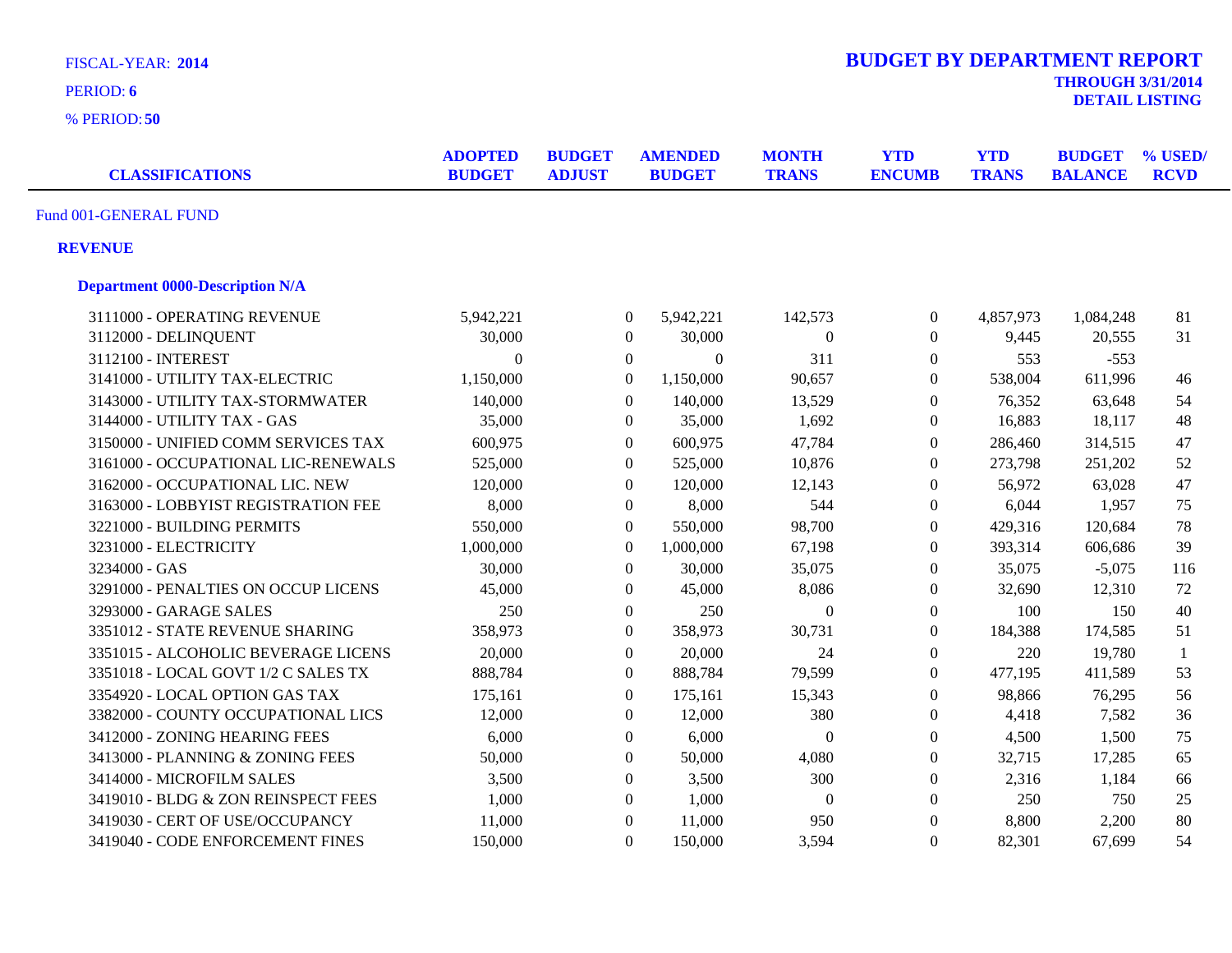|                                     | <b>ADOPTED</b> | <b>BUDGET</b> |                  | <b>AMENDED</b> | <b>MONTH</b>   | <b>YTD</b>       | <b>YTD</b>     | <b>BUDGET</b>  | % USED/     |
|-------------------------------------|----------------|---------------|------------------|----------------|----------------|------------------|----------------|----------------|-------------|
| <b>CLASSIFICATIONS</b>              | <b>BUDGET</b>  | <b>ADJUST</b> |                  | <b>BUDGET</b>  | <b>TRANS</b>   | <b>ENCUMB</b>    | <b>TRANS</b>   | <b>BALANCE</b> | <b>RCVD</b> |
| 3419051 - FINGERPRNT&PASSPRT PROCES | 6,000          |               | $\Omega$         | 6,000          | 600            | $\theta$         | 3,075          | 2,925          | 51          |
| 3421010 - POLICE SERVICES           | 32,000         |               | $\overline{0}$   | 32,000         | 1,628          | $\boldsymbol{0}$ | 28,610         | 3,390          | 89          |
| 3421021 - TOWING ADMIN FEE          | 4,000          |               | $\theta$         | 4,000          | 415            | $\overline{0}$   | 1,610          | 2,390          | 40          |
| 3421025 - SCHL CRSNG GRDS- CTY REIM | 25,000         |               | $\Omega$         | 25,000         | 4,768          | $\Omega$         | 10,184         | 14,816         | 40          |
| 3434100 - SOLID WASTE CHARGES       | 20,000         |               | $\Omega$         | 20,000         | $-23$          | $\Omega$         | 4,500          | 15,500         | 22          |
| 3434200 - PRIVATE HAULERS PERMIT FE | 510,000        |               | $\Omega$         | 510,000        | 41,445         | $\Omega$         | 249,755        | 260,245        | 48          |
| 3445100 - PARKING PERMITS           | 50,000         |               | $\Omega$         | 50,000         | 11,193         | $\Omega$         | 51,202         | $-1,202$       | 102         |
| 3445200 - PARKING METERS FRANCHISE  | 2,320,000      |               | $\theta$         | 2,320,000      | 178,537        | $\overline{0}$   | 1,033,176      | 1,286,824      | 44          |
| 3445210 - VALET PARKING             | 80,000         |               | $\overline{0}$   | 80,000         | 5,870          | $\overline{0}$   | 37,710         | 42,290         | 47          |
| 3445220 - PARKING FUND REVENUE      | 25,000         |               | $\theta$         | 25,000         | $\overline{0}$ | $\Omega$         | 15,315         | 9,685          | 61          |
| 3445300 - PARKING VIOLATIONS        | 624,000        |               | 0                | 624,000        | 60,388         | $\Omega$         | 220,135        | 403,865        | 35          |
| 3445400 - PARKING METER CASH KEY    | $\Omega$       |               | $\Omega$         | $\Omega$       | $\theta$       | $\boldsymbol{0}$ | $\Omega$       | $\overline{0}$ |             |
| 3472620 - TENNIS COURT FEES         | 22,000         |               | $\overline{0}$   | 22,000         | $\theta$       | $\theta$         | 5,850          | 16,150         | 26          |
| 3472630 - RECREATION FEES           | 125,000        |               | $\Omega$         | 125,000        | 4,207          | $\Omega$         | 104,264        | 20,736         | 83          |
| 3472631 - MULTIPURPOSE CNTR-RENTAL  | 40,000         |               | $\Omega$         | 40,000         | 2,620          | $\Omega$         | 16,195         | 23,805         | 40          |
| 3472632 - MULTIPRPOSE CNTR-MEMBSHIP | 26,000         |               | $\Omega$         | 26,000         | 2,469          | $\mathbf{0}$     | 13,217         | 12.783         | 50          |
| 3472650 - S MIAMI PARK - RENTAL     | 500            |               | $\Omega$         | 500            | $\overline{0}$ | $\overline{0}$   | 150            | 350            | 30          |
| 3472660 - CONCESSION STANDS         | 5,000          |               | $\overline{0}$   | 5,000          | $\theta$       | $\mathbf{0}$     | 450            | 4,550          | 9           |
| 3511200 - METRO COURT FINES         | 105,000        |               | $\Omega$         | 105,000        | 5,719          | $\Omega$         | 21,106         | 83,894         | 20          |
| 3541000 - BURGLAR ALARM FINES       | 35,000         |               | $\Omega$         | 35,000         | 2,597          | $\mathbf{0}$     | 14,341         | 20,659         | 40          |
| 3541050 - ALARM REGISTRATION CHG    | 46,000         |               | $\Omega$         | 46,000         | 1,200          | $\overline{0}$   | 10,425         | 35,575         | 22          |
| 3612000 - INTEREST INCOME           | 87,204         |               | $\Omega$         | 87,204         | 8,004          | $\Omega$         | 42,649         | 44.555         | 48          |
| 3614000 - DIVIDENDS INCOME          | 1,400          |               | $\Omega$         | 1,400          | $\overline{0}$ | $\mathbf{0}$     | 1,094          | 306            | 78          |
| 3621100 - PARKING GARAGE RENT       | 75,996         |               | $\Omega$         | 75,996         | 6,333          | $\mathbf{0}$     | 62,051         | 13,945         | 81          |
| 3622000 - FASCELL PARK              | 30,000         |               | 0                | 30,000         | 3,110          | $\Omega$         | 17,060         | 12,940         | 56          |
| 3623000 - BUS BENCH ADS             | 14,500         |               | $\Omega$         | 14,500         | $\theta$       | $\mathbf{0}$     | $\overline{0}$ | 14,500         |             |
| 3625000 - RENT C.A.A.               | 27,000         |               | $\Omega$         | 27,000         | $\Omega$       | $\mathbf{0}$     | 27,000         | $\theta$       | 100         |
| 3627500 - SOUTH MIAMI MIDDLE SCHOOL | 20,000         |               | $\Omega$         | 20,000         | $\Omega$       | $\mathbf{0}$     | 20,868         | $-868$         | 104         |
| 3629000 - PALMER PARK RENTALS       | 30,000         |               | $\Omega$         | 30,000         | 2,200          | $\Omega$         | 13,940         | 16,060         | 46          |
| 3669000 - HOSPITAL LANDSCAPE REVENU | 7,634          |               | $\Omega$         | 7,634          | $\theta$       | $\mathbf{0}$     | 7,634          | $\theta$       | 100         |
| 3669100 - PARKS                     | $\Omega$       |               | $\boldsymbol{0}$ | $\mathbf{0}$   | $\theta$       | $\boldsymbol{0}$ | 13,052         | $-13,052$      |             |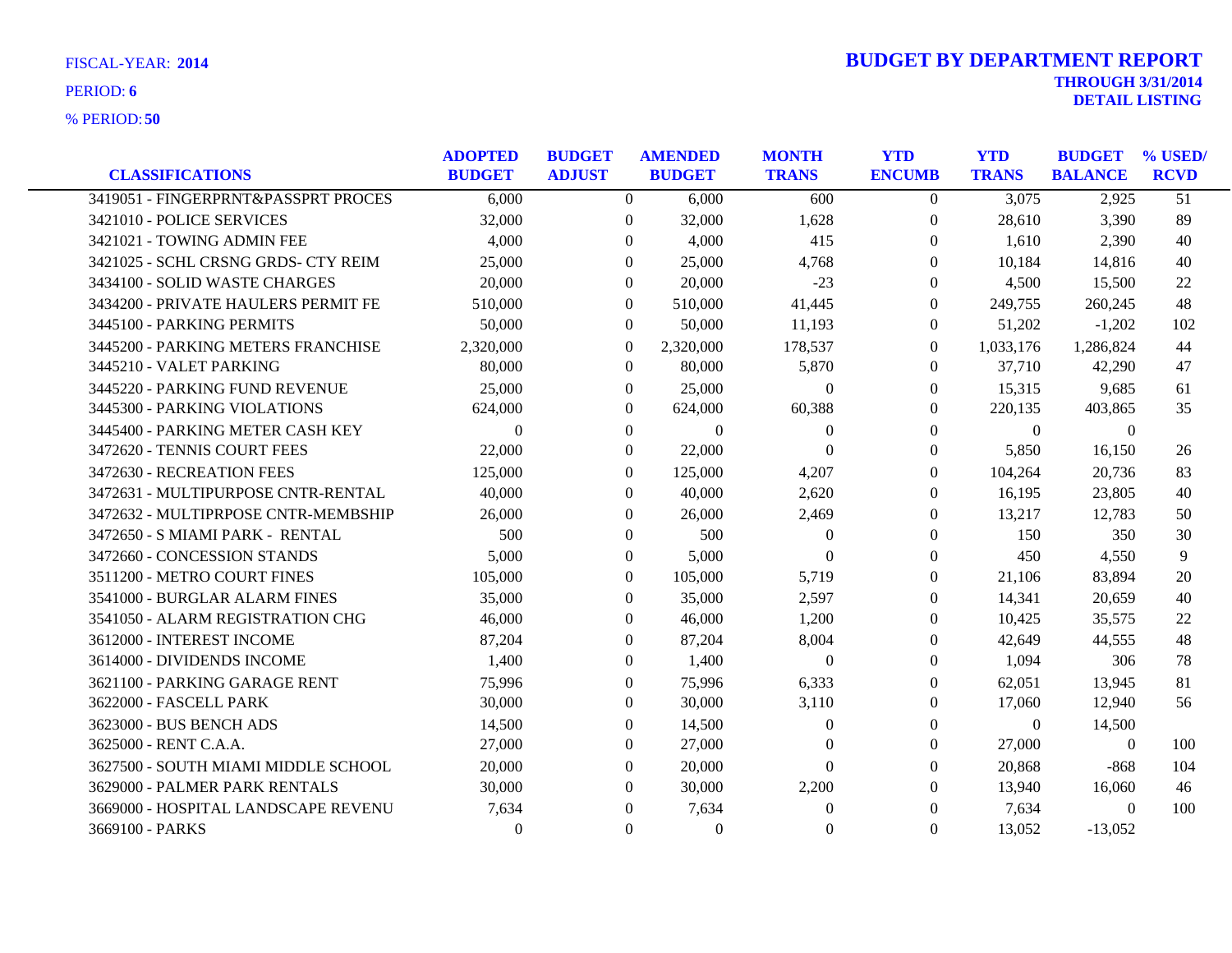**50** % PERIOD:

| <b>CLASSIFICATIONS</b>                             | <b>ADOPTED</b><br><b>BUDGET</b> | <b>BUDGET</b><br><b>ADJUST</b> | <b>AMENDED</b><br><b>BUDGET</b> | <b>MONTH</b><br><b>TRANS</b> | <b>YTD</b><br><b>ENCUMB</b> | <b>YTD</b><br><b>TRANS</b> | <b>BUDGET</b><br><b>BALANCE</b> | % USED/<br><b>RCVD</b> |
|----------------------------------------------------|---------------------------------|--------------------------------|---------------------------------|------------------------------|-----------------------------|----------------------------|---------------------------------|------------------------|
| 3695000 - REIMB WORKERS COMP.                      | $\Omega$                        | $\theta$                       | $\Omega$                        | $\boldsymbol{0}$             | $\Omega$                    | $\theta$                   | $\Omega$                        |                        |
|                                                    |                                 |                                |                                 |                              |                             |                            |                                 |                        |
| 3695400 - REIMBSMNT-PUB WORKS LABOR                | $\theta$                        | $\theta$                       | $\Omega$                        | $\overline{0}$               | $\Omega$                    | 4,092                      | $-4,092$                        |                        |
| 3699201 - MISC. OTHERS                             | 170,000                         | $\theta$                       | 170,000                         | 8,067                        | $\Omega$                    | 125,211                    | 44,789                          | 73                     |
| 3699225 - SUNSET DR MTCE-FDOT REIMB                | 3,952                           | $\Omega$                       | 3,952                           | 995                          | $\Omega$                    | 1,990                      | 1,962                           | 50                     |
| 3699250 - INSURANCE CLAIMS RECOVERY                | $\theta$                        | $\Omega$                       | $\Omega$                        | 3,345                        | 0                           | 24,608                     | $-24,608$                       |                        |
| 3699501 - SECTION 185 STATE CONTRIB                | 85,000                          | $\Omega$                       | 85,000                          | $\theta$                     | $\Omega$                    | $\theta$                   | 85,000                          |                        |
| 3811000 - CONTRIB. FROM OTHER FUNDS                | 25,000                          | $\theta$                       | 25,000                          | 0                            | $\Omega$                    | 25,000                     | $\Omega$                        | 100                    |
| 3811500 - TRANSFER WATER/SEWER FUND                | 250,000                         | $\Omega$                       | 250,000                         | $\Omega$                     | $\Omega$                    | 250,000                    | $\theta$                        | 100                    |
| 3811700 - TRANSFER FROM CRA                        | 83,173                          | $\overline{0}$                 | 83,173                          | $\mathbf{0}$                 | $\overline{0}$              | 33,173                     | 50,000                          | 39                     |
| Department 0000-Description N/A TOTAL              | 16,864,223                      | $\overline{0}$                 | 16,864,223                      | 1,019,856                    | $\Omega$                    | 10,419,640                 | 6,444,584                       | 61                     |
| <b>REVENUE TOTAL</b>                               | 16,864,223                      | $\mathbf{0}$                   | 16,864,223                      | 1,019,856                    | $\mathbf{0}$                | 10,419,640                 | 6,444,584                       | 61                     |
| <b>EXPENSE</b>                                     |                                 |                                |                                 |                              |                             |                            |                                 |                        |
| <b>Department 1100-MAYOR &amp; CITY COMMISSION</b> |                                 |                                |                                 |                              |                             |                            |                                 |                        |
| 5111110 - EXECUTIVE SALARIES                       | 62,000                          | $\overline{0}$                 | 62,000                          | 5,167                        | $\overline{0}$              | 31,000                     | 31,000                          | 50                     |
| 5112110 - F.I.C.A.                                 | 4,743                           | $\theta$                       | 4,743                           | 395                          | $\overline{0}$              | 2,403                      | 2,340                           | 50                     |
| 5112410 - WORKERS' COMPENSATION                    | 186                             | $\Omega$                       | 186                             | 31                           | $\Omega$                    | 92                         | 94                              | 49                     |
| 5114010 - MAYOR'S EXPENSE                          | 2,000                           | $\mathbf{0}$                   | 2,000                           | $\theta$                     | 0                           | 1,186                      | 814                             | 59                     |
| 5114020 - COMMISSIONER'S EXP -ONE                  | 1,500                           | $\Omega$                       | 1,500                           | $\mathbf{0}$                 | $\theta$                    | $\theta$                   | 1,500                           |                        |
| 5114030 - COMMISSIONER'S EXP-FOUR                  | 1,500                           | $\theta$                       | 1,500                           | 84                           | $\Omega$                    | 525                        | 975                             | 35                     |
| 5114040 - COMMISSIONER'S EXP-THREE                 | 1,500                           | $\Omega$                       | 1,500                           | $\overline{0}$               | $\Omega$                    | $\theta$                   | 1,500                           |                        |
| 5114050 - COMMISSIONER'S EXP TWO                   | 1,500                           | $\Omega$                       | 1,500                           | $\overline{0}$               | $\Omega$                    | $\Omega$                   | 1,500                           |                        |
| 5114060 - AUTO ALLOWANCE                           | 500                             | $\theta$                       | 500                             | 42                           | $\Omega$                    | 250                        | 250                             | 50                     |
| 5114071 - MAYOR                                    | 1,200                           | $\theta$                       | 1,200                           | $\Omega$                     | $\Omega$                    | 1,008                      | 192                             | 84                     |
| 5114072 - COMM. ONE                                | 1,200                           | $\overline{0}$                 | 1,200                           | $\boldsymbol{0}$             | $\Omega$                    | 0                          | 1,200                           |                        |
| 5114073 - COMM. TWO                                | 1,200                           | $\theta$                       | 1,200                           | $\overline{0}$               | $\Omega$                    | $\Omega$                   | 1,200                           |                        |
| 5114074 - COMM. THREE                              | 1,200                           | $\theta$                       | 1,200                           | $\overline{0}$               | $\Omega$                    | $\Omega$                   | 1,200                           |                        |
| 5114075 - COMM. FOUR                               | 1,200                           | $\Omega$                       | 1,200                           | $\theta$                     | $\Omega$                    | 410                        | 790                             | 34                     |
| 5114120 - TELEPHONE SERVICE                        | 5,000                           | $\Omega$                       | 5,000                           | 417                          | $\Omega$                    | 2,500                      | 2,500                           | 50                     |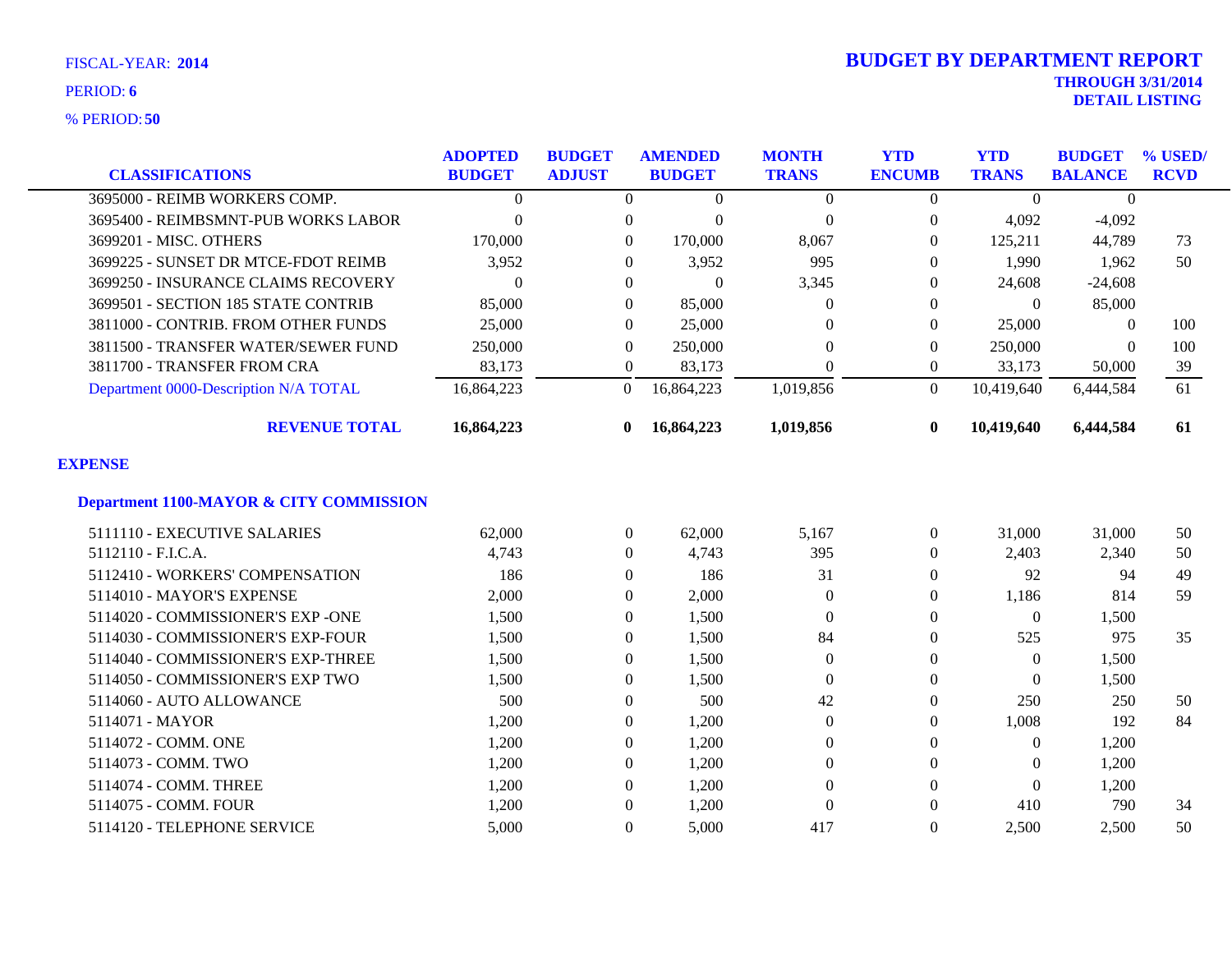| <b>CLASSIFICATIONS</b>                  | <b>ADOPTED</b><br><b>BUDGET</b> | <b>BUDGET</b><br><b>ADJUST</b> |                  | <b>AMENDED</b><br><b>BUDGET</b> | <b>MONTH</b><br><b>TRANS</b> | <b>YTD</b><br><b>ENCUMB</b> | <b>YTD</b><br><b>TRANS</b> | <b>BUDGET</b><br><b>BALANCE</b> | % USED/<br><b>RCVD</b> |
|-----------------------------------------|---------------------------------|--------------------------------|------------------|---------------------------------|------------------------------|-----------------------------|----------------------------|---------------------------------|------------------------|
| 5114830 - KEYS AND FLOWERS              | $\overline{750}$                |                                | $\Omega$         | 750                             | 173                          | $\theta$                    | 173                        | $\overline{577}$                | $\overline{23}$        |
| 5115210 - SUPPLIES                      | 1,750                           |                                | $\boldsymbol{0}$ | 1,750                           | 220                          | $\boldsymbol{0}$            | 476                        | 1,274                           | 27                     |
| 5115410 - MEMBER. & SUBSCRIPTIONS       | 3,900                           |                                | $\overline{0}$   | 3,900                           | 289                          | $\boldsymbol{0}$            | 1,785                      | 2,115                           | 45                     |
| Department 1100-MAYOR & CITY COMMISSION | 92,829                          | $\theta$                       |                  | 92,829                          | 6,818                        | $\overline{0}$              | 41,808                     | 51,021                          | 45                     |
| <b>Department 1200-CITY CLERK</b>       |                                 |                                |                  |                                 |                              |                             |                            |                                 |                        |
| 5121210 - REGULAR                       | 184,267                         |                                | $\overline{0}$   | 184,267                         | 11,325                       | $\overline{0}$              | 68,344                     | 115,923                         | 37                     |
| 5122110 - F.I.C.A.                      | 14,096                          |                                | $\boldsymbol{0}$ | 14,096                          | 889                          | $\overline{0}$              | 5,367                      | 8,729                           | 38                     |
| 5122210 - PENSION PLAN-CONTRIBUTION     | 26,534                          |                                | $\Omega$         | 26,534                          | $\overline{0}$               | $\overline{0}$              | 8,137                      | 18,397                          | 30                     |
| 5122310 - GROUP HEALTH INSURANCE        | 19,655                          |                                | $\Omega$         | 19,655                          | 527                          | $\theta$                    | 4,609                      | 15,046                          | 23                     |
| 5122410 - WORKERS' COMPENSATION         | 553                             |                                | $\overline{0}$   | 553                             | 92                           | $\Omega$                    | 275                        | 278                             | 49                     |
| 5123450 - CONTRACTUAL SERVICES          | 12,600                          |                                | 0                | 12,600                          | $\theta$                     | 9,450                       | 12,600                     | $\theta$                        | 100                    |
| 5123480 - DIGITIZING                    | 45,000                          |                                | $\overline{0}$   | 45,000                          | 24,463                       | $\overline{0}$              | 29,707                     | 15,294                          | 66                     |
| 5124070 - TRAVEL & CONFERENCE           | 11,200                          |                                | $\Omega$         | 11,200                          | 4,930                        | $\theta$                    | 6,445                      | 4,755                           | 57                     |
| 5124110 - POSTAGE                       | 500                             |                                | $\boldsymbol{0}$ | 500                             | $\theta$                     | $\overline{0}$              | 144                        | 356                             | 28                     |
| 5124120 - TELEPHONE SERVICES            | 360                             |                                | $\overline{0}$   | 360                             | $\theta$                     | $\overline{0}$              | 120                        | 240                             | 33                     |
| 5124632 - INTERNET SERVICES             | 1,431                           |                                | $\overline{0}$   | 1,431                           | $\theta$                     | $\theta$                    | $\theta$                   | 1,431                           |                        |
| 5124710 - PRINTING MATERIAL-INFRAST     | 1,668                           |                                | $\Omega$         | 1,668                           | 184                          | $\theta$                    | 861                        | 807                             | 51                     |
| 5124910 - LEGAL ADS/COMP PLAN ATTON     | 30,000                          |                                | $\overline{0}$   | 30,000                          | 548                          | $\overline{0}$              | 7,210                      | 22,790                          | 24                     |
| 5124920 - ELECTIONS                     | 32,818                          |                                | $\overline{0}$   | 32,818                          | $\Omega$                     | $\overline{0}$              | $\theta$                   | 32,818                          |                        |
| 5124950 - CODIFICATIONS                 | 3,700                           |                                | $\overline{0}$   | 3,700                           | 700                          | $\overline{0}$              | 700                        | 3,000                           | 18                     |
| 5125210 - SUPPLIES                      | 980                             |                                | 0                | 980                             | $\overline{0}$               | $\overline{0}$              | 247                        | 733                             | 25                     |
| 5125410 - MEMBER. & SUBSCRIPTIONS       | 650                             |                                | $\boldsymbol{0}$ | 650                             | 110                          | $\overline{0}$              | 330                        | 320                             | 50                     |
| Department 1200-CITY CLERK TOTAL        | 386,012                         | $\overline{0}$                 |                  | 386,012                         | 43,768                       | 9,450                       | 145,096                    | 240,917                         | $\overline{37}$        |
| <b>Department 1310-CITY MANAGER</b>     |                                 |                                |                  |                                 |                              |                             |                            |                                 |                        |
| 5131210 - REGULAR                       | 322,408                         |                                | $\overline{0}$   | 322,408                         | 28,416                       | $\overline{0}$              | 143,975                    | 178,433                         | 44                     |
| 5131310 - PART-TIME                     | 32,886                          |                                | $\overline{0}$   | 32,886                          | $\theta$                     | $\overline{0}$              | 1,648                      | 31,238                          | 5                      |
| 5132110 - F.I.C.A.                      | 27,180                          |                                | $\Omega$         | 27,180                          | 2,318                        | $\overline{0}$              | 11,834                     | 15,346                          | 43                     |
| 5132210 - PENSION PLAN CONTRIBUTION     | 9,500                           |                                | $\theta$         | 9,500                           | $\theta$                     | $\overline{0}$              | 2,913                      | 6,587                           | 30                     |
| 5132220 - DEFERRED COMP CONTRIB.        | 29,209                          |                                | $\Omega$         | 29,209                          | 727                          | $\theta$                    | 2,136                      | 27,073                          | $\tau$                 |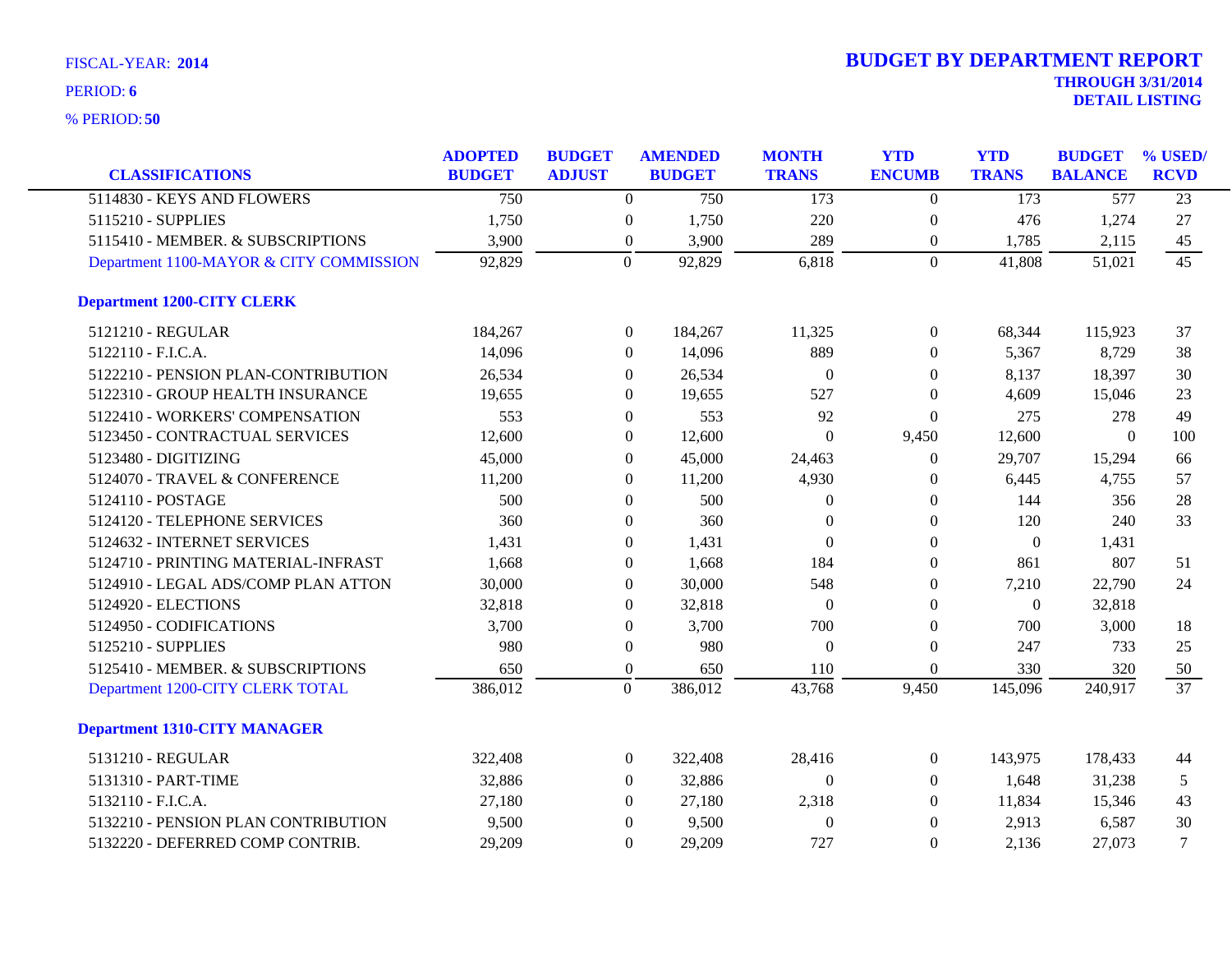| <b>CLASSIFICATIONS</b>                  | <b>ADOPTED</b><br><b>BUDGET</b> | <b>BUDGET</b><br><b>ADJUST</b> | <b>AMENDED</b><br><b>BUDGET</b> | <b>MONTH</b><br><b>TRANS</b> | <b>YTD</b><br><b>ENCUMB</b> | <b>YTD</b><br><b>TRANS</b> | <b>BUDGET</b><br><b>BALANCE</b> | % USED/<br><b>RCVD</b> |
|-----------------------------------------|---------------------------------|--------------------------------|---------------------------------|------------------------------|-----------------------------|----------------------------|---------------------------------|------------------------|
| 5132310 - GROUP HEALTH INSURANCE        | 33,912                          | $\overline{0}$                 | 33,912                          | 2,459                        | $\overline{0}$              | 14,000                     | 19,912                          | $\overline{41}$        |
| 5132410 - WORKERS' COMPENSATION         | 1,066                           | $\boldsymbol{0}$               | 1,066                           | 176                          | $\boldsymbol{0}$            | 529                        | 537                             | 49                     |
| 5133450 - CONTRACTUAL SERVCS-INFRA      | 144,000                         | $\theta$                       | 144,000                         | 12,227                       | 78,000                      | 114,227                    | 29,773                          | 79                     |
| 5134060 - AUTO ALLOWANCE                | 7,200                           | $\overline{0}$                 | 7,200                           | 600                          | $\overline{0}$              | 3,600                      | 3,600                           | 50                     |
| 5134065 - CITY MANAGER'S EXPENSE        | 1,000                           | 2,000                          | 3,000                           | 101                          | $\Omega$                    | 661                        | 2,339                           | 22                     |
| 5134070 - TRAVEL & CONFERENCE           | 1,000                           | $\mathbf{0}$                   | 1,000                           | $\mathbf{0}$                 | 0                           | 154                        | 846                             | 15                     |
| 5134080 - EMPLOYEE EDUCATION            | 10,000                          | $\theta$                       | 10,000                          | $\Omega$                     | 0                           | $\theta$                   | 10,000                          |                        |
| 5134110 - POSTAGE                       | 1,589                           | $\Omega$                       | 1,589                           | $\Omega$                     | $\overline{0}$              | 457                        | 1,132                           | 28                     |
| 5134120 - TELEPHONE SERVICE             | 3,420                           | $\theta$                       | 3,420                           | 150                          | $\overline{0}$              | 1,571                      | 1,849                           | 45                     |
| 5134515 - AUTO INSURANCE                | 400                             | $\overline{0}$                 | 400                             | $\mathbf{0}$                 | $\boldsymbol{0}$            | $\theta$                   | 400                             |                        |
| 5134634 - MAINTENANCE-INTERNET SFTW     | $\mathbf{0}$                    | $\overline{0}$                 | $\theta$                        | $\mathbf{0}$                 | $\theta$                    | $\Omega$                   | $\theta$                        |                        |
| 5134710 - PRINTING MATERIALS-INFRAS     | 1,668                           | $\Omega$                       | 1,668                           | 160                          | $\mathbf{0}$                | 741                        | 927                             | 44                     |
| 5135205 - COMPUTER EQUIPMENT            | 2,500                           | $\Omega$                       | 2,500                           | $\overline{0}$               | 1,199                       | 1,691                      | 809                             | 67                     |
| 5135210 - SUPPLIES                      | 2,000                           | $\mathbf{0}$                   | 2,000                           | 160                          | $\mathbf{0}$                | 1,824                      | 176                             | 91                     |
| 5135230 - FUEL & LUBRICANT              | 1,408                           | $\Omega$                       | 1,408                           | 79                           | 0                           | 460                        | 948                             | 32                     |
| 5135410 - MEMBER. & SUBSCRIPTIONS       | 2,033                           | 2,000                          | 4,033                           | 165                          | $\overline{0}$              | 3,333                      | 700                             | 82                     |
| 5139920 - GENERAL CONTINGENCY           | 130,000                         | $-4,000$                       | 126,000                         | $\Omega$                     | $\overline{0}$              | $\Omega$                   | 126,000                         |                        |
| Department 1310-CITY MANAGER TOTAL      | 764,379                         | $\overline{0}$                 | 764,379                         | 47,738                       | 79,199                      | 305,754                    | 458,625                         | 40                     |
| <b>Department 1320-CENTRAL SERVICES</b> |                                 |                                |                                 |                              |                             |                            |                                 |                        |
| 5131210 - REGULAR                       | 106,338                         | $\overline{0}$                 | 106,338                         | 8,216                        | $\overline{0}$              | 49,303                     | 57,035                          | 46                     |
| 5131310 - PART-TIME                     | $\Omega$                        | $\overline{0}$                 | $\mathbf{0}$                    | $\mathbf{0}$                 | $\overline{0}$              | $\Omega$                   | $\overline{0}$                  |                        |
| 5131410 - OVERTIME                      | 6,970                           | $\overline{0}$                 | 6,970                           | 540                          | $\theta$                    | 1,843                      | 5,127                           | 26                     |
| 5132110 - F.I.C.A.                      | 8,668                           | $\theta$                       | 8,668                           | 745                          | $\theta$                    | 4,351                      | 4,317                           | 50                     |
| 5132220 - DEFERRED COMP CONTRIB.        | 7,932                           | $\Omega$                       | 7,932                           | 429                          | 0                           | 2,546                      | 5,386                           | 32                     |
| 5132310 - GROUP HEALTH INSURANCE        | 13,103                          | $\overline{0}$                 | 13,103                          | 1,021                        | $\Omega$                    | 6,091                      | 7,012                           | 46                     |
| 5132410 - WORKERS' COMPENSATION         | 340                             | $\Omega$                       | 340                             | 56                           | $\overline{0}$              | 169                        | 171                             | 49                     |
| 5133450 - CONTRACTUAL SERVCS-INFRA      | 6,000                           | $\Omega$                       | 6,000                           | $\overline{0}$               | 0                           | 5,600                      | 400                             | 93                     |
| 5134110 - POSTAGE                       | 3,000                           | $\Omega$                       | 3,000                           | 28                           | $\Omega$                    | 813                        | 2,187                           | 27                     |
| 5134120 - TELEPHONE SERVICE             | 1,020                           | $\Omega$                       | 1,020                           | 64                           | $\Omega$                    | 150                        | 870                             | 14                     |
| 5134125 - TELEPHONE                     | 43.721                          | $\Omega$                       | 43,721                          | 898                          | 8,063                       | 24,732                     | 18.989                          | 56                     |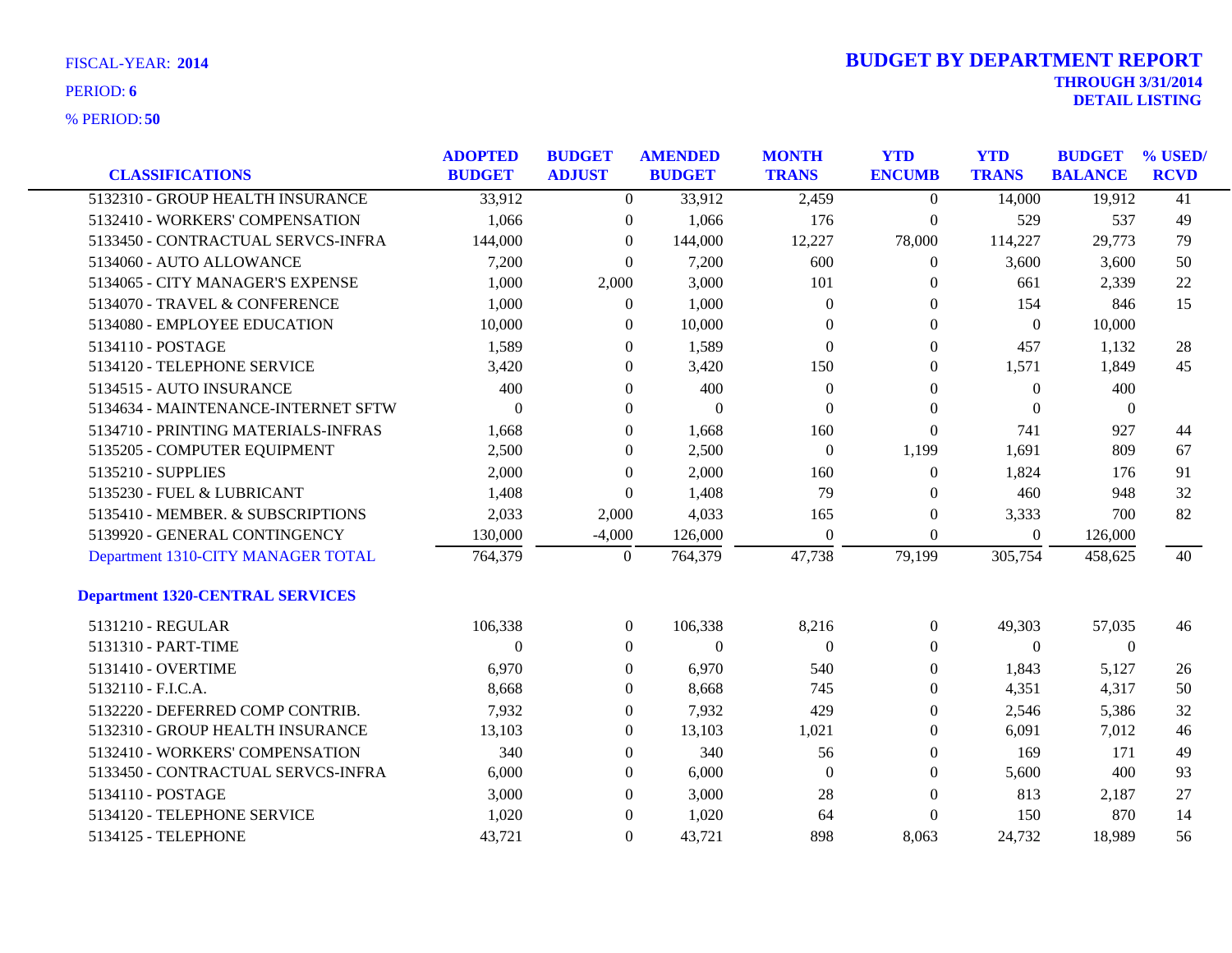| <b>CLASSIFICATIONS</b>                 | <b>ADOPTED</b><br><b>BUDGET</b> | <b>BUDGET</b><br><b>ADJUST</b> |                  | <b>AMENDED</b><br><b>BUDGET</b> | <b>MONTH</b><br><b>TRANS</b> | <b>YTD</b><br><b>ENCUMB</b> | <b>YTD</b><br><b>TRANS</b> | <b>BUDGET</b><br><b>BALANCE</b> | % USED/<br><b>RCVD</b> |
|----------------------------------------|---------------------------------|--------------------------------|------------------|---------------------------------|------------------------------|-----------------------------|----------------------------|---------------------------------|------------------------|
| 5134420 - LEASE PURCH-POSTAGE MACHN    | 1,488                           |                                |                  |                                 | 124                          |                             | 744                        | 744                             | $\overline{50}$        |
|                                        |                                 |                                | $\overline{0}$   | 1,488                           |                              | $\overline{0}$              |                            |                                 |                        |
| 5134615 - REPAIR & MAINT. OFFC EQUI    | 2,776                           |                                | $\theta$         | 2,776                           | 425                          | $\overline{0}$              | 1,020                      | 1.756                           | 36                     |
| 5134620 - REPAIR & MAINT. OPER EQUI    | 250                             |                                | $\mathbf{0}$     | 250                             | $\theta$                     | $\Omega$                    | $\theta$                   | 250                             |                        |
| 5134634 - MAINTENANCE-INTERNET SFTW    | 2,249                           |                                | $\mathbf{0}$     | 2,249                           | $\overline{0}$               | $\mathbf{0}$                | $\Omega$                   | 2,249                           |                        |
| 5134710 - PRINTING MATERIALS-INFRAS    | 6,482                           |                                | $\Omega$         | 6,482                           | 369                          | $\Omega$                    | 1,622                      | 4,860                           | 25                     |
| 5134720 - PRINTING - CONTRACTUAL       | 2,000                           |                                | $\boldsymbol{0}$ | 2,000                           | $\theta$                     | $\theta$                    | 470                        | 1,530                           | 23                     |
| 5135210 - SUPPLIES                     | 17,150                          |                                | $\boldsymbol{0}$ | 17,150                          | 306                          | $\boldsymbol{0}$            | 7,011                      | 10,139                          | 40                     |
| 5135410 - MEMBER. & SUBSCRIPTIONS      | 330                             |                                | $\theta$         | 330                             | $\Omega$                     | $\mathbf{0}$                | 265                        | 65                              | 80                     |
| Department 1320-CENTRAL SERVICES TOTAL | 229,817                         |                                | $\theta$         | 229,817                         | 13,221                       | 8,063                       | 106,730                    | 123,087                         | 46                     |
| <b>Department 1330-HUMAN RESOURCES</b> |                                 |                                |                  |                                 |                              |                             |                            |                                 |                        |
| 5131210 - REGULAR                      | 168,378                         |                                | $\overline{0}$   | 168,378                         | 12,738                       | $\boldsymbol{0}$            | 77,632                     | 90,746                          | 46                     |
| 5132110 - F.I.C.A.                     | 12,881                          |                                | $\overline{0}$   | 12,881                          | 974                          | $\overline{0}$              | 5,967                      | 6,914                           | 46                     |
| 5132220 - DEFERRED COMP CONTRIB.       | 11,786                          |                                | $\mathbf{0}$     | 11,786                          | 637                          | $\Omega$                    | 3,861                      | 7,925                           | 32                     |
| 5132310 - GROUP HEALTH INSURANCE       | 19,655                          |                                | $\Omega$         | 19,655                          | 1,527                        | $\Omega$                    | 8,621                      | 11,034                          | 43                     |
| 5132410 - WORKERS' COMPENSATION        | 505                             |                                | $\Omega$         | 505                             | 84                           | $\Omega$                    | 251                        | 254                             | 49                     |
| 5132510 - UNEMPLOYMENT COMPENSATION    | 34,000                          |                                | $\theta$         | 34,000                          | 28                           | $\mathbf{0}$                | 498                        | 33,502                          |                        |
| 5132610 - EMPLOYEE ASSISTANCE PROGR    | 9,000                           |                                | $\theta$         | 9,000                           | $-3,870$                     | $\Omega$                    | 1,234                      | 7,766                           | 13                     |
| 5133160 - PREEMPLOYMENT PHYSICAL       | 8,000                           |                                | $\mathbf{0}$     | 8,000                           | 295                          | $\Omega$                    | 2,510                      | 5,490                           | 31                     |
| 5133450 - CONTRACTUAL SERVCS-INFRA     | 65,000                          |                                | $\mathbf{0}$     | 65,000                          | 1,587                        | 26,667                      | 55,274                     | 9,726                           | 85                     |
| 5134080 - EMPLOYEE EDUCATION           | 16,860                          |                                | $\mathbf{0}$     | 16,860                          | 857                          | $\overline{0}$              | 1,775                      | 15,085                          | 10                     |
| 5134110 - POSTAGE                      | 275                             |                                | $\mathbf{0}$     | 275                             | $\theta$                     | $\mathbf{0}$                | 79                         | 196                             | 28                     |
| 5134120 - TELEPHONE SERVICE            | 2,040                           |                                | $\mathbf{0}$     | 2,040                           | 157                          | $\Omega$                    | 712                        | 1,328                           | 34                     |
| 5134510 - EXCESS LIABILITY COVERAGE    | 523,107                         |                                | $\theta$         | 523,107                         | 81,749                       | 126,548                     | 291,655                    | 231,452                         | 55                     |
| 5134634 - MAINTENANCE-INTERNET SFTW    | 4,270                           |                                | $\Omega$         | 4,270                           | $\Omega$                     | $\overline{0}$              | $\theta$                   | 4,270                           |                        |
| 5134710 - PRINTING MATERIALS-INFRAS    | 1,668                           |                                | $\Omega$         | 1,668                           | 184                          | $\Omega$                    | 861                        | 807                             | 51                     |
| 5134850 - NON-LEGAL ADVERTISING        | 5,000                           |                                | $\mathbf{0}$     | 5,000                           | $\theta$                     | $\theta$                    | 50                         | 4,950                           |                        |
| 5135205 - COMPUTER EQUIPMENT           | $\theta$                        |                                | $\mathbf{0}$     | $\boldsymbol{0}$                | $\Omega$                     | $\Omega$                    | $\Omega$                   | $\theta$                        |                        |
| 5135210 - SUPPLIES                     | 3,609                           |                                | $\mathbf{0}$     | 3,609                           | $\mathbf{0}$                 | $\Omega$                    | 2,219                      | 1,390                           | 61                     |
| 5135410 - MEMBER. & SUBSCRIPTIONS      | 3,620                           |                                | $\Omega$         | 3,620                           | 278                          | $\Omega$                    | 1,458                      | 2,162                           | 40                     |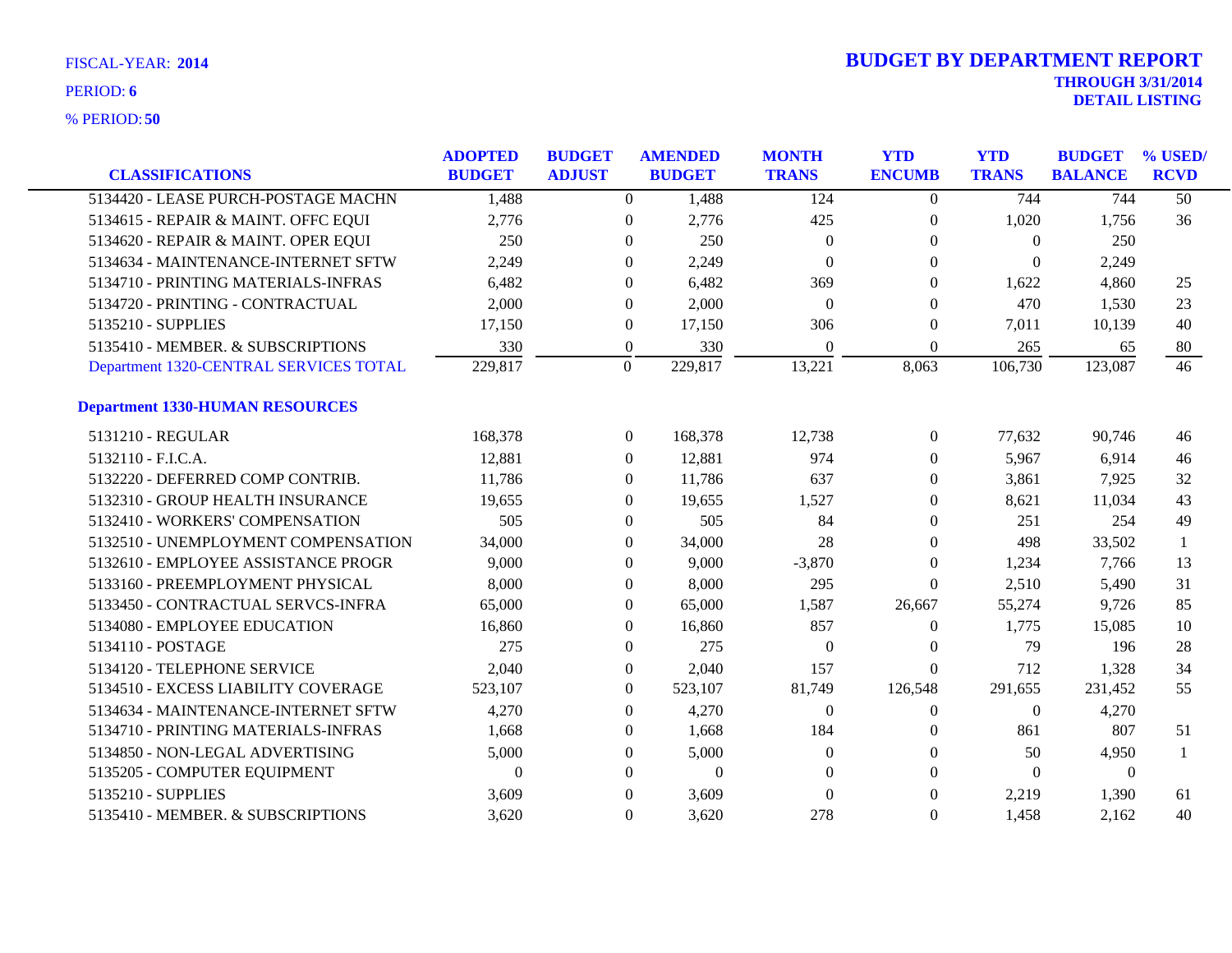**50** % PERIOD:

| <b>CLASSIFICATIONS</b>                          | <b>ADOPTED</b><br><b>BUDGET</b> | <b>BUDGET</b><br><b>ADJUST</b> |                  | <b>AMENDED</b><br><b>BUDGET</b> | <b>MONTH</b><br><b>TRANS</b> | <b>YTD</b><br><b>ENCUMB</b> | <b>YTD</b><br><b>TRANS</b> | <b>BUDGET</b><br><b>BALANCE</b> | % USED/<br><b>RCVD</b> |
|-------------------------------------------------|---------------------------------|--------------------------------|------------------|---------------------------------|------------------------------|-----------------------------|----------------------------|---------------------------------|------------------------|
| Department 1330-HUMAN RESOURCES TOTAL           | 889,654                         |                                | $\overline{0}$   | 889,654                         | 97,225                       | 153,215                     | 454,657                    | 434,997                         | $\overline{51}$        |
| <b>Department 1340-MANAGEMENT INFO. SYSTEMS</b> |                                 |                                |                  |                                 |                              |                             |                            |                                 |                        |
| 5133450 - CONTRACTUAL SERVCS-INFRA              | 175,000                         |                                | $\overline{0}$   | 175,000                         | 15,817                       | $\overline{0}$              | 79,083                     | 95,917                          | 45                     |
| 5134632 - INTERNET SERVICE                      | 38,670                          |                                | $\overline{0}$   | 38,670                          | 3,103                        | 17,430                      | 35,972                     | 2,698                           | 93                     |
| 5134634 - MAINTENANCE-INTERNET SFTW             | 68,831                          |                                | $\overline{0}$   | 68,831                          | 7,951                        | $\overline{0}$              | 33,355                     | 35,476                          | 48                     |
| 5135205 - COMPUTER EQUIPMENT                    | 32,225                          |                                | $\boldsymbol{0}$ | 32,225                          | $\overline{0}$               | $\boldsymbol{0}$            | 26,007                     | 6,218                           | 80                     |
| 5135210 - SUPPLIES                              | 3,038                           |                                | $\boldsymbol{0}$ | 3,038                           | $\theta$                     | $\boldsymbol{0}$            | 2,866                      | 172                             | 94                     |
| 5136430 - EQUIPMENT-OPERATING                   | $\theta$                        |                                | $\boldsymbol{0}$ | $\Omega$                        | $\Omega$                     | $\overline{0}$              | $\boldsymbol{0}$           | $\boldsymbol{0}$                |                        |
| Department 1340-MANAGEMENT INFO. SYSTEMS        | 317,764                         |                                | $\mathbf{0}$     | 317,764                         | 26,871                       | 17,430                      | 177,283                    | 140,481                         | 55                     |
| <b>Department 1410-FINANCE</b>                  |                                 |                                |                  |                                 |                              |                             |                            |                                 |                        |
| 5131210 - REGULAR                               | 296,660                         |                                | $\boldsymbol{0}$ | 296,660                         | 20,631                       | $\boldsymbol{0}$            | 123,300                    | 173,360                         | 41                     |
| 5131310 - PART-TIME                             | 43,091                          |                                | $\overline{0}$   | 43,091                          | 1,639                        | $\overline{0}$              | 17,199                     | 25,892                          | 39                     |
| 5132110 - F.I.C.A.                              | 24,896                          |                                | $\Omega$         | 24,896                          | 1,701                        | $\theta$                    | 10,775                     | 14,121                          | 43                     |
| 5132210 - PENSION PLAN CONTRIBUTION             | 10,302                          |                                | $\overline{0}$   | 10,302                          | $\theta$                     | $\overline{0}$              | 3,159                      | 7,143                           | 30                     |
| 5132220 - DEFERRED COMP CONTRIB.                | 15,542                          |                                | $\overline{0}$   | 15,542                          | 792                          | $\overline{0}$              | 4,732                      | 10,810                          | 30                     |
| 5132310 - GROUP HEALTH INSURANCE                | 29,482                          |                                | $\boldsymbol{0}$ | 29,482                          | 2,490                        | $\boldsymbol{0}$            | 12,946                     | 16,536                          | 43                     |
| 5132410 - WORKERS' COMPENSATION                 | 1,021                           |                                | $\overline{0}$   | 1,021                           | 169                          | $\overline{0}$              | 507                        | 514                             | 49                     |
| 5133100 - PROFESSIONAL SERVICES                 | 10,000                          | 8,000                          |                  | 18,000                          | $\theta$                     | $\overline{0}$              | 6,000                      | 12,000                          | 33                     |
| 5133210 - AUDITOR'S FEE                         | 72,500                          | $-8,000$                       |                  | 64,500                          | $\Omega$                     | 15,500                      | 53,000                     | 11,500                          | 82                     |
| 5133450 - CONTRACTUAL SERVCS-INFRA              | 36,860                          |                                | $\boldsymbol{0}$ | 36,860                          | 550                          | 2,400                       | 6,808                      | 30,052                          | 18                     |
| 5133459 - Contractual Services- Parking         | 417,500                         |                                | $\boldsymbol{0}$ | 417,500                         | 10,999                       | 16,500                      | 214,204                    | 203,296                         | 51                     |
| 5134070 - TRAVEL & CONFERENCE                   | 2,800                           |                                | $\Omega$         | 2,800                           | $\Omega$                     | $\overline{0}$              | 35                         | 2,765                           | $\mathbf{1}$           |
| 5134110 - POSTAGE                               | 7,030                           |                                | $\overline{0}$   | 7,030                           | $\Omega$                     | $\overline{0}$              | 2,024                      | 5,006                           | 28                     |
| 5134120 - TELEPHONE SERVICE                     | 2,100                           |                                | $\overline{0}$   | 2,100                           | 154                          | $\overline{0}$              | 754                        | 1,346                           | 35                     |
| 5134634 - MAINTENANCE-INTERNET SFTW             | 35,000                          |                                | $\overline{0}$   | 35,000                          | $\boldsymbol{0}$             | $\boldsymbol{0}$            | 17,730                     | 17,270                          | 50                     |
| 5134710 - PRINTING MATERIALS-INFRAS             | 1,668                           |                                | $\overline{0}$   | 1,668                           | 160                          | $\overline{0}$              | 741                        | 927                             | 44                     |
| 5135205 - COMPUTER EQUIPMENT                    | 1,300                           |                                | $\boldsymbol{0}$ | 1,300                           | $\theta$                     | $\boldsymbol{0}$            | $\overline{0}$             | 1,300                           |                        |
| 5135210 - SUPPLIES                              | 8,573                           |                                | $\overline{0}$   | 8,573                           | 207                          | 3,950                       | 5,836                      | 2,737                           | 68                     |
| 5135410 - MEMBER. & SUBSCRIPTIONS               | 2,365                           |                                | $\boldsymbol{0}$ | 2,365                           | 401                          | $\theta$                    | 788                        | 1,577                           | 33                     |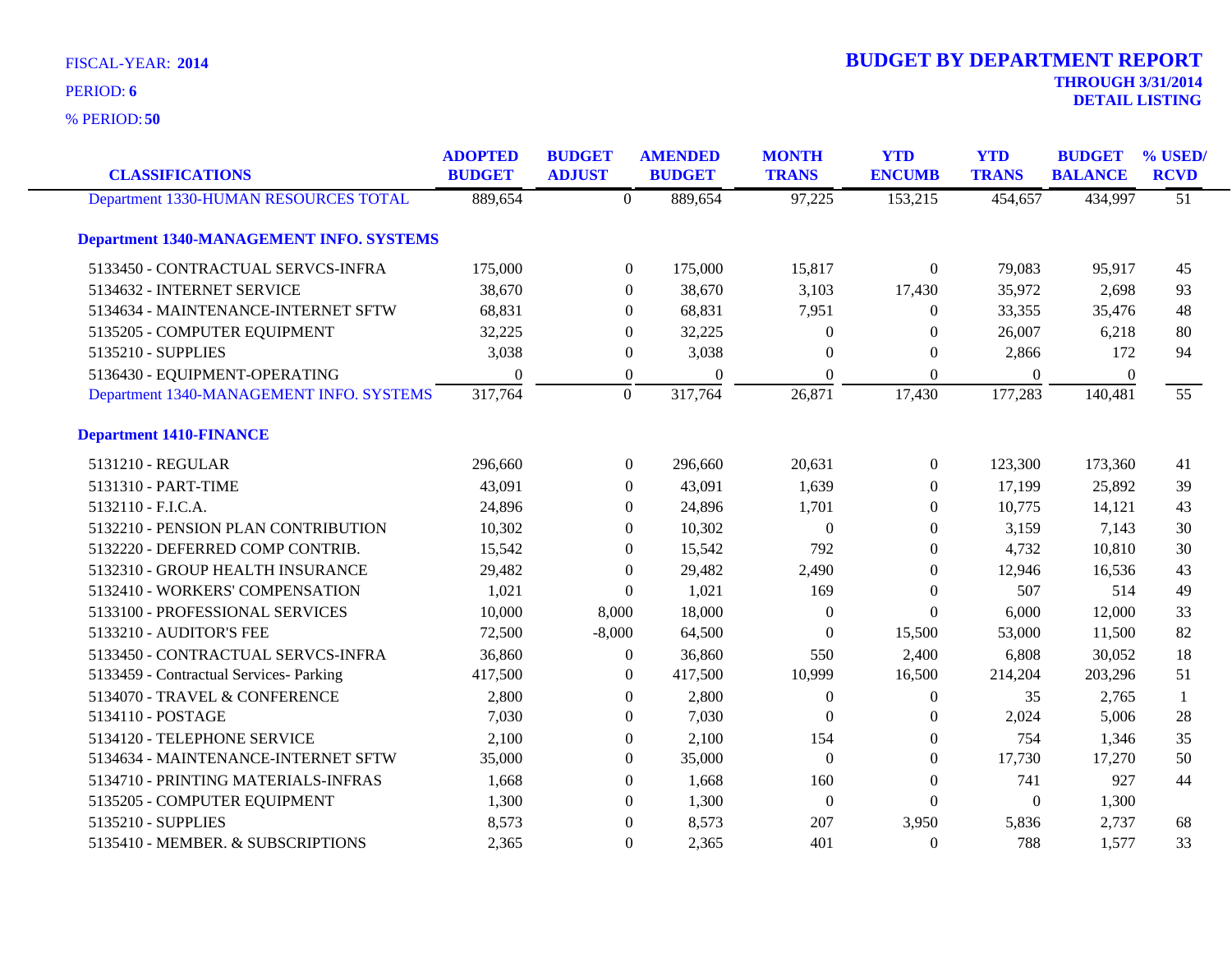| <b>CLASSIFICATIONS</b>               | <b>ADOPTED</b><br><b>BUDGET</b> | <b>BUDGET</b><br><b>ADJUST</b> | <b>AMENDED</b><br><b>BUDGET</b> | <b>MONTH</b><br><b>TRANS</b> | <b>YTD</b><br><b>ENCUMB</b> | <b>YTD</b><br><b>TRANS</b> | <b>BUDGET</b><br><b>BALANCE</b> | % USED/<br><b>RCVD</b> |
|--------------------------------------|---------------------------------|--------------------------------|---------------------------------|------------------------------|-----------------------------|----------------------------|---------------------------------|------------------------|
|                                      |                                 |                                |                                 |                              |                             |                            |                                 |                        |
| 5137110 - DEBT SERVICE-PRINCIPAL     | 119,268                         | $\boldsymbol{0}$               | 119,268                         | 42,177                       | $\theta$                    | 76,591                     | 42,677                          | 64                     |
| 5137210 - DEBT SERVICE-INTEREST      | 3,825                           | $\boldsymbol{0}$               | 3,825                           | 2,162                        | $\overline{0}$              | 2,162                      | 1,663                           | 56                     |
| Department 1410-FINANCE TOTAL        | 1,141,783                       | $\Omega$                       | 1,141,783                       | 84,232                       | 38,350                      | 559,291                    | 582,492                         | 48                     |
| <b>Department 1500-CITY ATTORNEY</b> |                                 |                                |                                 |                              |                             |                            |                                 |                        |
| 5143120 - PROFESSIONAL SERV COST     | 160,000                         | $\overline{0}$                 | 160,000                         | 13,360                       | 13,360                      | 93,520                     | 66,480                          | 58                     |
| 5143410 - LITIGATION-SPC PRJ & COST  | 235,000                         | $\Omega$                       | 235,000                         | 2,761                        | $\Omega$                    | 30,836                     | 204,164                         | 13                     |
| 5143440 - CONSULTING-LABOR ATTORNEY  | 40,000                          | $\overline{0}$                 | 40,000                          | $\Omega$                     | $\theta$                    | 7,216                      | 32,784                          | 18                     |
| 5144065 - CITY ATTORNEY'S EXPENSE    | 1,000                           | $\overline{0}$                 | 1,000                           | $\theta$                     | $\mathbf{0}$                | 623                        | 378                             | 62                     |
| Department 1500-CITY ATTORNEY TOTAL  | 436,000                         | $\boldsymbol{0}$               | 436,000                         | 16,121                       | 13,360                      | 132,195                    | 303,806                         | $\overline{30}$        |
| <b>Department 1610-BUILDING</b>      |                                 |                                |                                 |                              |                             |                            |                                 |                        |
| 5241210 - REGULAR                    | 230,649                         | $\boldsymbol{0}$               | 230,649                         | 18,852                       | $\boldsymbol{0}$            | 109,012                    | 121,637                         | 47                     |
| 5241310 - PART-TIME                  | 138,434                         | $\theta$                       | 138,434                         | 10,608                       | 0                           | 63,648                     | 74,786                          | 45                     |
| 5242110 - F.I.C.A.                   | 28,235                          | $\Omega$                       | 28,235                          | 2,286                        | $\Omega$                    | 13,408                     | 14,827                          | 47                     |
| 5242220 - DEFERRED COMP CONTRIB.     | 16,145                          | $\Omega$                       | 16,145                          | 1,183                        | $\Omega$                    | 7,083                      | 9,062                           | 43                     |
| 5242310 - GROUP HEALTH INSURANCE     | 26,206                          | $\theta$                       | 26,206                          | 2,006                        | $\Omega$                    | 10,524                     | 15,682                          | 40                     |
| 5242410 - WORKERS' COMPENSATION      | 8,125                           | $\theta$                       | 8,125                           | 1,345                        | $\overline{0}$              | 4,034                      | 4,091                           | 49                     |
| 5243150 - CONTRACT INSPECT/ENGINEER  | 3,000                           | $\theta$                       | 3,000                           | $\theta$                     | $\theta$                    | $\mathbf{0}$               | 3,000                           |                        |
| 5243450 - CONTRACTUAL SERVICES       | 1,000                           | $\overline{0}$                 | 1,000                           | 414                          | $\overline{0}$              | 414                        | 586                             | 41                     |
| 5244110 - POSTAGE                    | 200                             | $\theta$                       | 200                             | $\theta$                     | $\overline{0}$              | 58                         | 142                             | 29                     |
| 5244120 - TELEPHONE SERVICES         | 1,380                           | $\overline{0}$                 | 1,380                           | 64                           | 0                           | 214                        | 1,166                           | 15                     |
| 5244515 - AUTO INSURANCE             | 400                             | $\overline{0}$                 | 400                             | $\Omega$                     | $\theta$                    | $\mathbf{0}$               | 400                             |                        |
| 5244710 - PRINTING MATERIALS-INFRAS  | 1,900                           | $\theta$                       | 1,900                           | 97                           | 0                           | 421                        | 1,479                           | 22                     |
| 5245210 - SUPPLIES                   | 2,500                           | $\theta$                       | 2,500                           | 165                          | $\Omega$                    | 305                        | 2,195                           | 12                     |
| 5245220 - UNIFORMS                   | 680                             | $\mathbf{0}$                   | 680                             | $\theta$                     | $\theta$                    | $\boldsymbol{0}$           | 680                             |                        |
| 5245230 - FUEL                       | 1,600                           | $\overline{0}$                 | 1,600                           | 90                           | 0                           | 523                        | 1,077                           | 32                     |
| 5245410 - MEMBER. & SUBSCRIPTIONS    | 120                             | $\overline{0}$                 | 120                             | $\Omega$                     | 0                           | $\mathbf{0}$               | 120                             |                        |
| Department 1610-BUILDING TOTAL       | 460,574                         | $\mathbf{0}$                   | 460,574                         | 37,110                       | $\overline{0}$              | 209,644                    | 250,930                         | 45                     |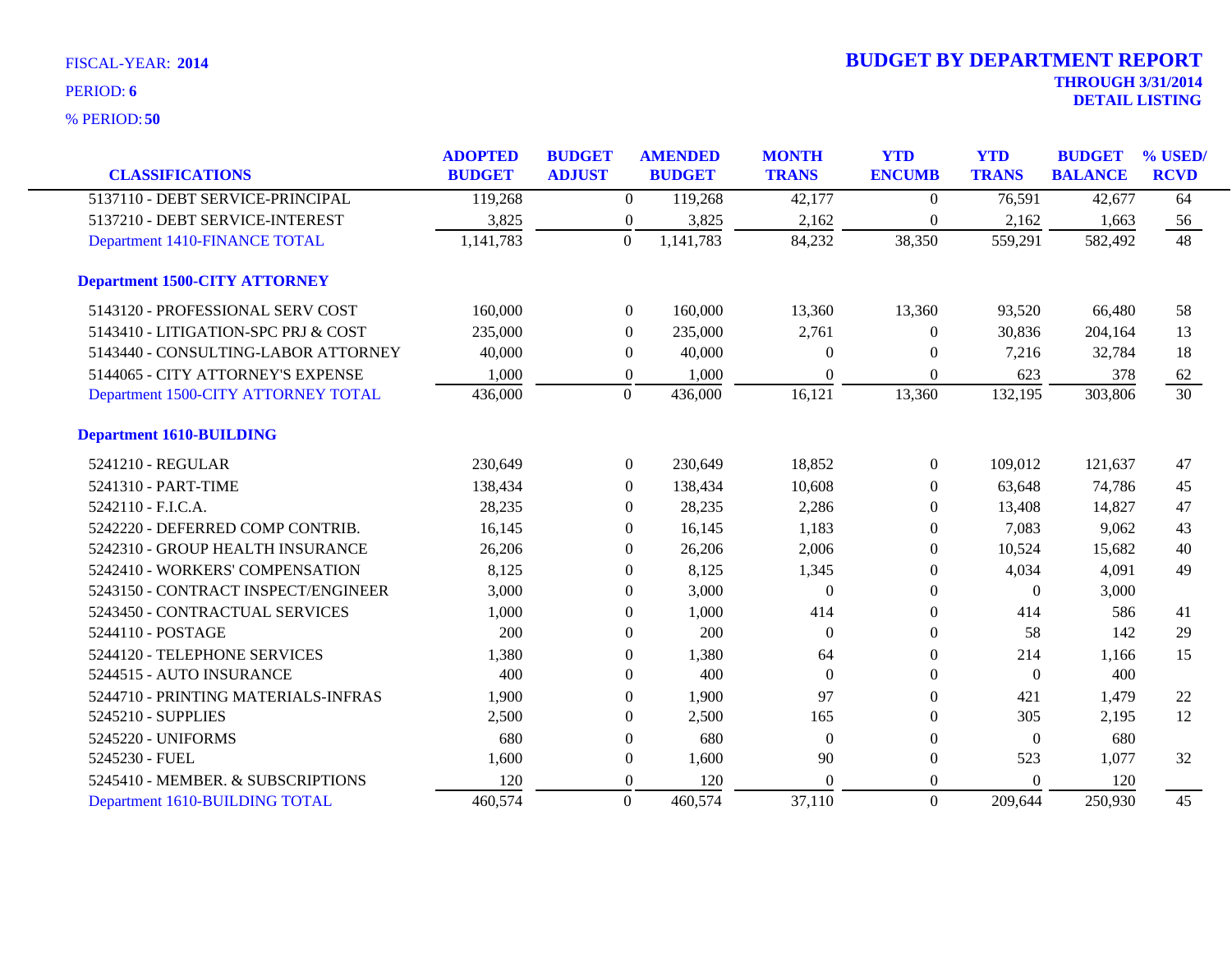**50** % PERIOD:

| <b>DETAIL LISTING</b> |  |  |
|-----------------------|--|--|
|                       |  |  |

| <b>CLASSIFICATIONS</b>                       | <b>ADOPTED</b><br><b>BUDGET</b> | <b>BUDGET</b><br><b>ADJUST</b> | <b>AMENDED</b><br><b>BUDGET</b> |              | <b>YTD</b><br><b>MONTH</b><br><b>ENCUMB</b><br><b>TRANS</b> |                  | <b>YTD</b><br><b>TRANS</b> | <b>BUDGET</b><br><b>BALANCE</b> | % USED/<br><b>RCVD</b> |
|----------------------------------------------|---------------------------------|--------------------------------|---------------------------------|--------------|-------------------------------------------------------------|------------------|----------------------------|---------------------------------|------------------------|
| <b>Department 1620-PLANNING &amp; ZONING</b> |                                 |                                |                                 |              |                                                             |                  |                            |                                 |                        |
| 5241210 - REGULAR                            | 228,679                         |                                | $\Omega$                        | 228,679      | 18,784                                                      | $\mathbf{0}$     | 117,751                    | 110,928                         | 51                     |
| 5241310 - PART-TIME                          | $\Omega$                        |                                | $\Omega$                        | $\mathbf{0}$ | $\Omega$                                                    | $\mathbf{0}$     | $\boldsymbol{0}$           | $\overline{0}$                  |                        |
| 5242110 - F.I.C.A.                           | 17,494                          |                                | $\mathbf{0}$                    | 17,494       | 1,471                                                       | $\boldsymbol{0}$ | 9,204                      | 8,290                           | 52                     |
| 5242210 - PENSION PLAN CONTRIBUTION          | 8,291                           |                                | $\Omega$                        | 8,291        | $\Omega$                                                    | $\mathbf{0}$     | 2,543                      | 5,748                           | 30                     |
| 5242220 - DEFERRED COMP CONTRIB.             | 11,977                          |                                | $\Omega$                        | 11,977       | 690                                                         | $\mathbf{0}$     | 4,341                      | 7,636                           | 36                     |
| 5242310 - GROUP HEALTH INSURANCE             | 26,206                          |                                | $\Omega$                        | 26,206       | 2,016                                                       | $\Omega$         | 10,573                     | 15,633                          | 40                     |
| 5242410 - WORKERS' COMPENSATION              | 686                             |                                | $\mathbf{0}$                    | 686          | 114                                                         | $\mathbf{0}$     | 341                        | 345                             | 49                     |
| 5243100 - PROFESSIONAL SERVICES              | 2,440                           |                                | $\Omega$                        | 2,440        | $\Omega$                                                    | $\Omega$         | $\Omega$                   | 2,440                           |                        |
| 5243450 - CONTRACTUAL SERVICES               | 139,000                         |                                | $\mathbf{0}$                    | 139,000      | $\Omega$                                                    | 8,000            | 18,280                     | 120,720                         | 13                     |
| 5243480 - DIGITIZING                         | 1,500                           |                                | $\Omega$                        | 1,500        | $\Omega$                                                    | $\mathbf{0}$     | $\overline{0}$             | 1,500                           |                        |
| 5244070 - TRAVEL & CONFERENCE                | 1,400                           |                                | $\Omega$                        | 1,400        | 115                                                         | $\Omega$         | 150                        | 1,250                           | 10                     |
| 5244110 - POSTAGE                            | 2,063                           |                                | $\Omega$                        | 2,063        | $\Omega$                                                    | $\Omega$         | 594                        | 1,469                           | 28                     |
| 5244120 - TELEPHONE SERVICES                 | 1,097                           |                                | $\Omega$                        | 1,097        | 171                                                         | $\mathbf{0}$     | 709                        | 388                             | 64                     |
| 5244515 - AUTO INSURANCE                     | 400                             |                                | $\mathbf{0}$                    | 400          | $\Omega$                                                    | $\mathbf{0}$     | $\mathbf{0}$               | 400                             |                        |
| 5244620 - MAINT.&REP.OPER. EQUIPMNT          | 9,443                           |                                | $\Omega$                        | 9,443        | $\Omega$                                                    | $\mathbf{0}$     | 1,112                      | 8,331                           | 11                     |
| 5244634 - PLANNING- INTERNET                 | 4,000                           |                                | $\Omega$                        | 4,000        | $\Omega$                                                    | $\Omega$         | $\mathbf{0}$               | 4,000                           |                        |
| 5244710 - PRINTING MATERIALS-INFRAS          | 3,412                           |                                | $\mathbf{0}$                    | 3,412        | 303                                                         | $\mathbf{0}$     | 1,396                      | 2,016                           | 40                     |
| 5244910 - LEGAL ADS                          | 3,945                           |                                | $\mathbf{0}$                    | 3,945        | $\overline{0}$                                              | $\mathbf{0}$     | 1,492                      | 2,453                           | 37                     |
| 5245205 - COMPUTERS                          | 1,000                           |                                | $\Omega$                        | 1,000        | $\Omega$                                                    | $\Omega$         | $\Omega$                   | 1,000                           |                        |
| 5245210 - SUPPLIES                           | 3,681                           |                                | $\Omega$                        | 3,681        | 1,425                                                       | $\mathbf{0}$     | 2,066                      | 1,615                           | 56                     |
| 5245230 - FUEL                               | 144                             |                                | $\mathbf{0}$                    | 144          | 8                                                           | $\mathbf{0}$     | 47                         | 97                              | 32                     |
| 5245410 - MEMBER. & SUBSCRIPTIONS            | 1,605                           |                                | $\mathbf{0}$                    | 1,605        | 313                                                         | $\mathbf{0}$     | 313                        | 1,292                           | 19                     |
| Department 1620-PLANNING & ZONING TOTAL      | 468,463                         |                                | $\Omega$                        | 468,463      | 25,410                                                      | 8,000            | 170,912                    | 297,551                         | 36                     |
| <b>Department 1640-CODE ENFORCEMENT</b>      |                                 |                                |                                 |              |                                                             |                  |                            |                                 |                        |
| 5241210 - REGULAR                            | 153,875                         |                                | $\overline{0}$                  | 153,875      | 12,001                                                      | $\mathbf{0}$     | 72,063                     | 81,812                          | 46                     |
| 5241310 - PART-TIME                          | $\theta$                        |                                | $\theta$                        | $\mathbf{0}$ | $\Omega$                                                    | $\Omega$         | $\theta$                   | $\overline{0}$                  |                        |
| 5242110 - F.I.C.A.                           | 11,771                          |                                | $\Omega$                        | 11,771       | 947                                                         | $\theta$         | 5,687                      | 6,084                           | 48                     |
| 5242210 - PENSION PLAN CONTRIBUTION          | 8,207                           |                                | $\mathbf{0}$                    | 8,207        | $\Omega$                                                    | $\boldsymbol{0}$ | 2,517                      | 5,690                           | 30                     |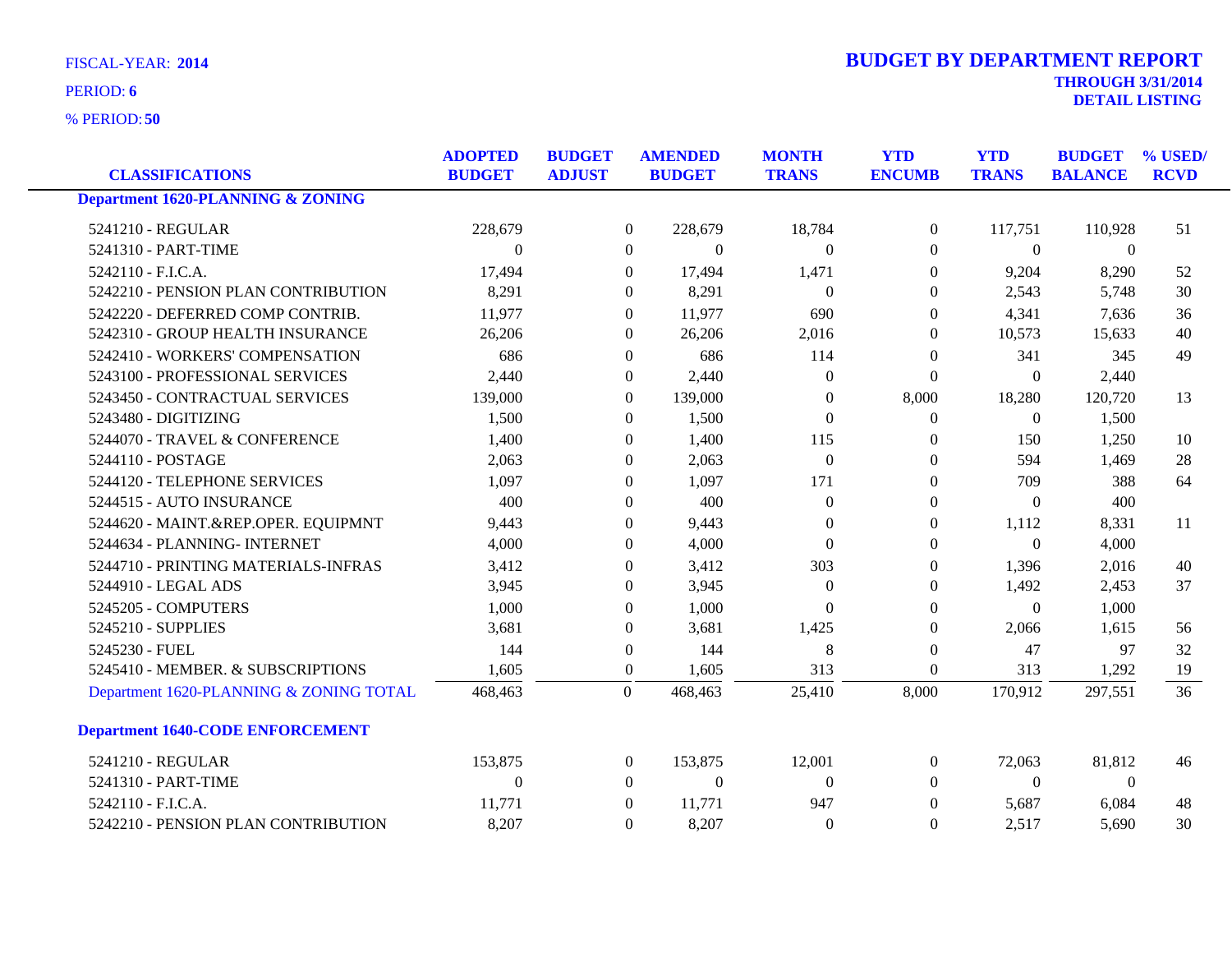| <b>CLASSIFICATIONS</b>                      | <b>ADOPTED</b><br><b>BUDGET</b> | <b>BUDGET</b><br><b>ADJUST</b> | <b>AMENDED</b><br><b>BUDGET</b> | <b>MONTH</b><br><b>TRANS</b> | <b>YTD</b><br><b>ENCUMB</b> | <b>YTD</b><br><b>TRANS</b> | <b>BUDGET</b><br><b>BALANCE</b> | % USED/<br><b>RCVD</b> |
|---------------------------------------------|---------------------------------|--------------------------------|---------------------------------|------------------------------|-----------------------------|----------------------------|---------------------------------|------------------------|
| 5242220 - DEFERRED COMP CONTRIB.            | 6,782                           |                                | 6,782<br>$\overline{0}$         | 387                          | $\overline{0}$              | 2,310                      | 4,472                           | $\overline{34}$        |
| 5242310 - GROUP HEALTH INSURANCE            | 19,655                          | $\mathbf{0}$                   | 19,655                          | 1,513                        | $\boldsymbol{0}$            | 8,057                      | 11,598                          | 40                     |
| 5242410 - WORKERS' COMPENSATION             | 4,801                           | $\overline{0}$                 | 4,801                           | 794                          | $\overline{0}$              | 2,383                      | 2,418                           | 49                     |
| 5243111 - SPECIAL MASTERS                   | 4,000                           | $\overline{0}$                 | 4,000                           | $\mathbf{0}$                 | $\overline{0}$              | 600                        | 3,400                           | 15                     |
| 5243450 - CONTRACTUAL SERVICES              | 20,000                          | $\Omega$                       | 20,000                          | $-150$                       | 0                           | 50                         | 19,950                          |                        |
| 5244070 - TRAVEL & CONFERENCE               | 1,374                           | $\overline{0}$                 | 1,374                           | 95                           | 0                           | 95                         | 1,279                           | 6                      |
| 5244080 - EMPLOYEE EDUCATION                | 2,415                           | $\overline{0}$                 | 2,415                           | $\overline{0}$               | $\overline{0}$              | 150                        | 2,265                           | 6                      |
| 5244110 - POSTAGE                           | 7,000                           | $\overline{0}$                 | 7,000                           | $\overline{0}$               | $\overline{0}$              | 2,015                      | 4,985                           | 28                     |
| 5244120 - TELEPHONE SERVICES                | 4,650                           | $\theta$                       | 4,650                           | 411                          | $\overline{0}$              | 2,096                      | 2,554                           | 45                     |
| 5244515 - AUTO INSURANCE                    | 1,800                           | $\mathbf{0}$                   | 1,800                           | $\mathbf{0}$                 | 0                           | $\boldsymbol{0}$           | 1,800                           |                        |
| 5244710 - PRINTING MATERIALS-INFRAS         | 1,668                           | $\overline{0}$                 | 1,668                           | 92                           | 0                           | 400                        | 1,268                           | 23                     |
| 5244920 - LIENS                             | 1,612                           | $\overline{0}$                 | 1,612                           | 19                           | $\overline{0}$              | 858                        | 755                             | 53                     |
| 5245205 - COMPUTERS                         | 4,400                           | $\Omega$                       | 4,400                           | $\Omega$                     | $\overline{0}$              | 3,708                      | 692                             | 84                     |
| 5245210 - SUPPLIES                          | 2,873                           | $\mathbf{0}$                   | 2,873                           | 165                          | 0                           | 858                        | 2,015                           | 29                     |
| 5245220 - UNIFORMS                          | 2,000                           | $\theta$                       | 2,000                           | 257                          | 0                           | 771                        | 1,229                           | 38                     |
| 5245230 - FUEL                              | 5,978                           | $\theta$                       | 5,978                           | 336                          | $\boldsymbol{0}$            | 1,953                      | 4,025                           | 32                     |
| 5245410 - MEMBER. & SUBSCRIPTIONS           | 540                             | $\overline{0}$                 | 540                             | $\Omega$                     | $\boldsymbol{0}$            | 105                        | 435                             | 19                     |
| Department 1640-CODE ENFORCEMENT TOTAL      | 265,401                         | $\overline{0}$                 | 265,401                         | 16,867                       | $\overline{0}$              | 106,676                    | 158,726                         | 40                     |
| <b>Department 1710-BUILDING MAINTENANCE</b> |                                 |                                |                                 |                              |                             |                            |                                 |                        |
| 5191210 - FULL-TIME                         | 71,737                          | $\overline{0}$                 | 71,737                          | 5,501                        | $\overline{0}$              | 33,493                     | 38,244                          | 46                     |
| 5191410 - OVERTIME                          | 4,000                           | $\Omega$                       | 4,000                           | 63                           | $\overline{0}$              | 383                        | 3,617                           | 9                      |
| 5192110 - F.I.C.A.                          | 5,794                           | $\overline{0}$                 | 5,794                           | 498                          | 0                           | 2,926                      | 2,868                           | 50                     |
| 5192210 - PENSION PLAN CONTRIBUTION         | 10,906                          | $\overline{0}$                 | 10,906                          | $\overline{0}$               | $\theta$                    | 3,345                      | 7,561                           | 30                     |
| 5192310 - GROUP HEALTH INSURANCE            | 13,103                          | $\Omega$                       | 13,103                          | 1,485                        | $\Omega$                    | 6,933                      | 6,170                           | 52                     |
| 5192410 - WORKERS' COMPENSATION             | 3,409                           | $\Omega$                       | 3,409                           | 564                          | $\theta$                    | 1,692                      | 1,717                           | 49                     |
| 5193450 - CONT. SVCS.                       | 86,655                          | $\overline{0}$                 | 86,655                          | 7,073                        | 27,600                      | 61,843                     | 24,812                          | 71                     |
| 5194070 - TRAVEL                            | 250                             | $\overline{0}$                 | 250                             | $\theta$                     | $\theta$                    | $\Omega$                   | 250                             |                        |
| 5194080 - EMPLOYEE EDUCATION                | 200                             | $\Omega$                       | 200                             | $\Omega$                     | $\Omega$                    | $\Omega$                   | 200                             |                        |
| 5194120 - TELEPHONE SERVICE                 | 780                             | $\Omega$                       | 780                             | $\Omega$                     | $\Omega$                    | 116                        | 664                             | 14                     |
| 5194310 - ELECTRIC                          | 114,000                         | $\Omega$                       | 114,000                         | 16,435                       | 73,589                      | 114,000                    | $\Omega$                        | 100                    |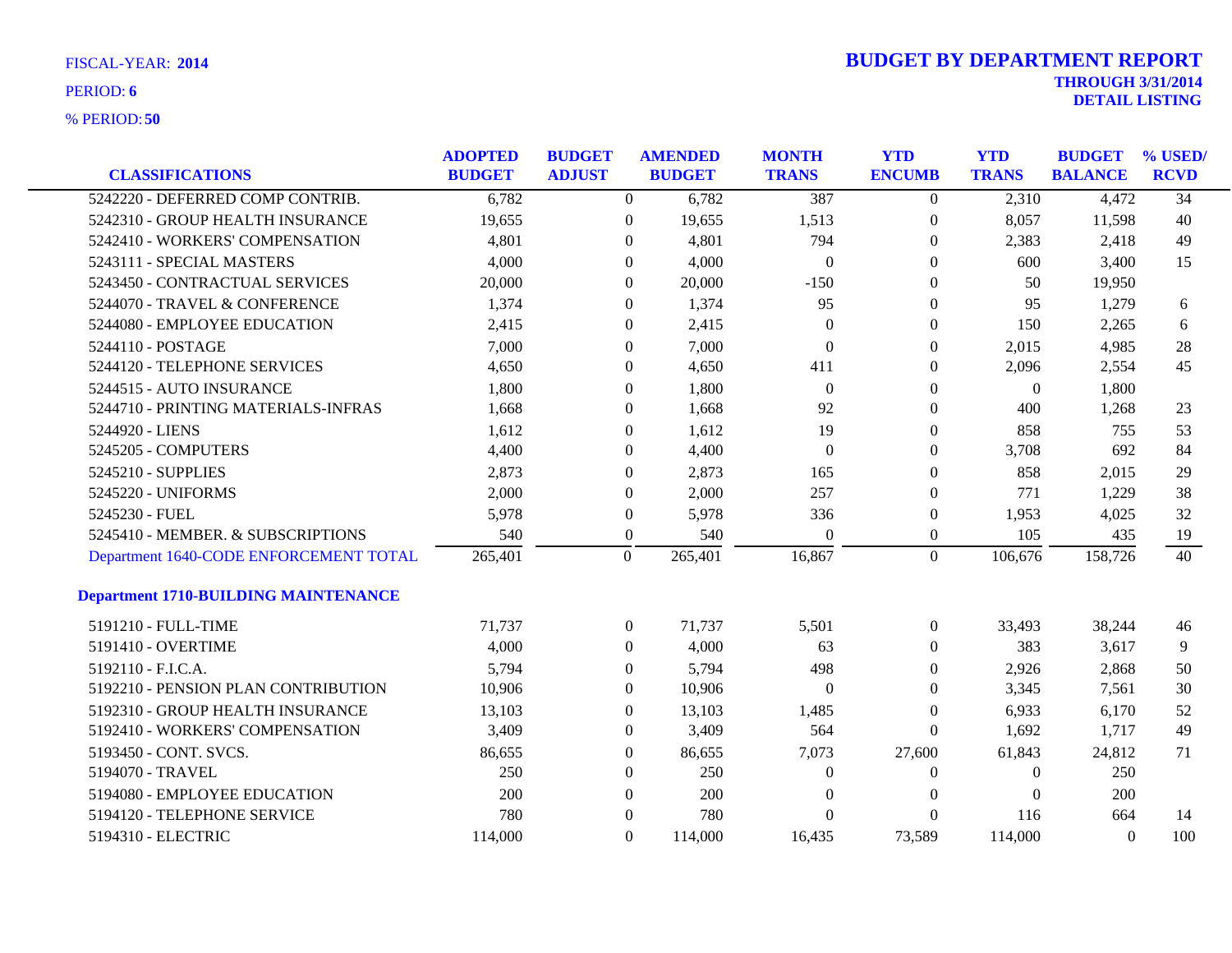| <b>CLASSIFICATIONS</b>                     | <b>ADOPTED</b><br><b>BUDGET</b> | <b>BUDGET</b><br><b>ADJUST</b> |                  | <b>AMENDED</b><br><b>BUDGET</b> | <b>MONTH</b><br><b>TRANS</b> | <b>YTD</b><br><b>ENCUMB</b> | <b>YTD</b><br><b>TRANS</b> | <b>BUDGET</b><br><b>BALANCE</b> | % USED/<br><b>RCVD</b> |
|--------------------------------------------|---------------------------------|--------------------------------|------------------|---------------------------------|------------------------------|-----------------------------|----------------------------|---------------------------------|------------------------|
| 5194320 - WATER                            | 27,000                          |                                | $\boldsymbol{0}$ | 27,000                          | 6,281                        | 14,141                      | 27,000                     | $\Omega$                        | 100                    |
| 5194620 - REPAIR & MAINT. OPER EQUI        | 250                             |                                | $\boldsymbol{0}$ | 250                             | $\boldsymbol{0}$             | $\boldsymbol{0}$            | $\mathbf{0}$               | 250                             |                        |
| 5194670 - MAINT & REP - STRUCTURES         | 82,000                          |                                | $\theta$         | 82,000                          | 2,795                        | $\theta$                    | 22,767                     | 59,233                          | 27                     |
| 5195210 - SUPPLIES                         | 21,050                          |                                | $\overline{0}$   | 21,050                          | 40                           | $\Omega$                    | 3,772                      | 17,278                          | 17                     |
| 5195220 - UNIFORMS                         | 800                             |                                | $\boldsymbol{0}$ | 800                             | $\boldsymbol{0}$             | 158                         | 300                        | 500                             | 37                     |
| Department 1710-BUILDING MAINTENANCE TOTAL | 441,934                         |                                | $\overline{0}$   | 441,934                         | 40,735                       | 115,488                     | 278,570                    | 163,364                         | 63                     |
| <b>Department 1720-SOLID WASTE</b>         |                                 |                                |                  |                                 |                              |                             |                            |                                 |                        |
| 5341210 - REGULAR                          | 410,277                         |                                | $\overline{0}$   | 410,277                         | 22,115                       | $\overline{0}$              | 179,921                    | 230,356                         | 43                     |
| 5341410 - OVERTIME                         | 7,000                           |                                | $\Omega$         | 7,000                           | 1,261                        | $\theta$                    | 3,803                      | 3,197                           | 54                     |
| 5342110 - F.I.C.A.                         | 31,922                          |                                | $\Omega$         | 31,922                          | 1,763                        | $\Omega$                    | 14,093                     | 17,829                          | 44                     |
| 5342210 - PENSION PLAN CONTRIBUTION        | 36,851                          |                                | $\boldsymbol{0}$ | 36,851                          | $\Omega$                     | $\Omega$                    | 11,301                     | 25,550                          | 30                     |
| 5342220 - ICMA                             | 10,806                          |                                | $\theta$         | 10,806                          | 78                           | $\Omega$                    | 473                        | 10,333                          | $\overline{4}$         |
| 5342310 - GROUP HEALTH INSURANCE           | 65,516                          |                                | $\Omega$         | 65,516                          | 3,438                        | $\theta$                    | 20,692                     | 44,824                          | 31                     |
| 5342410 - WORKERS' COMPENSATION            | 54,321                          |                                | $\theta$         | 54,321                          | 8,989                        | $\Omega$                    | 26,967                     | 27,354                          | 49                     |
| 5343470 - INTERLCL AGREE-RECYCLING         | 91,150                          |                                | $\theta$         | 91,150                          | 14,488                       | 54,929                      | 91,150                     | $\theta$                        | 100                    |
| 5344070 - TRAVEL & CONFERENCE              | 200                             |                                | $\boldsymbol{0}$ | 200                             | $\mathbf{0}$                 | $\boldsymbol{0}$            | $\mathbf{0}$               | 200                             |                        |
| 5344080 - EMPLOYEE EDUCATION               | 300                             |                                | $\Omega$         | 300                             | $\theta$                     | $\theta$                    | $\Omega$                   | 300                             |                        |
| 5344340 - REFUSE DISPOSAL FEE              | 648,815                         |                                | $\theta$         | 648,815                         | 78,862                       | 373,016                     | 645,315                    | 3,500                           | 99                     |
| 5345210 - SUPPLIES                         | 8,500                           |                                | $\theta$         | 8,500                           | 35                           | $\theta$                    | 1,700                      | 6,800                           | 20                     |
| 5345220 - UNIFORMS                         | 4,000                           |                                | $\boldsymbol{0}$ | 4,000                           | $\Omega$                     | 767                         | 1,633                      | 2,367                           | 40                     |
| 5347110 - DEBT SERVICE-PRINCIPAL           | $\overline{0}$                  |                                | $\boldsymbol{0}$ | $\theta$                        | $\Omega$                     | $\overline{0}$              | $\theta$                   | $\mathbf{0}$                    |                        |
| 5347210 - DEBT SERVICE-INTEREST            | $\Omega$                        |                                | $\theta$         | $\Omega$                        | $\Omega$                     | $\Omega$                    | $\Omega$                   |                                 |                        |
| Department 1720-SOLID WASTE TOTAL          | 1,369,658                       |                                | $\boldsymbol{0}$ | 1,369,658                       | 131,029                      | 428,712                     | 997,048                    | 372,610                         | 72                     |
| <b>Department 1730-STREET MAINTENANCE</b>  |                                 |                                |                  |                                 |                              |                             |                            |                                 |                        |
| 5411210 - REGULAR                          | 211,623                         |                                | $\boldsymbol{0}$ | 211,623                         | 18,365                       | $\boldsymbol{0}$            | 101,261                    | 110,362                         | 47                     |
| 5411310 - PART TIME                        | $\mathbf{0}$                    |                                | $\boldsymbol{0}$ | $\overline{0}$                  | $\Omega$                     | $\overline{0}$              | $\boldsymbol{0}$           | $\mathbf{0}$                    |                        |
| 5411410 - OVERTIME                         | $\Omega$                        |                                | $\Omega$         | $\Omega$                        | 564                          | $\Omega$                    | 1,814                      | $-1,814$                        |                        |
| 5412110 - F.I.C.A.                         | 16,189                          |                                | $\boldsymbol{0}$ | 16,189                          | 1,447                        | $\overline{0}$              | 7,941                      | 8,248                           | 49                     |
| 5412210 - PENSION PLAN CONTRIBUTION        | 18,315                          |                                | $\Omega$         | 18,315                          | $\Omega$                     | $\Omega$                    | 5,617                      | 12,698                          | 30                     |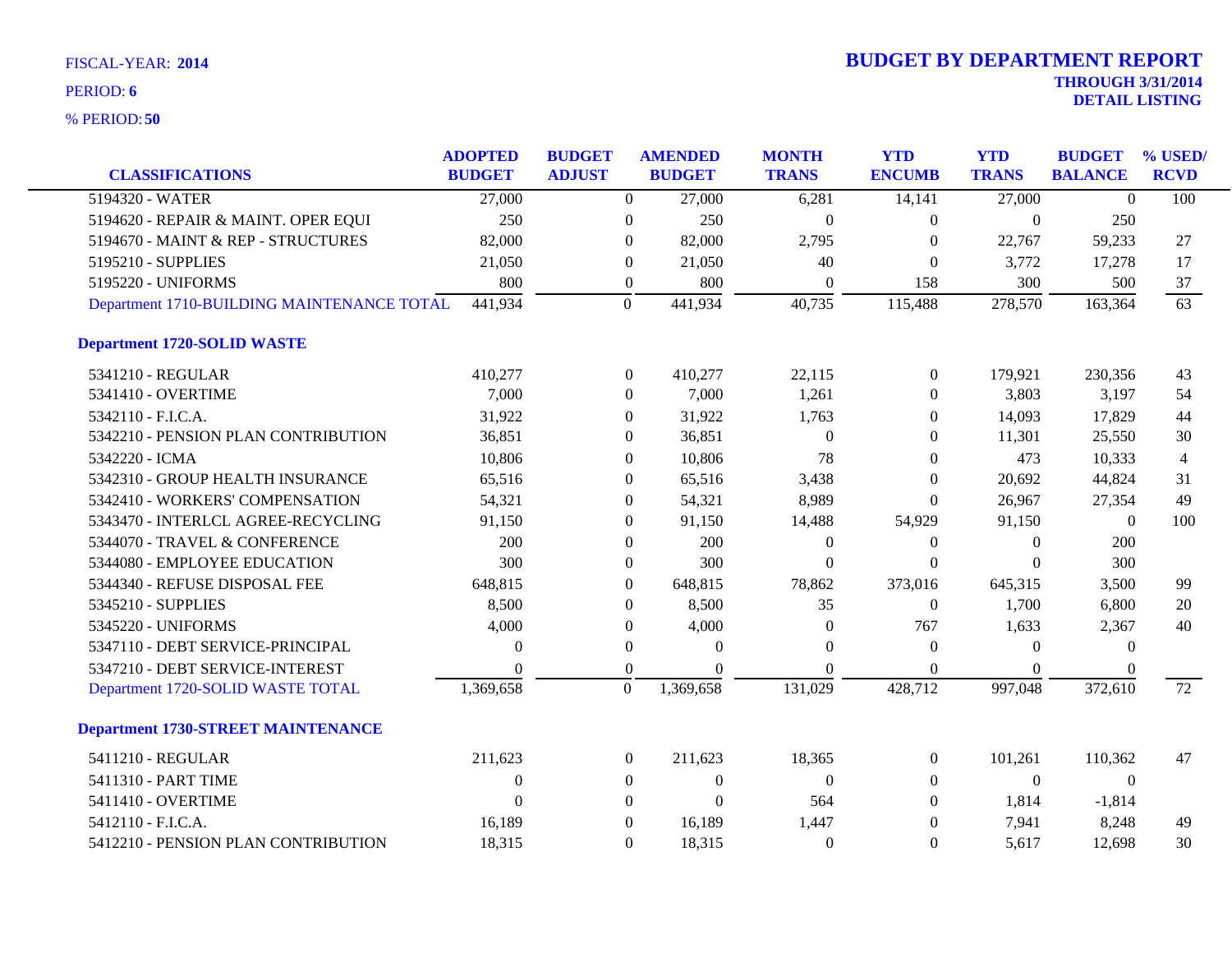| <b>FISCAL-YEAR: 2014</b> |  |
|--------------------------|--|
|                          |  |

| <b>CLASSIFICATIONS</b>                      | <b>ADOPTED</b><br><b>BUDGET</b> | <b>BUDGET</b><br><b>ADJUST</b> | <b>AMENDED</b><br><b>BUDGET</b> | <b>MONTH</b><br><b>TRANS</b> | <b>YTD</b><br><b>ENCUMB</b> | <b>YTD</b><br><b>TRANS</b> | <b>BUDGET</b><br><b>BALANCE</b> | % USED/<br><b>RCVD</b> |
|---------------------------------------------|---------------------------------|--------------------------------|---------------------------------|------------------------------|-----------------------------|----------------------------|---------------------------------|------------------------|
| 5412220 - DEFERRED COMP CONTRIB             | 5,910                           | $\Omega$                       | 5,910                           | 141                          | $\Omega$                    | 836                        | 5,074                           | 14                     |
| 5412310 - GROUP HEALTH INSURANCE            | 45,861                          | $\overline{0}$                 | 45,861                          | 3,443                        | $\boldsymbol{0}$            | 17,711                     | 28,150                          | 38                     |
| 5412410 - WORKERS' COMPENSATION             | 21,861                          | $\overline{0}$                 | 21,861                          | 3,618                        | $\boldsymbol{0}$            | 10,853                     | 11,008                          | 49                     |
| 5413450 - CONTRACTUAL SERVICES              | 30,000                          | $\Omega$                       | 30,000                          | 4,200                        | 16,500                      | 27,000                     | 3,000                           | 90                     |
| 5414070 - TRAVEL & CONFERENCE               | 300                             | $\Omega$                       | 300                             | 0                            | $\Omega$                    | $\Omega$                   | 300                             |                        |
| 5414080 - EMPLOYEE EDUCATION                | 700                             | $\overline{0}$                 | 700                             | $\theta$                     | $\theta$                    | 75                         | 625                             | 10                     |
| 5414120 - TRAVEL & CONFERENCE               | 1,560                           | $\theta$                       | 1,560                           | 77                           | $\Omega$                    | 309                        | 1,251                           | 19                     |
| 5414625 - LANDSCAPE MAINTENANCE             | 31,000                          | $\Omega$                       | 31,000                          | $\Omega$                     | $\Omega$                    | 11,313                     | 19,687                          | 36                     |
| 5414640 - MAINT & REP STRS & PARKWY         | 12,800                          | $\overline{0}$                 | 12,800                          | 279                          | $\Omega$                    | 279                        | 12,521                          | 2                      |
| 5414650 - PARKS & STREETS - ELECT.          | 103,000                         | $\overline{0}$                 | 103,000                         | 17,108                       | 60,469                      | 103,000                    | $\mathbf{0}$                    | 100                    |
| 5414670 - MAINT & REP-GRDS & STRUCT         | 2,500                           | $\theta$                       | 2,500                           | $\overline{0}$               | $\boldsymbol{0}$            | 353                        | 2,147                           | 14                     |
| 5415210 - SUPPLIES                          | 3,400                           | $\Omega$                       | 3,400                           | 54                           | $\theta$                    | 170                        | 3,230                           | 5                      |
| 5415220 - UNIFORMS                          | 3,600                           | $\theta$                       | 3,600                           | $\Omega$                     | 692                         | 1,050                      | 2,550                           | 29                     |
| 5415245 - TOOLS                             | 500                             | $\boldsymbol{0}$               | 500                             | $\theta$                     | $\mathbf{0}$                | $\theta$                   | 500                             |                        |
| 5417110 - DEBT SERVICE- PRINCIPAL           | $\Omega$                        | $\mathbf{0}$                   | $\Omega$                        | $\theta$                     | $\Omega$                    | $\Omega$                   | $\theta$                        |                        |
| 5417210 - DEBT SERVICE-INTEREST             | 0                               | $\overline{0}$                 | $\Omega$                        | 0                            | $\Omega$                    | $\Omega$                   | $\Omega$                        |                        |
| Department 1730-STREET MAINTENANCE TOTAL    | 509,119                         | $\overline{0}$                 | 509,119                         | 49,296                       | 77,661                      | 289,582                    | 219,537                         | 56                     |
| <b>Department 1750-LANSCAPE MAINTENANCE</b> |                                 |                                |                                 |                              |                             |                            |                                 |                        |
| 5191210 - FULL-TIME                         | 206,633                         | $\overline{0}$                 | 206,633                         | 16,038                       | $\boldsymbol{0}$            | 90,471                     | 116,162                         | 43                     |
| 5191410 - OVERTIME                          | 4,000                           | $\overline{0}$                 | 4,000                           | 1,063                        | $\Omega$                    | 2,981                      | 1,019                           | 74                     |
| 5192110 - F.I.C.A.                          | 16,113                          | $\overline{0}$                 | 16,113                          | 1,246                        | $\theta$                    | 7,082                      | 9,031                           | 43                     |
| 5192210 - PENSION PLAN CONTRIBUTION         | 19,355                          | $\overline{0}$                 | 19,355                          | $\theta$                     | $\mathbf{0}$                | 5,936                      | 13,419                          | 30                     |
| 5192220 - DEFERRED COMP CONTRIB.            | 5,336                           | $\boldsymbol{0}$               | 5,336                           | 20                           | $\theta$                    | 120                        | 5,216                           | 2                      |
| 5192310 - GROUP HEALTH INSURANCE            | 39,310                          | $\overline{0}$                 | 39,310                          | 2,461                        | $\overline{0}$              | 12,797                     | 26,513                          | 32                     |
| 5192410 - WORKERS' COMPENSATION             | 8,451                           | $\theta$                       | 8,451                           | 1,398                        | $\theta$                    | 4,195                      | 4,256                           | 49                     |
| 5193450 - CONT. SVCS.                       | 37,000                          | $\boldsymbol{0}$               | 37,000                          | $\overline{0}$               | $\overline{0}$              | $\boldsymbol{0}$           | 37,000                          |                        |
| 5194070 - TRAVEL                            | 1,000                           | $\theta$                       | 1,000                           | $\theta$                     | $\mathbf{0}$                | 130                        | 870                             | 13                     |
| 5194120 - TELEPHONE SERVICE                 | 1,800                           | $\overline{0}$                 | 1,800                           | 77                           | $\Omega$                    | 317                        | 1,483                           | 17                     |
| 5194350 - ELECTRICITY-CITY PARKS            | 75,000                          | $\theta$                       | 75,000                          | 3,514                        | 53,128                      | 71,664                     | 3,336                           | 95                     |
| 5194420 - OUTSIDE SERV RENTAL               | 1,000                           | $\overline{0}$                 | 1,000                           | 0                            | $\mathbf{0}$                | $\theta$                   | 1,000                           |                        |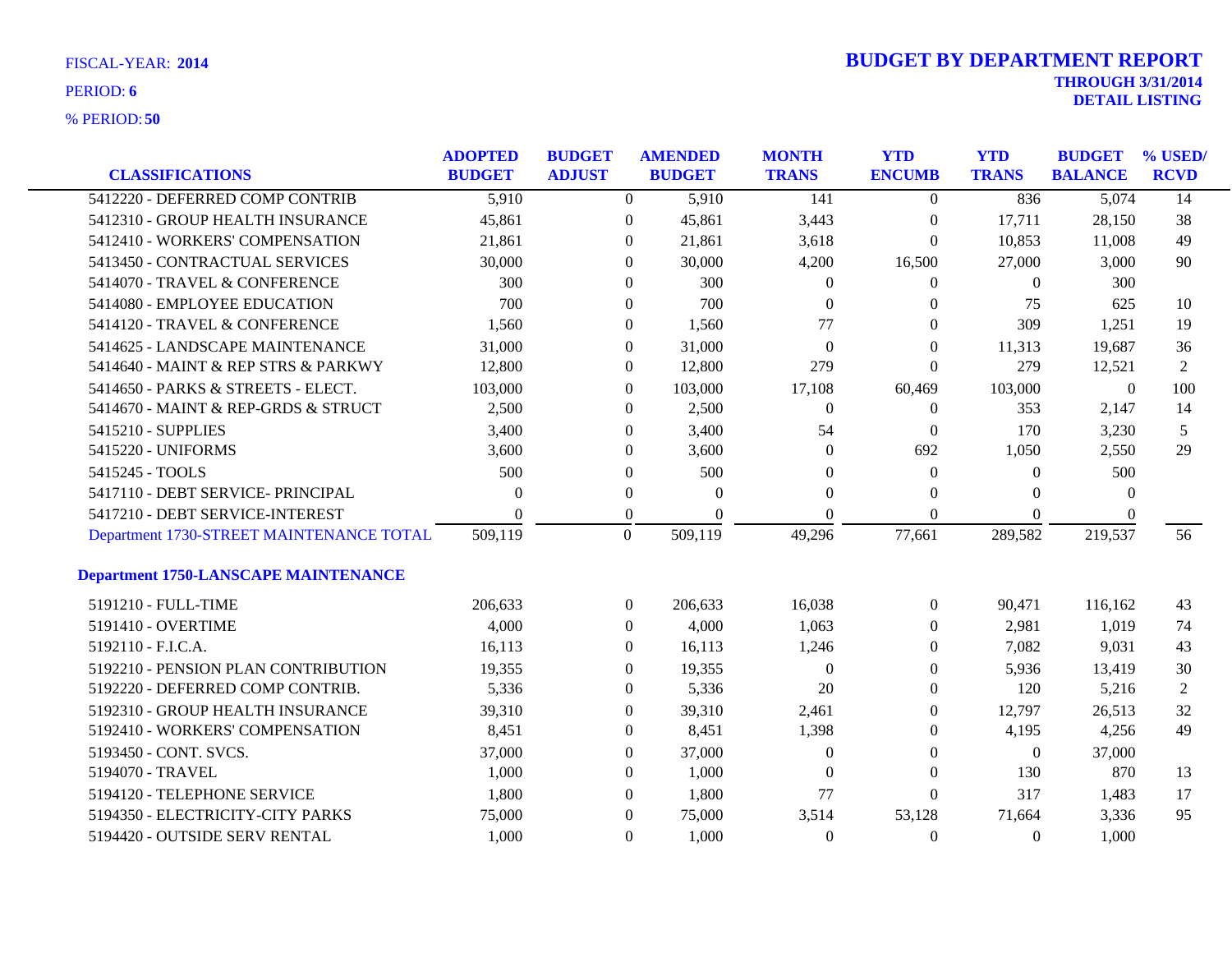| <b>CLASSIFICATIONS</b>                              | <b>ADOPTED</b><br><b>BUDGET</b> | <b>BUDGET</b><br><b>ADJUST</b> |                  | <b>AMENDED</b><br><b>BUDGET</b> | <b>MONTH</b><br><b>TRANS</b> | <b>YTD</b><br><b>ENCUMB</b> | <b>YTD</b><br><b>TRANS</b> | <b>BUDGET</b><br><b>BALANCE</b> | % USED/<br><b>RCVD</b> |
|-----------------------------------------------------|---------------------------------|--------------------------------|------------------|---------------------------------|------------------------------|-----------------------------|----------------------------|---------------------------------|------------------------|
| 5194515 - AUTO INSURANCE                            | 1,500                           |                                | $\overline{0}$   | 1,500                           | $\theta$                     | $\overline{0}$              | $\overline{0}$             | 1,500                           |                        |
| 5194620 - REPAIR & MAINT. OPER EQUI                 | 56,500                          |                                | $\boldsymbol{0}$ | 56,500                          | 9,824                        | $\boldsymbol{0}$            | 40,387                     | 16,113                          | 71                     |
| 5195210 - SUPPLIES                                  | 9,285                           |                                | $\theta$         | 9,285                           | $\theta$                     | $\overline{0}$              | 9,246                      | 39                              | 99                     |
| 5195220 - UNIFORMS                                  | 3,650                           |                                | $\theta$         | 3,650                           | $\theta$                     | $\theta$                    | 1,151                      | 2,500                           | 31                     |
| 5195230 - FUEL & LUBRICANT                          | 13,352                          |                                | $\theta$         | 13,352                          | 750                          | $\theta$                    | 4,362                      | 8,990                           | 32                     |
| 5195410 - MEMBER. & SUBSCRIPTIONS                   | 450                             |                                | $\boldsymbol{0}$ | 450                             | $\boldsymbol{0}$             | $\mathbf{0}$                | 159                        | 291                             | 35                     |
| Department 1750-LANSCAPE MAINTENANCE TOTAL          | 499,735                         |                                | $\boldsymbol{0}$ | 499,735                         | 36,391                       | 53,128                      | 250,998                    | 248,738                         | $\overline{50}$        |
| <b>Department 1760-EQUIPMENT MAINTENANCE</b>        |                                 |                                |                  |                                 |                              |                             |                            |                                 |                        |
| 5191210 - FULL-TIME                                 | 125,831                         |                                | $\overline{0}$   | 125,831                         | 9,642                        | $\boldsymbol{0}$            | 58,630                     | 67,201                          | 46                     |
| 5191410 - OVERTIME                                  | 3,500                           |                                | $\overline{0}$   | 3,500                           | 449                          | $\theta$                    | 577                        | 2,923                           | 16                     |
| 5192110 - F.I.C.A.                                  | 9,894                           |                                | $\boldsymbol{0}$ | 9,894                           | 694                          | $\boldsymbol{0}$            | 4,101                      | 5,793                           | 41                     |
| 5192210 - PENSION PLAN CONTRIBUTION                 | 13,488                          |                                | $\theta$         | 13,488                          | $\Omega$                     | $\theta$                    | 4,136                      | 9,352                           | 30                     |
| 5192220 - DEFERRED COMP CONTRIB.                    | 2,496                           |                                | $\theta$         | 2,496                           | 100                          | $\theta$                    | 600                        | 1,896                           | 24                     |
| 5192310 - GROUP HEALTH INSURANCE                    | 19,655                          |                                | $\theta$         | 19,655                          | 1,475                        | $\overline{0}$              | 7,374                      | 12,281                          | 37                     |
| 5192410 - WORKERS' COMPENSATION                     | 4,480                           |                                | $\boldsymbol{0}$ | 4,480                           | 741                          | $\boldsymbol{0}$            | 2,224                      | 2,256                           | 49                     |
| 5194070 - TRAVEL                                    | 350                             |                                | $\overline{0}$   | 350                             | $\theta$                     | $\overline{0}$              | $\theta$                   | 350                             |                        |
| 5194120 - TELEPHONE SERVICE                         | 780                             |                                | $\theta$         | 780                             | 39                           | $\overline{0}$              | 154                        | 626                             | 19                     |
| 5194515 - AUTO INSURANCE                            | 32,873                          |                                | $\overline{0}$   | 32,873                          | $\overline{0}$               | $\theta$                    | $\Omega$                   | 32,873                          |                        |
| 5194620 - REPAIR & MAINT. OPER EQUI                 | 400                             |                                | $\theta$         | 400                             | $\Omega$                     | $\theta$                    | $\theta$                   | 400                             |                        |
| 5194680 - MAINT & REP-OUTSIDE SVCS                  | 64,000                          |                                | $\boldsymbol{0}$ | 64,000                          | 2,265                        | 21,427                      | 47,129                     | 16,871                          | 73                     |
| 5195220 - UNIFORMS                                  | 5,000                           |                                | $\boldsymbol{0}$ | 5,000                           | 259                          | 1,692                       | 2,637                      | 2,363                           | 52                     |
| 5195230 - FUEL & LUBRICANT                          | 183,944                         |                                | $\overline{0}$   | 183,944                         | 24,710                       | 95,581                      | 178,894                    | 5,050                           | 97                     |
| 5195240 - PARTS                                     | 56,000                          |                                | $\overline{0}$   | 56,000                          | 1,877                        | $\overline{0}$              | 16,000                     | 40,000                          | 28                     |
| 5195245 - OPERATING TOOLS                           | 600                             |                                | $\boldsymbol{0}$ | 600                             | $\boldsymbol{0}$             | $\boldsymbol{0}$            | 35                         | 565                             | 5                      |
| 5195250 - TIRES                                     | 27,000                          |                                | $\boldsymbol{0}$ | 27,000                          | 5,274                        | $\boldsymbol{0}$            | 14,323                     | 12,677                          | 53                     |
| 5195260 - GENERAL                                   | 6,800                           |                                | $\boldsymbol{0}$ | 6,800                           | $\overline{0}$               | $\overline{0}$              | 90                         | 6,710                           | 1                      |
| Department 1760-EQUIPMENT MAINTENANCE TOTAL 557,091 |                                 |                                | $\Omega$         | 557,091                         | 47,525                       | 118,700                     | 336,904                    | 220,187                         | 60                     |
| <b>Department 1770-PUBLIC WORKS DIRECTOR OFF</b>    |                                 |                                |                  |                                 |                              |                             |                            |                                 |                        |
| 5191210 - FULL-TIME                                 | 178,826                         |                                | $\overline{0}$   | 178,826                         | 12,464                       | $\boldsymbol{0}$            | 67,848                     | 110,978                         | 37                     |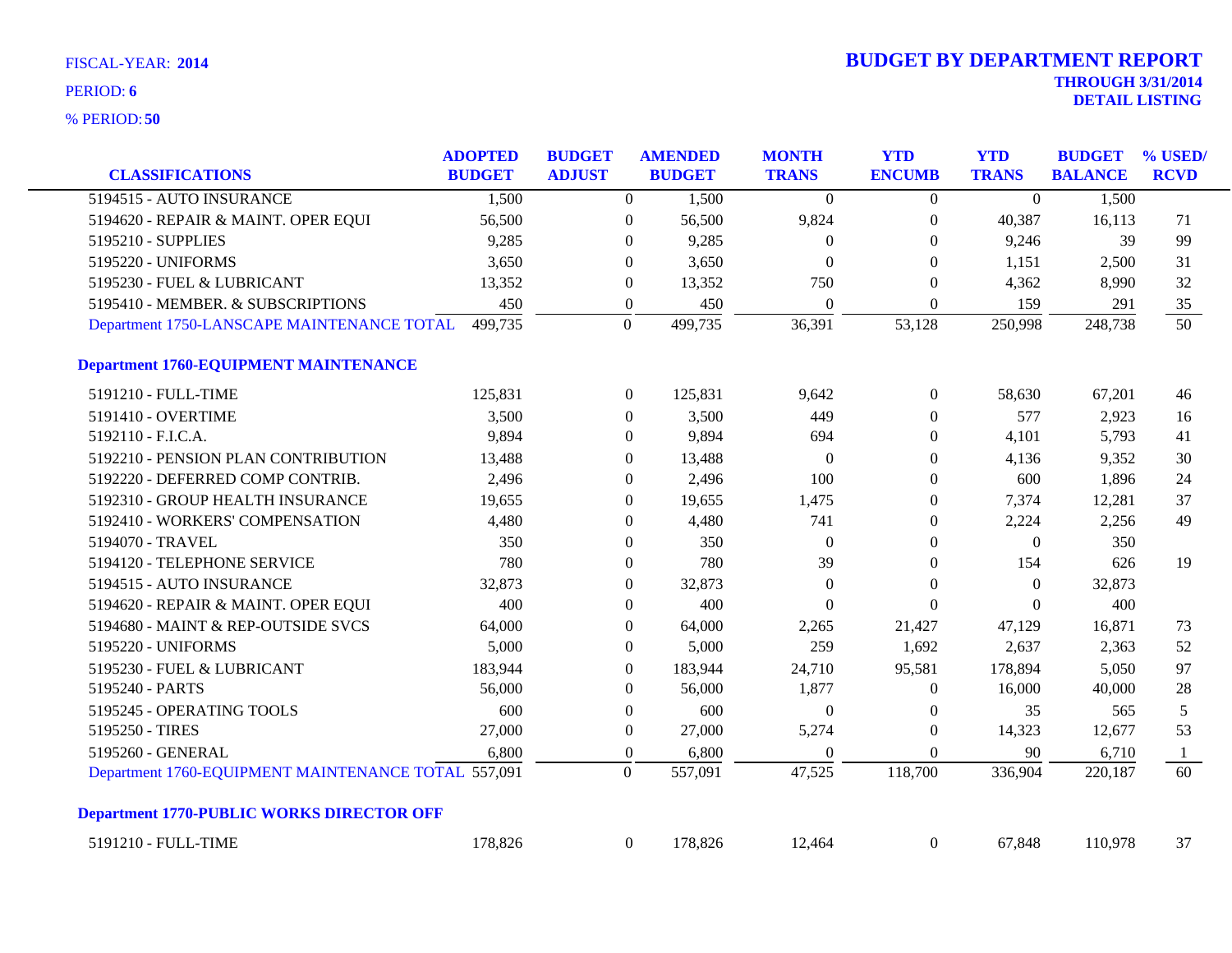| <b>CLASSIFICATIONS</b>                              | <b>ADOPTED</b><br><b>BUDGET</b> | <b>BUDGET</b><br><b>ADJUST</b> |                  | <b>AMENDED</b><br><b>BUDGET</b> | <b>MONTH</b><br><b>TRANS</b> | <b>YTD</b><br><b>ENCUMB</b> | <b>YTD</b><br><b>TRANS</b> | <b>BUDGET</b><br><b>BALANCE</b> | % USED/<br><b>RCVD</b> |
|-----------------------------------------------------|---------------------------------|--------------------------------|------------------|---------------------------------|------------------------------|-----------------------------|----------------------------|---------------------------------|------------------------|
| 5191410 - OVERTIME                                  | $\Omega$                        |                                | $\overline{0}$   | $\theta$                        | $-40$                        | $\theta$                    | $\Omega$                   | $\Omega$                        |                        |
| 5192110 - F.I.C.A.                                  | 13,680                          |                                | $\boldsymbol{0}$ | 13,680                          | 882                          | $\boldsymbol{0}$            | 4,801                      | 8,879                           | 35                     |
| 5192210 - PENSION PLAN CONTRIBUTION                 | 7,444                           |                                | $\theta$         | 7,444                           | $\overline{0}$               | $\overline{0}$              | 2,283                      | 5,161                           | 30                     |
| 5192220 - DEFERRED COMP CONTRIB.                    | 8,899                           |                                | $\theta$         | 8,899                           | 704                          | $\Omega$                    | 4,205                      | 4,695                           | 47                     |
| 5192310 - GROUP HEALTH INSURANCE                    | 19,655                          |                                | $\Omega$         | 19,655                          | 1,490                        | $\Omega$                    | 6,466                      | 13,189                          | 32                     |
| 5192410 - WORKERS' COMPENSATION                     | 536                             |                                | $\boldsymbol{0}$ | 536                             | 89                           | $\Omega$                    | 266                        | 270                             | 49                     |
| 5194070 - TRAVEL                                    | 500                             |                                | $\theta$         | 500                             | $\Omega$                     | $\Omega$                    | $\Omega$                   | 500                             |                        |
| 5194080 - EMPLOYEE EDUCATION                        | 380                             |                                | $\overline{0}$   | 380                             | $\Omega$                     | $\theta$                    | $\theta$                   | 380                             |                        |
| 5194110 - POSTAGE                                   | 125                             |                                | $\overline{0}$   | 125                             | $\theta$                     | $\Omega$                    | 36                         | 89                              | 28                     |
| 5194120 - TELEPHONE SERVICE                         | 1,020                           |                                | $\theta$         | 1,020                           | 64                           | $\theta$                    | 150                        | 870                             | 14                     |
| 5194540 - BOILER & MACHINERY                        | 2,000                           |                                | 0                | 2,000                           | $\theta$                     | $\overline{0}$              | $\overline{0}$             | 2,000                           |                        |
| 5194710 - COPY MACHINE                              | 6,670                           |                                | $\overline{0}$   | 6,670                           | 297                          | $\Omega$                    | 1,253                      | 5,417                           | 18                     |
| 5195205 - COMPUTER - EQUIPMENT                      | $\Omega$                        |                                | $\overline{0}$   | $\theta$                        | $\Omega$                     | $\Omega$                    | $\theta$                   | $\mathbf{0}$                    |                        |
| 5195210 - SUPPLIES                                  | 1,000                           |                                | $\theta$         | 1,000                           | $\theta$                     | $\theta$                    | 605                        | 395                             | 60                     |
| 5195270 - PERMITS                                   | 925                             |                                | $\theta$         | 925                             | 875                          | $\theta$                    | 875                        | 50                              | 94                     |
| 5195410 - MEMBER. & SUBSCRIPTIONS                   | 500                             |                                | $\boldsymbol{0}$ | 500                             | $\Omega$                     | $\overline{0}$              | $\overline{0}$             | 500                             |                        |
| Department 1770-PUBLIC WORKS DIRECTOR OFF           | 242,160                         |                                | $\boldsymbol{0}$ | 242,160                         | 16,825                       | $\mathbf{0}$                | 88,788                     | 153,373                         | 36                     |
| <b>Department 1790-ENGINEERING &amp; CONSTRUCTN</b> |                                 |                                |                  |                                 |                              |                             |                            |                                 |                        |
| 5191210 - FULL-TIME                                 | 128,726                         |                                | $\overline{0}$   | 128,726                         | 10,197                       | $\overline{0}$              | 37,220                     | 91,506                          | 28                     |
| 5192110 - F.I.C.A.                                  | 9,848                           |                                | $\theta$         | 9,848                           | 817                          | $\overline{0}$              | 2,884                      | 6,964                           | 29                     |
| 5192210 - PENSION PLAN CONTRIBUTION                 | 6,002                           |                                | $\theta$         | 6,002                           | $\boldsymbol{0}$             | $\theta$                    | 1,841                      | 4,161                           | 30                     |
| 5192220 - DEFERRED COMP CONTRIB.                    | 6,093                           |                                | $\theta$         | 6,093                           | 490                          | $\overline{0}$              | 959                        | 5,134                           | 15                     |
| 5192310 - GROUP HEALTH INSURANCE                    | 13,103                          |                                | $\overline{0}$   | 13,103                          | 986                          | $\overline{0}$              | 2,956                      | 10,147                          | 22                     |
| 5192410 - WORKERS' COMPENSATION                     | 386                             |                                | $\boldsymbol{0}$ | 386                             | 64                           | $\theta$                    | 192                        | 194                             | 49                     |
| 5193450 - CONT. SVCS.                               | 65,000                          |                                | $\theta$         | 65,000                          | 859                          | 6,500                       | 8,054                      | 56,946                          | 12                     |
| 5194070 - TRAVEL                                    | 1,000                           |                                | $\Omega$         | 1,000                           | $\theta$                     | $\overline{0}$              | $\theta$                   | 1,000                           |                        |
| 5194080 - EMPLOYEE EDUCATION                        | 1,500                           |                                | $\theta$         | 1,500                           | $\Omega$                     | $\theta$                    | $\overline{0}$             | 1,500                           |                        |
| 5194120 - TELEPHONE SERVICE                         | 1,020                           |                                | $\theta$         | 1,020                           | 108                          | $\Omega$                    | 172                        | 848                             | 16                     |
| 5195210 - SUPPLIES                                  | 920                             |                                | $\theta$         | 920                             | $\boldsymbol{0}$             | $\Omega$                    | 911                        | 9                               | 99                     |
| 5195410 - MEMBER. & SUBSCRIPTIONS                   | 500                             |                                | $\Omega$         | 500                             | $\theta$                     | $\Omega$                    | $\Omega$                   | 500                             |                        |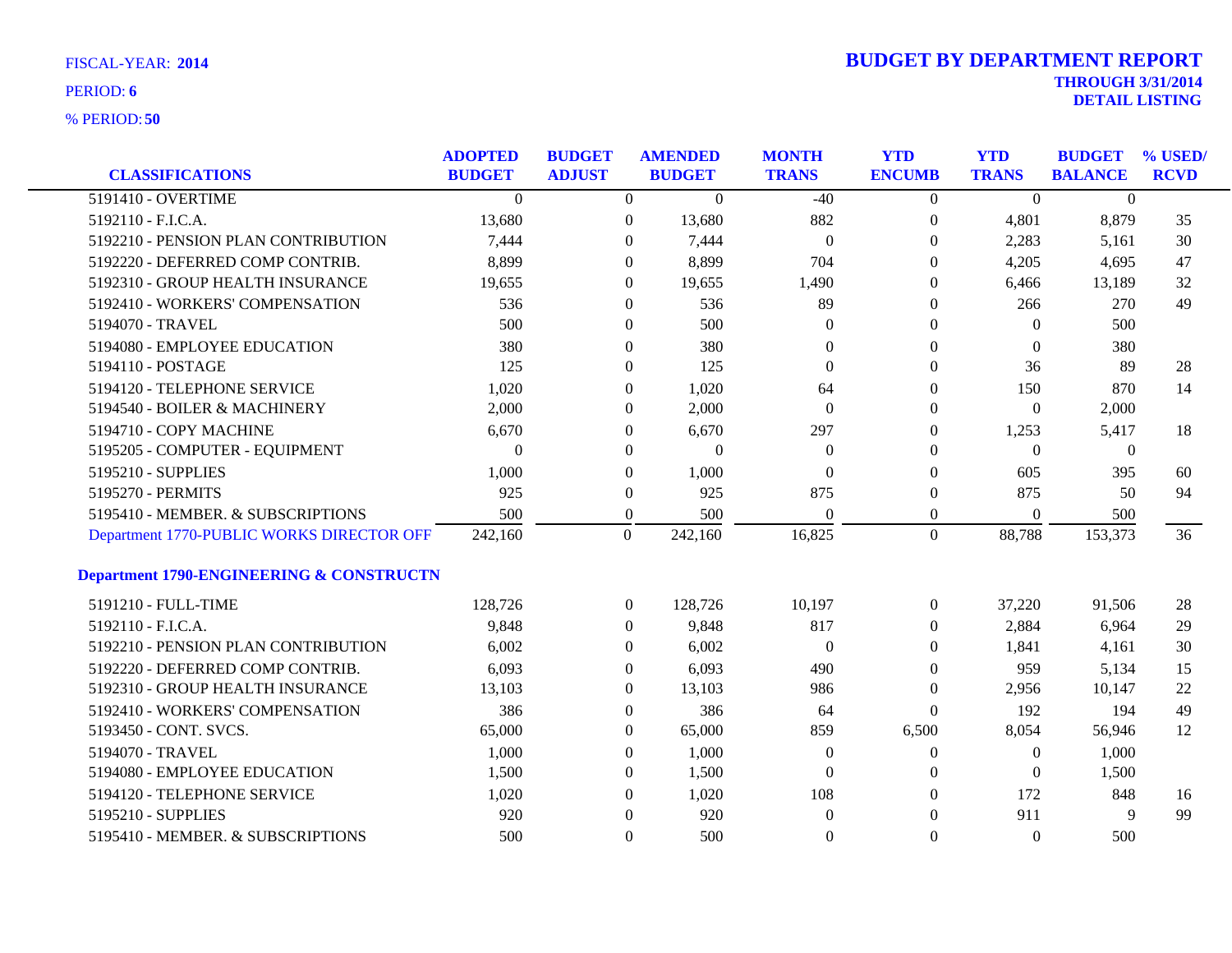**50** % PERIOD:

| <b>CLASSIFICATIONS</b>                   | <b>ADOPTED</b><br><b>BUDGET</b> | <b>BUDGET</b><br><b>ADJUST</b> | <b>AMENDED</b><br><b>BUDGET</b> | <b>MONTH</b><br><b>TRANS</b> | <b>YTD</b><br><b>ENCUMB</b> | <b>YTD</b><br><b>TRANS</b> | <b>BUDGET</b><br><b>BALANCE</b> | % USED/<br><b>RCVD</b> |
|------------------------------------------|---------------------------------|--------------------------------|---------------------------------|------------------------------|-----------------------------|----------------------------|---------------------------------|------------------------|
| Department 1790-ENGINEERING & CONSTRUCTN | 234,098                         | $\overline{0}$                 | 234,098                         | 13,521                       | 6,500                       | 55,189                     | 178,909                         | $\overline{23}$        |
| <b>Department 1910-POLICE</b>            |                                 |                                |                                 |                              |                             |                            |                                 |                        |
| 5211210 - REGULAR                        | 3,457,843                       |                                | $\overline{0}$<br>3,457,843     | 255,595                      | $\overline{0}$              | 1,493,223                  | 1,964,620                       | 43                     |
| 5211410 - OVERTIME                       | 150,000                         |                                | $\theta$<br>150,000             | 5,332                        | $\theta$                    | 48,463                     | 101,537                         | 32                     |
| 5211411 - OVERTIME                       | 55,000                          |                                | 55,000<br>$\Omega$              | 6,348                        | $\theta$                    | 42,576                     | 12,424                          | 77                     |
| 5211510 - SPEC PAY - EDUC INCENTIVE      | 26,562                          |                                | 26,562<br>$\overline{0}$        | 2,058                        | $\overline{0}$              | 11,852                     | 14,710                          | 44                     |
| 5211530 - HAZARD PAY                     | 61,335                          |                                | 61,335<br>$\theta$              | 4,500                        | $\overline{0}$              | 26,520                     | 34,815                          | 43                     |
| 5212110 - F.I.C.A.                       | 286,932                         |                                | 286,932<br>$\overline{0}$       | 22,416                       | $\Omega$                    | 131,798                    | 155,134                         | 45                     |
| 5212210 - PENSION PLAN CONTRIBUTION      | 557,173                         |                                | 557,173<br>$\mathbf{0}$         | $\Omega$                     | $\Omega$                    | 166,393                    | 390,780                         | 29                     |
| 5212220 - DEFERRED COMP CONTRIB.         | 36,170                          |                                | 36,170<br>$\overline{0}$        | 735                          | $\overline{0}$              | 3,998                      | 32,172                          | 11                     |
| 5212310 - GROUP HEALTH INSURANCE         | 366,912                         |                                | 366,912<br>0                    | 26,548                       | $\overline{0}$              | 137,192                    | 229,720                         | 37                     |
| 5212410 - WORKERS' COMPENSATION          | 144,940                         |                                | 144,940<br>$\Omega$             | 23,985                       | $\theta$                    | 71,955                     | 72,985                          | 49                     |
| 5213116 - ANNUAL PHYSICALS               | 14,750                          |                                | 14,750<br>$\Omega$              | 65                           | $\theta$                    | 3,800                      | 10,950                          | 25                     |
| 5213450 - CONTRACTUAL SERVICES           | 73,830                          |                                | 73,830<br>$\overline{0}$        | 2,546                        | 1,200                       | 51,939                     | 21,891                          | 70                     |
| 5213456 - SCHOOL CROSSING                | 70,000                          |                                | 70,000<br>$\mathbf{0}$          | 18,054                       | 42,012                      | 60,066                     | 9,934                           | 85                     |
| 5213459 - PARKING                        | $\Omega$                        |                                | $\Omega$<br>$\Omega$            | $\overline{0}$               | $\Omega$                    | $\Omega$                   | $\theta$                        |                        |
| 5213490 - CRIME PREVENTION PROGRAMS      | 5,500                           |                                | 5,500<br>$\Omega$               | $\Omega$                     | $\Omega$                    | 275                        | 5,225                           | 5                      |
| 5214070 - TRAVEL & CONFERENCE            | 10,740                          |                                | 10,740<br>$\overline{0}$        | 216                          | $\Omega$                    | 6,407                      | 4,334                           | 59                     |
| 5214080 - EMPLOYEE EDUCATION             | 8,500                           |                                | 8,500<br>$\Omega$               | $\Omega$                     | $\Omega$                    | 2,116                      | 6,384                           | 24                     |
| 5214110 - POSTAGE                        | 1,800                           |                                | 1,800<br>$\mathbf{0}$           | $\Omega$                     | $\Omega$                    | 518                        | 1,282                           | 28                     |
| 5214120 - TELEPHONE SERVICE              | 49,560                          |                                | 49,560<br>$\theta$              | 3,399                        | 25,749                      | 42,479                     | 7,081                           | 85                     |
| 5214450 - LEASE -POL VEHCLE              | 11,400                          |                                | 11,400<br>$\theta$              | 950                          | $\overline{0}$              | 5,700                      | 5,700                           | 50                     |
| 5214515 - AUTO INSURANCE                 | 34,650                          |                                | 34,650<br>$\theta$              | $\theta$                     | $\overline{0}$              | $\overline{0}$             | 34,650                          |                        |
| 5214591 - POLICE OFF ACC DTH & DIS.      | 2,000                           |                                | 2,000<br>$\Omega$               | $\theta$                     | $\Omega$                    | $\Omega$                   | 2,000                           |                        |
| 5214620 - REPAIR & MAINT. OPER EQUI      | 18,600                          |                                | 18,600<br>$\Omega$              | $\Omega$                     | $\Omega$                    | 307                        | 18,293                          | -1                     |
| 5214630 - MAINT & REP-COMM EQUIP         | 22,460                          |                                | $\overline{0}$<br>22,460        | 3,516                        | 867                         | 5,226                      | 17,234                          | 23                     |
| 5214632 - INTERNET SERVICES              | 3,200                           |                                | 3,200<br>$\overline{0}$         | $\theta$                     | $\overline{0}$              | $\Omega$                   | 3,200                           |                        |
| 5214710 - PRINTING MATERIALS-INFRAS      | 11,000                          |                                | 11,000<br>$\Omega$              | 622                          | $\theta$                    | 2,730                      | 8,270                           | 24                     |
| 5214960 - SPECIAL INVESTIGATIONS         | 8,000                           |                                | 8,000<br>$\Omega$               | $\Omega$                     | $\Omega$                    | 55                         | 7,945                           |                        |
| 5214970 - EMPLOYEE TESTING               | 29,520                          |                                | $\Omega$<br>29,520              | 3,002                        | 2,400                       | 8,903                      | 20,617                          | 30                     |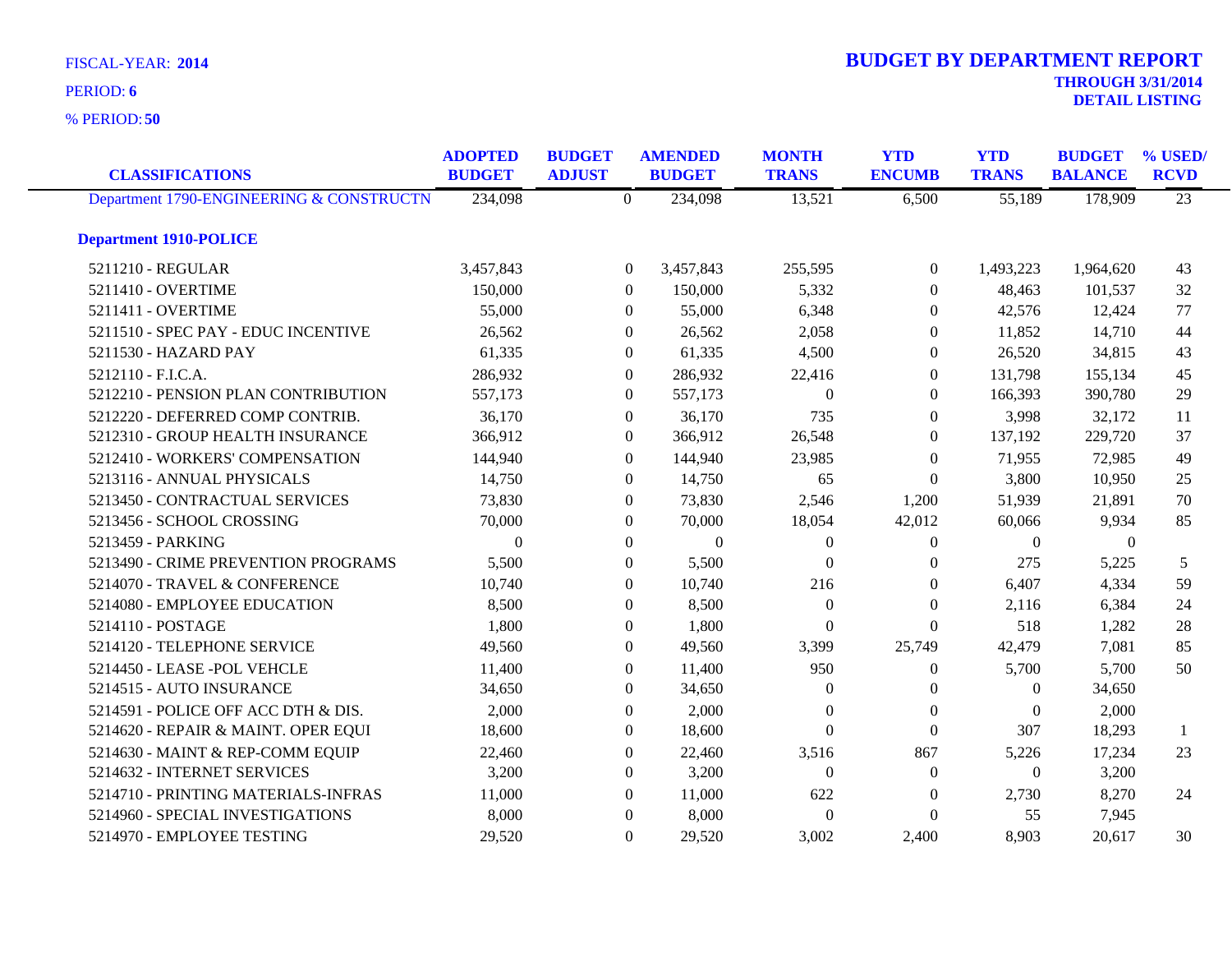| <b>CLASSIFICATIONS</b>                        | <b>ADOPTED</b><br><b>BUDGET</b> | <b>BUDGET</b><br><b>ADJUST</b> | <b>AMENDED</b><br><b>BUDGET</b> | <b>MONTH</b><br><b>TRANS</b> | <b>YTD</b><br><b>ENCUMB</b> | <b>YTD</b><br><b>TRANS</b> | <b>BUDGET</b><br><b>BALANCE</b> | % USED/<br><b>RCVD</b> |
|-----------------------------------------------|---------------------------------|--------------------------------|---------------------------------|------------------------------|-----------------------------|----------------------------|---------------------------------|------------------------|
| 5215205 - COMPUTER SUPPLIES                   | 15,928                          | $\Omega$                       | 15,928                          | $\theta$                     | 1,182                       | 5,231                      | 10,697                          | $\overline{32}$        |
| 5215210 - SUPPLIES                            | 113,533                         | $\overline{0}$                 | 113,533                         | 3,761                        | 11,916                      | 46,369                     | 67,164                          | 40                     |
| 5215212 - PARKING                             | $\Omega$                        | $\overline{0}$                 | $\mathbf{0}$                    | $\overline{0}$               | $\boldsymbol{0}$            | $\theta$                   | $\theta$                        |                        |
| 5215220 - UNIFORMS                            | 74,500                          | $\Omega$                       | 74,500                          | 3,909                        | $\Omega$                    | 33,799                     | 40,701                          | 45                     |
| 5215230 - FUEL & LUBRICANT                    | 217,120                         | $\Omega$                       | 217,120                         | 13,023                       | $\Omega$                    | 74,296                     | 142,824                         | 34                     |
| 5215410 - MEMBER. & SUBSCRIPTIONS             | 8,770                           | $\boldsymbol{0}$               | 8,770                           | 554                          | $\theta$                    | 3,274                      | 5,496                           | 37                     |
| 5215940 - PRISONER DETENTION                  | 100                             | $\overline{0}$                 | 100                             | $\Omega$                     | $\Omega$                    | $\theta$                   | 100                             |                        |
| 5217110 - DEBT SERVICE- PRINCIPAL             | 80,417                          | $\overline{0}$                 | 80,417                          | $-20,530$                    | $\Omega$                    | 51,736                     | 28,681                          | 64                     |
| 5217210 - DEBT SERVICE- INTEREST              | 4,182                           | $\overline{0}$                 | 4,182                           | $-1,229$                     | $\theta$                    | 2,271                      | 1,911                           | 54                     |
| Department 1910-POLICE TOTAL                  | 6,032,927                       | $\overline{0}$                 | 6,032,927                       | 379,375                      | 85,326                      | 2,541,467                  | 3,491,461                       | 42                     |
| <b>Department 2000-PARKS &amp; RECREATION</b> |                                 |                                |                                 |                              |                             |                            |                                 |                        |
| 5721210 - FULL-TIME                           | 298,088                         | $\overline{0}$                 | 298,088                         | 22,805                       | $\overline{0}$              | 136,926                    | 161,162                         | 45                     |
| 5721310 - PART-TIME                           | 15,034                          | $\overline{0}$                 | 15,034                          | $\mathbf{0}$                 | $\theta$                    | $\theta$                   | 15,034                          |                        |
| 5722110 - F.I.C.A.                            | 23,954                          | $\overline{0}$                 | 23,954                          | 1,734                        | $\theta$                    | 10,419                     | 13,535                          | 43                     |
| 5722210 - PENSION PLAN CONTRIBUTION           | 25,948                          | $\overline{0}$                 | 25,948                          | $\theta$                     | $\boldsymbol{0}$            | 7,958                      | 17,990                          | 30                     |
| 5722220 - DEFERRED COMP CONTRIB               | 8,253                           | $\overline{0}$                 | 8,253                           | 348                          | $\theta$                    | 1,915                      | 6,338                           | 23                     |
| 5722310 - GROUP HEALTH INSURANCE              | 39,310                          | $\overline{0}$                 | 39,310                          | 2,963                        | $\theta$                    | 13,332                     | 25,978                          | 33                     |
| 5722410 - WORKERS' COMPENSATION               | 12,807                          | $\boldsymbol{0}$               | 12,807                          | 2,119                        | $\boldsymbol{0}$            | 6,358                      | 6,449                           | 49                     |
| 5723450 - CONTRACTUAL                         | 2,235                           | $\mathbf{0}$                   | 2,235                           | 394                          | $\theta$                    | 1,314                      | 921                             | 58                     |
| 5724070 - TRAVEL & CONFERENCE                 | 298                             | $\overline{0}$                 | 298                             | $\Omega$                     | $\theta$                    | 6                          | 292                             | $\overline{2}$         |
| 5724080 - EMPLOYEE EDUCATION                  | 1,525                           | $\mathbf{0}$                   | 1,525                           | $\Omega$                     | $\theta$                    | $\Omega$                   | 1,525                           |                        |
| 5724110 - POSTAGE                             | 100                             | $\boldsymbol{0}$               | 100                             | $\mathbf{0}$                 | $\boldsymbol{0}$            | 29                         | 71                              | 29                     |
| 5724120 - TELEPHONE SERVICE                   | 3,060                           | 0                              | 3,060                           | 221                          | $\boldsymbol{0}$            | 720                        | 2,340                           | 23                     |
| 5724350 - ELECTRIC - CITY PARKS               | 4,800                           | $\overline{0}$                 | 4,800                           | $\overline{0}$               | 4,493                       | 4,800                      | $\theta$                        | 100                    |
| 5724515 - AUTO INSURANCE                      | 4,870                           | 0                              | 4,870                           | $\Omega$                     | $\boldsymbol{0}$            | $\overline{0}$             | 4,870                           |                        |
| 5724632 - INTERNET SERVICES                   | 1,620                           | $\boldsymbol{0}$               | 1,620                           | 55                           | $\boldsymbol{0}$            | 332                        | 1,288                           | 20                     |
| 5724634 - INTERNET MAINTENANCE                | 188                             | $\mathbf{0}$                   | 188                             | $\overline{0}$               | $\boldsymbol{0}$            | $\overline{0}$             | 188                             |                        |
| 5724670 - MAINT & REP - PARK FACIL            | 2,800                           | $\overline{0}$                 | 2,800                           | 458                          | $\theta$                    | 458                        | 2,342                           | 16                     |
| 5724690 - MAINT & REP-TENNIS FACLTY           | 2,360                           | 0                              | 2,360                           | $\boldsymbol{0}$             | $\Omega$                    | $\theta$                   | 2,360                           |                        |
| 5724710 - COPY MACHINE                        | 5,003                           | $\overline{0}$                 | 5,003                           | 227                          | $\theta$                    | 963                        | 4,040                           | 19                     |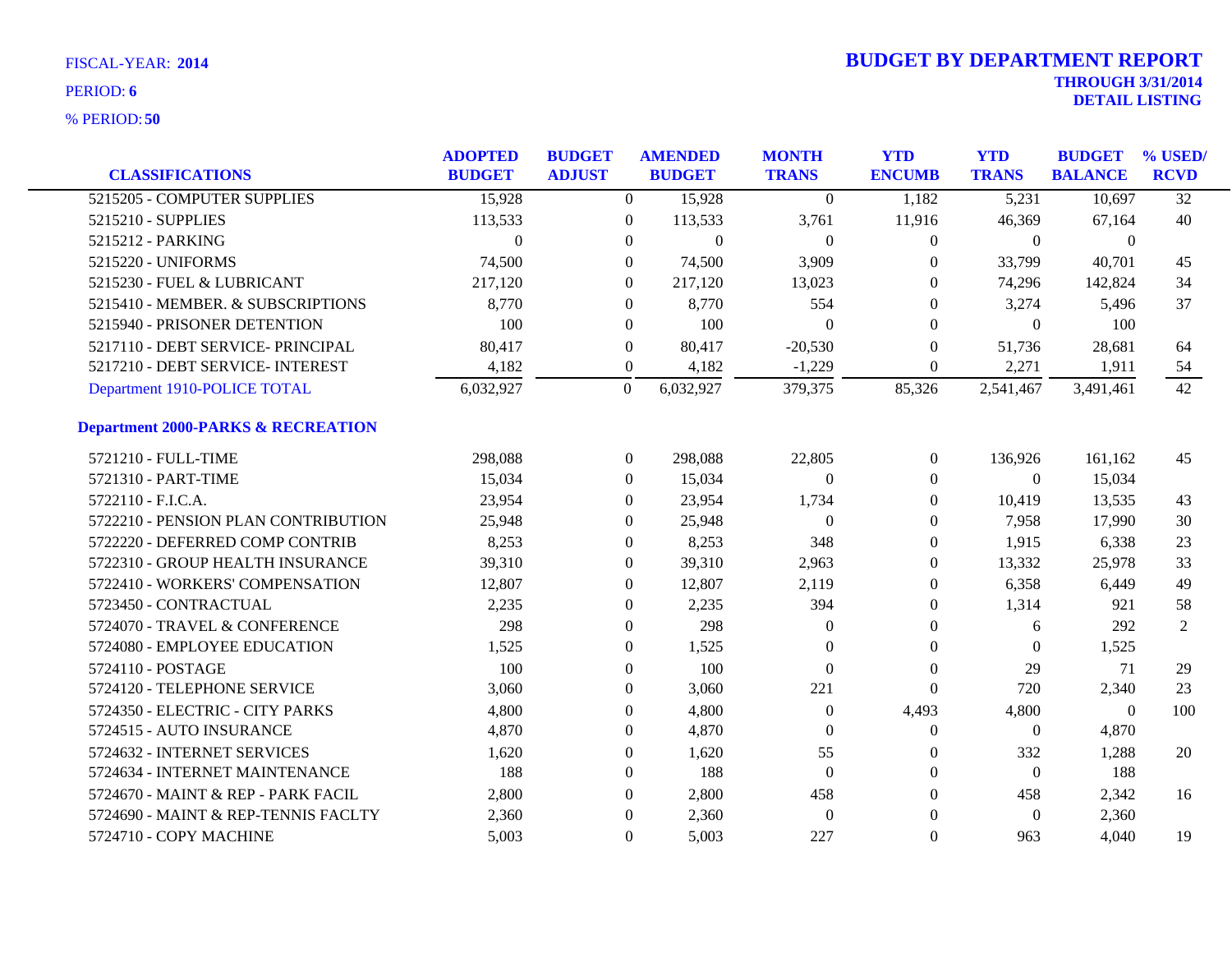|                                             | <b>ADOPTED</b> | <b>BUDGET</b>    | <b>AMENDED</b>   | <b>MONTH</b>     | <b>YTD</b>       | <b>YTD</b>     | <b>BUDGET % USED/</b> |                 |
|---------------------------------------------|----------------|------------------|------------------|------------------|------------------|----------------|-----------------------|-----------------|
| <b>CLASSIFICATIONS</b>                      | <b>BUDGET</b>  | <b>ADJUST</b>    | <b>BUDGET</b>    | <b>TRANS</b>     | <b>ENCUMB</b>    | <b>TRANS</b>   | <b>BALANCE</b>        | <b>RCVD</b>     |
| 5724820 - SPECIAL EVENTS                    | 16,500         | $\overline{0}$   | 16,500           | 254              | $\overline{0}$   | 1,780          | 14,720                | $\overline{10}$ |
| 5725205 - COMPUTER EQUIPMENT                | 9,315          | $\overline{0}$   | 9,315            | 813              | $\overline{0}$   | 1,442          | 7,873                 | 15              |
| 5725210 - SUPPLIES                          | 3,597          | $\overline{0}$   | 3,597            | 178              | $\theta$         | 2,440          | 1,157                 | 67              |
| 5725220 - UNIFORMS                          | 3,155          | $\theta$         | 3,155            | $\boldsymbol{0}$ | $\Omega$         | 553            | 2,603                 | 17              |
| 5725230 - FUEL                              | 15,120         | $\left($         | 15,120           | 849              | $\Omega$         | 4,940          | 10,180                | 32              |
| 5725410 - MEMBER. & SUBSCRIPTIONS           | 2,460          | $\overline{0}$   | 2,460            | 102              | $\overline{0}$   | 896            | 1,564                 | 36              |
| 5725630 - FOOTBALL                          | 19,085         | 3,783            | 22,868           | 105              | 2,426            | 12,007         | 10,862                | 52              |
| 5725631 - CHEERLEADERS                      | 6,626          | 265              | 6,891            | 900              | $\theta$         | 2,036          | 4,855                 | 29              |
| 5725635 - DANCE/MODELING                    | 3,825          | $\theta$         | 3,825            | $\Omega$         | $\Omega$         | $\Omega$       | 3,825                 |                 |
| 5725650 - SOCCER                            | 1,000          | $\overline{0}$   | 1,000            | $\Omega$         | $\overline{0}$   | $\Omega$       | 1,000                 |                 |
| 5725670 - SPECIAL RECREATION PROG.          | 5,607          | $\overline{0}$   | 5,607            | $\boldsymbol{0}$ | $\theta$         | 2,464          | 3,143                 | 43              |
| 5725680 - SENIOR CITIZENS PROGRAM           | 17,746         | $\overline{0}$   | 17,746           | 1,056            | $\theta$         | 7,245          | 10,501                | 40              |
| Department 2000-PARKS & RECREATION TOTAL    | 556,289        | 4,048            | 560,337          | 35,581           | 6,919            | 221,333        | 339,006               | 39              |
| <b>Department 2020-MULTI PURPOSE CENTER</b> |                |                  |                  |                  |                  |                |                       |                 |
| 5194310 - ELECTRIC                          | $\Omega$       | $\boldsymbol{0}$ | $\mathbf{0}$     | $\mathbf{0}$     | $\boldsymbol{0}$ | $\Omega$       | $\Omega$              |                 |
| 5194320 - WATER                             |                | $\Omega$         | $\Omega$         | $\Omega$         | $\theta$         | 0              | $\Omega$              |                 |
| 5195550 - SCHOOL PROGRAM                    |                | $\Omega$         | $\Omega$         | $\Omega$         | $\Omega$         | $\Omega$       | $\Omega$              |                 |
| 5721210 - FULL-TIME                         | 136,062        | $\overline{0}$   | 136,062          | 10,426           | $\overline{0}$   | 62,867         | 73,195                | 46              |
| 5721310 - PART-TIME                         | 353,982        | $\overline{0}$   | 353,982          | 17,915           | 0                | 108,948        | 245,035               | 30              |
| 5721410 - OVERTIME                          | $\Omega$       | $\overline{0}$   | $\mathbf{0}$     | $\theta$         | $\Omega$         | $\Omega$       | $\overline{0}$        |                 |
| 5722110 - F.I.C.A.                          | 37,488         | $\theta$         | 37,488           | 2,127            | 0                | 12,956         | 24,532                | 34              |
| 5722210 - PENSION PLAN CONTRIBUTION         | 15,685         | $\Omega$         | 15.685           | $\boldsymbol{0}$ | $\theta$         | 4,810          | 10,875                | 30              |
| 5722220 - DEFERRED COMP CONTRIB             | 1,900          | $\theta$         | 1,900            | 62               | $\Omega$         | 374            | 1,526                 | 19              |
| 5722310 - GROUP HEALTH INSURANCE            | 26,206         | $\theta$         | 26,206           | 1,481            | $\Omega$         | 8,384          | 17,822                | 31              |
| 5722410 - WORKERS' COMPENSATION             | 20,043         | $\Omega$         | 20,043           | 3,317            | $\Omega$         | 9,950          | 10,093                | 49              |
| 5723450 - CONTRACTUAL                       | $\Omega$       | $\theta$         | $\boldsymbol{0}$ | $\boldsymbol{0}$ | $\theta$         | $\overline{0}$ | $\boldsymbol{0}$      |                 |
| 5724125 - TELEPHONE SERVICES                | 5,500          | $\theta$         | 5,500            | $\mathbf{0}$     | $\Omega$         | $\Omega$       | 5,500                 |                 |
| 5724310 - UTILITIES- ELECTRICITY            | 61,300         | $\theta$         | 61,300           | $\Omega$         | 39,243           | 61,300         | $\Omega$              | 100             |
| 5724320 - UTILITIES- WATER                  | 14,000         | $\theta$         | 14,000           | $\theta$         | 13,801           | 14,000         | $\Omega$              | 100             |
| 5724670 - MAINT & REP - PARK FACIL          | 10,340         | $\theta$         | 10,340           | 1.623            | $\theta$         | 10,305         | 35                    | 99              |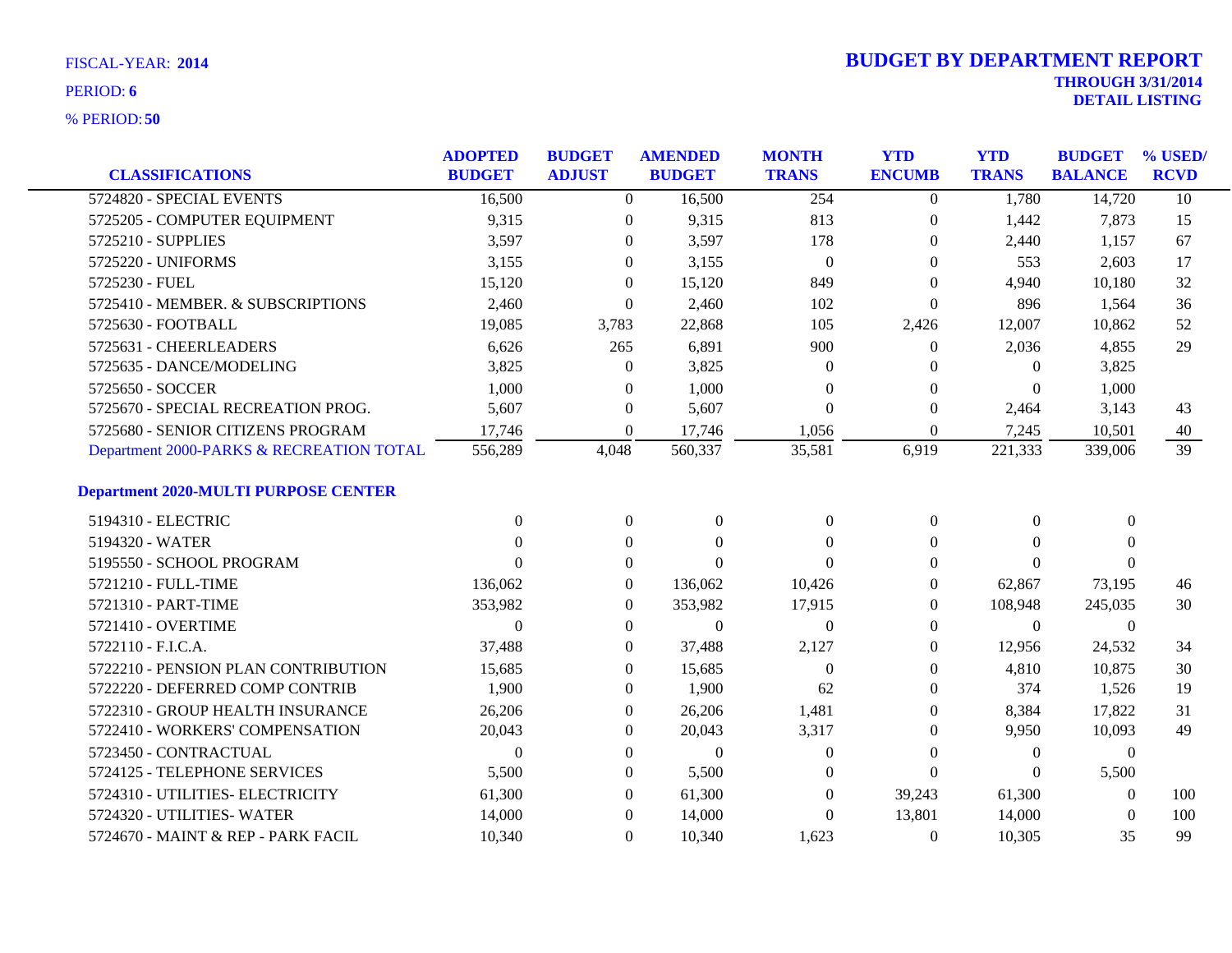|                                            | <b>ADOPTED</b> | <b>BUDGET</b>    | <b>AMENDED</b> | <b>MONTH</b>     | <b>YTD</b>       | <b>YTD</b>       | <b>BUDGET</b>  | % USED/         |
|--------------------------------------------|----------------|------------------|----------------|------------------|------------------|------------------|----------------|-----------------|
| <b>CLASSIFICATIONS</b>                     | <b>BUDGET</b>  | <b>ADJUST</b>    | <b>BUDGET</b>  | <b>TRANS</b>     | <b>ENCUMB</b>    | <b>TRANS</b>     | <b>BALANCE</b> | <b>RCVD</b>     |
| 5724710 - COPY MACHINE                     | 1,668          | $\boldsymbol{0}$ | 1,668          | $\overline{75}$  | $\theta$         | $\overline{315}$ | 1,353          | $\overline{18}$ |
| 5725210 - SUPPLIES                         | 1,050          | $\boldsymbol{0}$ | 1,050          | $\boldsymbol{0}$ | $\boldsymbol{0}$ | 942              | 108            | 89              |
| 5725550 - SCHOOL PROGRAM                   | 4,200          | $\mathbf{0}$     | 4,200          | 871              | $\overline{0}$   | 2,854            | 1,346          | 67              |
| 5725640 - BASKETBALL                       | 5,940          | $\Omega$         | 5,940          | $\theta$         | $\left($         | 5,376            | 564            | 90              |
| 5725660 - SUMMER PROGRAMS                  | 7,950          | $\mathbf{0}$     | 7,950          | $\Omega$         | 0                | $\mathbf{0}$     | 7,950          |                 |
| 5725670 - SPECIAL RECREATION PROG.         | 2,000          | 250              | 2,250          | 272              | $\theta$         | 726              | 1,524          | 32              |
| 5726410 - EQPT LESS THAN \$500 VALUE       | $\theta$       | $\boldsymbol{0}$ | $\Omega$       | $\theta$         | $\theta$         | 0                | $\theta$       |                 |
| 5726430 - EQUIPMENT-OPERATING              | $\Omega$       | $\theta$         | $\Omega$       | $\theta$         | $\theta$         | $\Omega$         | $\Omega$       |                 |
| Department 2020-MULTI PURPOSE CENTER TOTAL | 705,314        | 250              | 705,564        | 38,169           | 53,044           | 304,107          | 401,458        | 43              |
| <b>Department 2030-Community Pool</b>      |                |                  |                |                  |                  |                  |                |                 |
| 5721310 - PART-TIME                        | 16,575         | $\boldsymbol{0}$ | 16,575         | $\theta$         | $\boldsymbol{0}$ | $\boldsymbol{0}$ | 16,575         |                 |
| 5722110 - F.I.C.A.                         | 1,268          | $\mathbf{0}$     | 1,268          | $\theta$         | $\theta$         | $\mathbf{0}$     | 1,268          |                 |
| 5722410 - WORKERS' COMPENSATION            | 678            | $\theta$         | 678            | 112              | 0                | 337              | 341            | 49              |
| 5723450 - CONTRACTUAL                      | 8,244          | $\mathbf{0}$     | 8,244          | $\theta$         | $\overline{0}$   | $\mathbf{0}$     | 8,244          |                 |
| 5724320 - UTILITIES-WATER                  | 10,000         | $\overline{0}$   | 10,000         | $\Omega$         | $\theta$         | $\theta$         | 10,000         |                 |
| 5724350 - ELECTRIC - CITY PARKS            | 4,000          | $\theta$         | 4,000          | $\overline{0}$   | 0                | $\overline{0}$   | 4,000          |                 |
| 5724632 - INTERNET SERVICES                | 400            | $\theta$         | 400            | $\theta$         | 0                | $\Omega$         | 400            |                 |
| 5724634 - INTERNET MAINTENANCE             | 188            | $\Omega$         | 188            | $\Omega$         | 0                | $\theta$         | 188            |                 |
| 5724670 - MAINT & REP - PARK FACIL         | 2,800          | $\Omega$         | 2,800          | $\Omega$         | $\Omega$         | $\theta$         | 2,800          |                 |
| 5724820 - SPECIAL EVENTS                   | 1,500          | $\boldsymbol{0}$ | 1,500          | $\Omega$         | $\theta$         | $\overline{0}$   | 1,500          |                 |
| 5725205 - COMPUTER EQUIPMENT               | 1,799          | $\overline{0}$   | 1,799          | $\theta$         | $\theta$         | 0                | 1,799          |                 |
| 5725210 - SUPPLIES                         | 3,000          | $\boldsymbol{0}$ | 3,000          | $\theta$         | $\Omega$         | $\theta$         | 3,000          |                 |
| 5725220 - UNIFORMS                         | 600            | $\boldsymbol{0}$ | 600            | $\Omega$         | $\Omega$         | $\theta$         | 600            |                 |
| Department 2030-Community Pool TOTAL       | 51,052         | $\overline{0}$   | 51,052         | 112              | $\overline{0}$   | 337              | 50,715         |                 |
| <b>Department 2100-NON-DEPARTMENTAL</b>    |                |                  |                |                  |                  |                  |                |                 |
| 5192210 - PENSION PLAN CONTRIBUTION        | $\mathbf{0}$   | $\boldsymbol{0}$ | $\overline{0}$ | $\theta$         | $\overline{0}$   | 0                | $\theta$       |                 |
| 5192250 - SECTION 185 CONTRIBUTION         | 85,000         | $\overline{0}$   | 85,000         | $\Omega$         | $\Omega$         | $\Omega$         | 85,000         |                 |
| 5199120 - DEBT SERVICE                     | $\overline{0}$ | $\mathbf{0}$     | $\theta$       | $\overline{0}$   | $\theta$         | $\theta$         | $\overline{0}$ |                 |
| 5199140 - CIP FUND                         | 600,000        | $\Omega$         | 600,000        | $\Omega$         | $\Omega$         | 600,000          | $\Omega$       | 100             |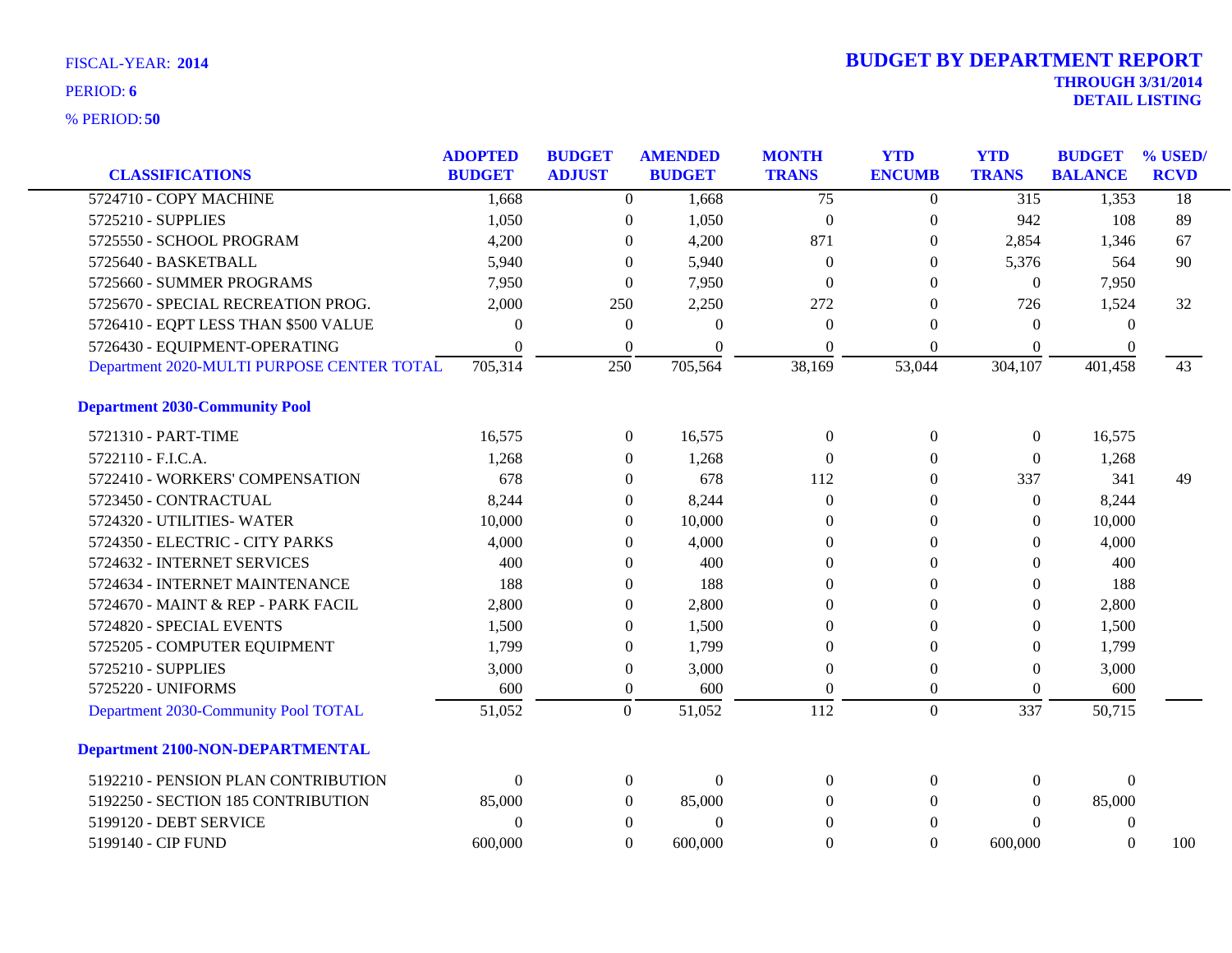**50** % PERIOD:

| <b>CLASSIFICATIONS</b>                            | <b>ADOPTED</b><br><b>BUDGET</b> | <b>BUDGET</b><br><b>ADJUST</b> | <b>AMENDED</b><br><b>BUDGET</b> | <b>MONTH</b><br><b>TRANS</b> | <b>YTD</b><br><b>ENCUMB</b> | <b>YTD</b><br><b>TRANS</b> | <b>BUDGET</b><br><b>BALANCE</b> | % USED/<br><b>RCVD</b> |
|---------------------------------------------------|---------------------------------|--------------------------------|---------------------------------|------------------------------|-----------------------------|----------------------------|---------------------------------|------------------------|
| 5199150 - CRA FUND                                | 589,337                         | $\boldsymbol{0}$               | 589,337                         | $\Omega$                     | $\Omega$                    | 100,000                    | 489,337                         | 16                     |
| Department 2100-NON-DEPARTMENTAL TOTAL            | 1,274,337                       | $\mathbf{0}$                   | 1,274,337                       | $\mathbf{0}$                 | $\boldsymbol{0}$            | 700,000                    | 574,337                         | 54                     |
| <b>EXPENSE TOTAL</b>                              | 17,926,390                      | 4,298                          | 17,930,688                      | 1,203,940                    | 1,272,545                   | 8,474,369                  | 9,456,328                       | 47                     |
| Fund 001-GENERAL FUND TOTAL                       |                                 |                                |                                 |                              |                             |                            |                                 |                        |
| <b>REVENUE TOTALS</b>                             | 16,864,223                      | $\boldsymbol{0}$               | 16,864,223                      | 1,019,856                    | $\overline{0}$              | 10,419,640                 | 6,444,584                       | 61                     |
| <b>EXPENSE TOTALS</b>                             | 17,926,390                      | 4,298                          | 17,930,688                      | 1,203,940                    | 1,272,545                   | 8,474,369                  | 9,456,328                       | 47                     |
| Fund 001-GENERAL FUND TOTAL                       | $-1,062,167$                    | $-4,298$                       | $-1,066,465$                    | $-184,084$                   | $-1,272,545$                | 1,945,271                  | $-3,011,744$                    |                        |
| Fund 051-EMERGENCY RESERVE FUND<br><b>REVENUE</b> |                                 |                                |                                 |                              |                             |                            |                                 |                        |
| <b>Department 0000-Description N/A</b>            |                                 |                                |                                 |                              |                             |                            |                                 |                        |
| 3612000 - INTEREST INCOME                         | 18,000                          | $\overline{0}$                 | 18,000                          | 1,162                        | $\boldsymbol{0}$            | 6,809                      | 11,191                          | 37                     |
| Department 0000-Description N/A TOTAL             | 18,000                          | $\mathbf{0}$                   | 18,000                          | 1,162                        | $\boldsymbol{0}$            | 6,809                      | 11,191                          | 37                     |
| <b>REVENUE TOTAL</b>                              | 18,000                          | $\bf{0}$                       | 18,000                          | 1,162                        | $\bf{0}$                    | 6,809                      | 11,191                          | 37                     |
| <b>EXPENSE</b>                                    |                                 |                                |                                 |                              |                             |                            |                                 |                        |
| <b>Department 0000-Description N/A</b>            |                                 |                                |                                 |                              |                             |                            |                                 |                        |
| 0510000 - TO CORRECT ERROR OBJ 0510000            | $\boldsymbol{0}$                | $\boldsymbol{0}$               | $\boldsymbol{0}$                | $\boldsymbol{0}$             | $\boldsymbol{0}$            | $\boldsymbol{0}$           | $\boldsymbol{0}$                |                        |
| Department 0000-Description N/A TOTAL             | $\overline{0}$                  | $\mathbf{0}$                   | $\mathbf{0}$                    | $\mathbf{0}$                 | $\overline{0}$              | $\overline{0}$             | $\mathbf{0}$                    |                        |
| <b>EXPENSE TOTAL</b>                              | $\bf{0}$                        | $\bf{0}$                       | $\bf{0}$                        | $\pmb{0}$                    | $\bf{0}$                    | $\bf{0}$                   | $\bf{0}$                        |                        |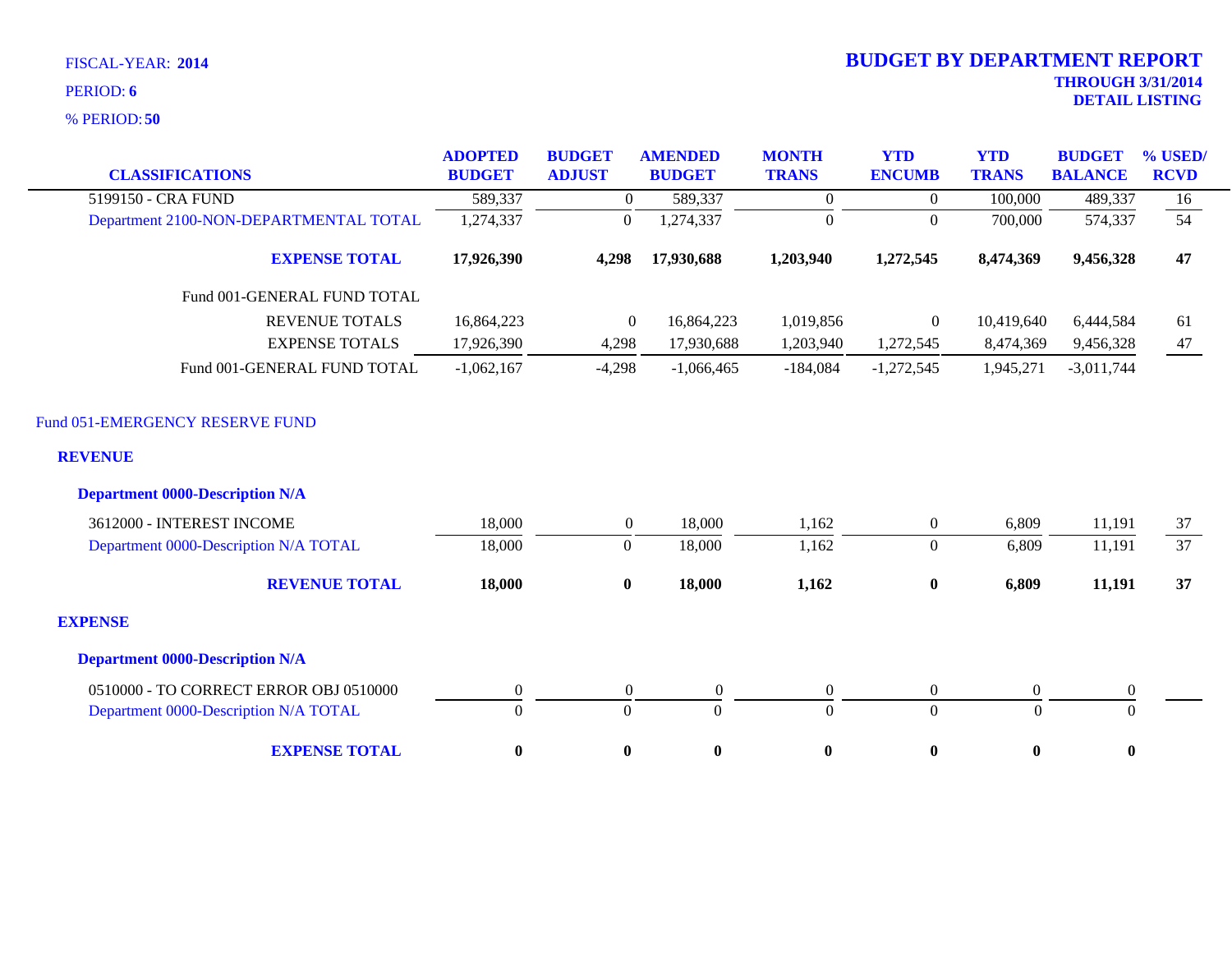**50** % PERIOD:

| <b>CLASSIFICATIONS</b>                         | <b>ADOPTED</b><br><b>BUDGET</b> | <b>BUDGET</b><br><b>ADJUST</b> |                  | <b>AMENDED</b><br><b>BUDGET</b> | <b>MONTH</b><br><b>TRANS</b> | <b>YTD</b><br><b>ENCUMB</b> | <b>YTD</b><br><b>TRANS</b> | <b>BUDGET</b><br><b>BALANCE</b> | % USED/<br><b>RCVD</b> |
|------------------------------------------------|---------------------------------|--------------------------------|------------------|---------------------------------|------------------------------|-----------------------------|----------------------------|---------------------------------|------------------------|
| Fund 051-EMERGENCY RESERVE FUND TOTAL          |                                 |                                |                  |                                 |                              |                             |                            |                                 |                        |
| <b>REVENUE TOTALS</b>                          | 18,000                          |                                | $\boldsymbol{0}$ | 18,000                          | 1,162                        | $\boldsymbol{0}$            | 6,809                      | 11,191                          | 37                     |
| <b>EXPENSE TOTALS</b>                          | $\overline{0}$                  |                                | $\boldsymbol{0}$ | $\boldsymbol{0}$                | $\boldsymbol{0}$             | $\boldsymbol{0}$            | $\boldsymbol{0}$           | $\boldsymbol{0}$                | 47                     |
|                                                |                                 |                                |                  |                                 |                              |                             |                            |                                 |                        |
| Fund 051-EMERGENCY RESERVE FUND TOTAL          | 18,000                          |                                | $\boldsymbol{0}$ | 18,000                          | 1,162                        | $\mathbf{0}$                | 6,809                      | 11,191                          |                        |
| Fund 106-GRANT FUND                            |                                 |                                |                  |                                 |                              |                             |                            |                                 |                        |
| <b>REVENUE</b>                                 |                                 |                                |                  |                                 |                              |                             |                            |                                 |                        |
| <b>Department 0000-Description N/A</b>         |                                 |                                |                  |                                 |                              |                             |                            |                                 |                        |
| 3371000 - GENERAL GOVERNMENT                   | $\overline{0}$                  |                                | $\overline{0}$   | $\theta$                        | $\theta$                     | $\overline{0}$              | $\Omega$                   | $\overline{0}$                  |                        |
| 3612000 - INTEREST INCOME                      | $\Omega$                        |                                | $\mathbf{0}$     | $\overline{0}$                  | 369                          | $\theta$                    | 2,235                      | $-2,235$                        |                        |
| 3699201 - MISC. OTHERS                         | $\Omega$                        |                                | $\overline{0}$   | $\boldsymbol{0}$                | $\Omega$                     | $\boldsymbol{0}$            | $\Omega$                   | $\overline{0}$                  |                        |
| Department 0000-Description N/A TOTAL          | $\boldsymbol{0}$                |                                | $\mathbf{0}$     | $\mathbf{0}$                    | 369                          | $\overline{0}$              | 2,235                      | $-2,235$                        |                        |
| Department 3802-ADA FY 2011                    |                                 |                                |                  |                                 |                              |                             |                            |                                 |                        |
| 3371000 - GENERAL GOVERNMENT                   | $\boldsymbol{0}$                |                                | $\boldsymbol{0}$ | $\boldsymbol{0}$                | $\boldsymbol{0}$             | $\mathbf{0}$                | $\boldsymbol{0}$           | $\boldsymbol{0}$                |                        |
| Department 3802-ADA FY 2011 TOTAL              | $\Omega$                        |                                | $\Omega$         | $\Omega$                        | $\Omega$                     | $\Omega$                    | $\Omega$                   | $\Omega$                        |                        |
| <b>REVENUE TOTAL</b>                           | $\mathbf{0}$                    |                                | $\bf{0}$         | $\boldsymbol{0}$                | 369                          | $\bf{0}$                    | 2,235                      | $-2,235$                        |                        |
| <b>EXPENSE</b>                                 |                                 |                                |                  |                                 |                              |                             |                            |                                 |                        |
| Department 3303-SW 66 ST IMPROV PHASE II       |                                 |                                |                  |                                 |                              |                             |                            |                                 |                        |
| 5416440 - CAPITAL IMPROVEMENTS                 | $\boldsymbol{0}$                |                                | $\mathbf{0}$     | $\boldsymbol{0}$                | $\mathbf{0}$                 | $\mathbf{0}$                | $\boldsymbol{0}$           | $\boldsymbol{0}$                |                        |
| Department 3303-SW 66 ST IMPROV PHASE II TOTAL | $\Omega$                        |                                | $\overline{0}$   | $\overline{0}$                  | $\theta$                     | $\overline{0}$              | $\theta$                   | $\Omega$                        |                        |
| <b>EXPENSE TOTAL</b>                           | $\bf{0}$                        |                                | $\bf{0}$         | $\boldsymbol{0}$                | $\bf{0}$                     | $\bf{0}$                    | $\bf{0}$                   | $\bf{0}$                        |                        |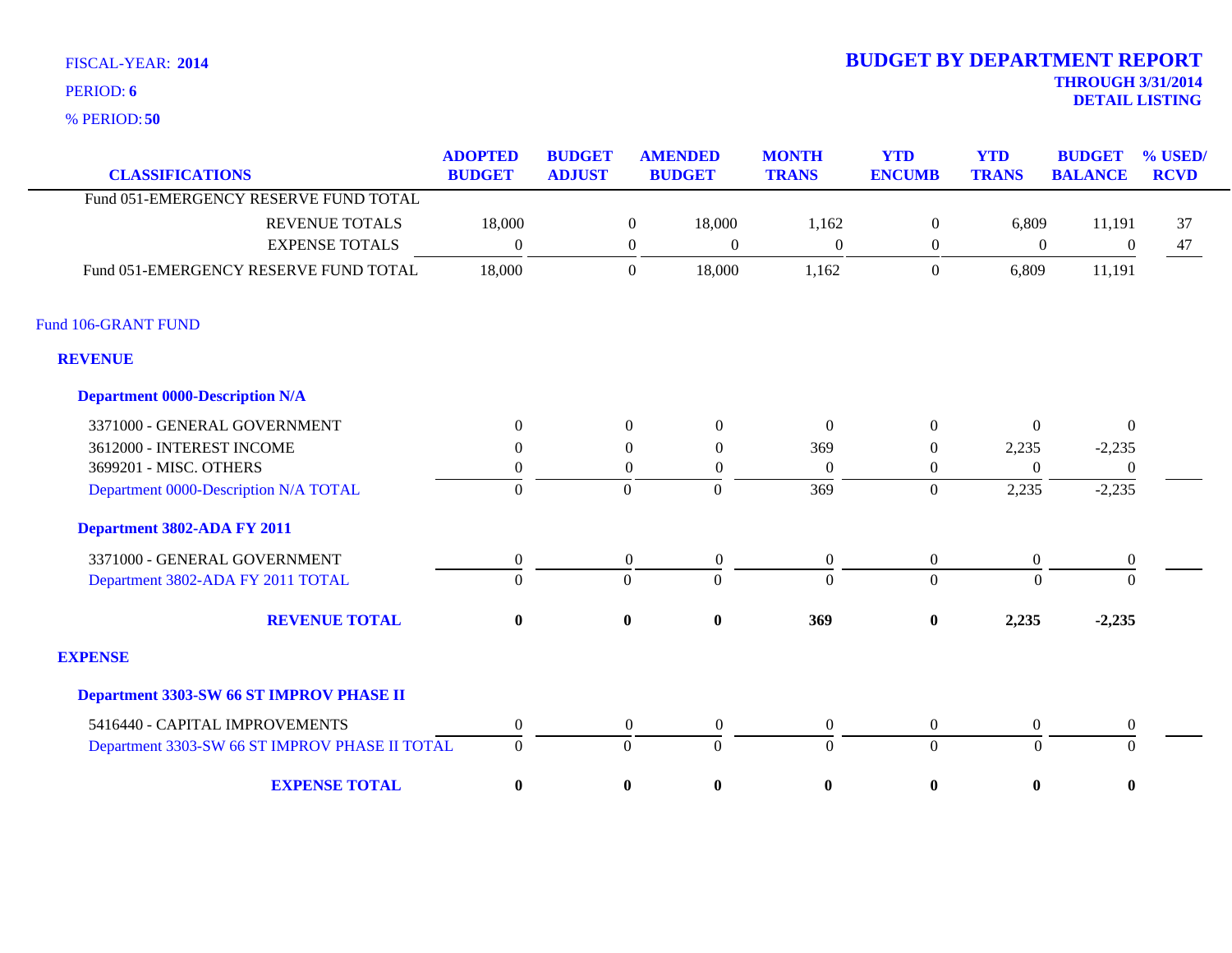**50** % PERIOD:

| <b>CLASSIFICATIONS</b>                    | <b>ADOPTED</b><br><b>BUDGET</b> | <b>BUDGET</b><br><b>ADJUST</b> | <b>AMENDED</b><br><b>BUDGET</b> |                  | <b>MONTH</b><br><b>TRANS</b> | <b>YTD</b><br><b>ENCUMB</b> | <b>YTD</b><br><b>TRANS</b> | <b>BUDGET</b><br><b>BALANCE</b> | % USED/<br><b>RCVD</b> |
|-------------------------------------------|---------------------------------|--------------------------------|---------------------------------|------------------|------------------------------|-----------------------------|----------------------------|---------------------------------|------------------------|
| Fund 106-GRANT FUND TOTAL                 |                                 |                                |                                 |                  |                              |                             |                            |                                 |                        |
| <b>REVENUE TOTALS</b>                     | $\boldsymbol{0}$                |                                | $\overline{0}$                  | $\boldsymbol{0}$ | 369                          | $\boldsymbol{0}$            | 2,235                      | $-2,235$                        |                        |
| <b>EXPENSE TOTALS</b>                     | $\boldsymbol{0}$                |                                | $\boldsymbol{0}$                | $\boldsymbol{0}$ | $\boldsymbol{0}$             | $\overline{0}$              | $\boldsymbol{0}$           | $\overline{0}$                  | 47                     |
| Fund 106-GRANT FUND TOTAL                 | $\Omega$                        |                                | $\Omega$                        | $\overline{0}$   | 369                          | $\overline{0}$              | 2,235                      | $-2,235$                        |                        |
| Fund 111-STORM WATER DRAIN TRUST          |                                 |                                |                                 |                  |                              |                             |                            |                                 |                        |
| <b>REVENUE</b>                            |                                 |                                |                                 |                  |                              |                             |                            |                                 |                        |
| <b>Department 0000-Description N/A</b>    |                                 |                                |                                 |                  |                              |                             |                            |                                 |                        |
| 3143000 - UTILITY TAX-STORMWATER          | 18,900                          | $\boldsymbol{0}$               |                                 | 18,900           | $-406$                       | $\overline{0}$              | 7,425                      | 11,475                          | 39                     |
| 3301000 - INTERGOVERNMENTAL REVENUE       | 400,000                         | $\mathbf{0}$                   | 400,000                         |                  | 20,668                       | $\overline{0}$              | 131,782                    | 268,218                         | 32                     |
| 3612000 - INTEREST INCOME                 | 7,500                           | $\overline{0}$                 |                                 | 7,500            | 66                           | $\overline{0}$              | 955                        | 6,545                           | 12                     |
| 3699201 - MISC. OTHERS                    | $\theta$                        | $\overline{0}$                 |                                 | $\Omega$         | $\theta$                     | $\overline{0}$              | $-16$                      | 16                              |                        |
| Department 0000-Description N/A TOTAL     | 426,400                         | $\boldsymbol{0}$               | 426,400                         |                  | 20,328                       | $\Omega$                    | 140,146                    | 286,254                         | 32                     |
| <b>REVENUE TOTAL</b>                      | 426,400                         | $\bf{0}$                       | 426,400                         |                  | 20,328                       | $\bf{0}$                    | 140,146                    | 286,254                         | 32                     |
| <b>EXPENSE</b>                            |                                 |                                |                                 |                  |                              |                             |                            |                                 |                        |
| <b>Department 1730-STREET MAINTENANCE</b> |                                 |                                |                                 |                  |                              |                             |                            |                                 |                        |
| 5411210 - REGULAR                         | 44,648                          | $\boldsymbol{0}$               |                                 | 44,648           | 3,834                        | $\boldsymbol{0}$            | 23,001                     | 21,647                          | 51                     |
| 5411410 - OVERTIME                        | $\theta$                        | $\Omega$                       |                                 | $\theta$         | 1,042                        | $\overline{0}$              | 1,977                      | $-1,977$                        |                        |
| 5412110 - F.I.C.A.                        | 3,416                           | $\mathbf{0}$                   |                                 | 3,416            | 372                          | $\overline{0}$              | 1,906                      | 1,510                           | 55                     |
| 5412210 - PENSION PLAN CONTRIBUTION       | 7,813                           | $\Omega$                       |                                 | 7,813            | $\overline{0}$               | $\theta$                    | 2,396                      | 5,417                           | 30                     |
| 5412310 - GROUP HEALTH INSURANCE          | 7,041                           | $\mathbf{0}$                   |                                 | 7,041            | 494                          | $\boldsymbol{0}$            | 2,468                      | 4,573                           | 35                     |
| 5412410 - WORKERS' COMPENSATION           | 10,269                          | $\Omega$                       |                                 | 10,269           | 1,699                        | $\overline{0}$              | 5,098                      | 5,171                           | 49                     |
| 5413450 - CONTRACTUAL SERVICES            | 50,595                          | $\Omega$                       |                                 | 50,595           | $\boldsymbol{0}$             | 1,859                       | 35,749                     | 14,846                          | 70                     |
| 5416490 - CONSTRUCTIONS PROJECTS          | 415,000                         | $\theta$                       | 415,000                         |                  | $\Omega$                     | 21,849                      | 21,849                     | 393,151                         | 5                      |
| 5417100 - BOND SERVICE- PRINCIPAL         | 27,036                          | $\Omega$                       |                                 | 27,036           | 27,036                       | $\boldsymbol{0}$            | 27,036                     | $\boldsymbol{0}$                | 100                    |
| 5417200 - INTEREST EXPENSE                | 2.000                           | $\Omega$                       |                                 | 2,000            | 397                          | $\theta$                    | 397                        | 1,603                           | 19                     |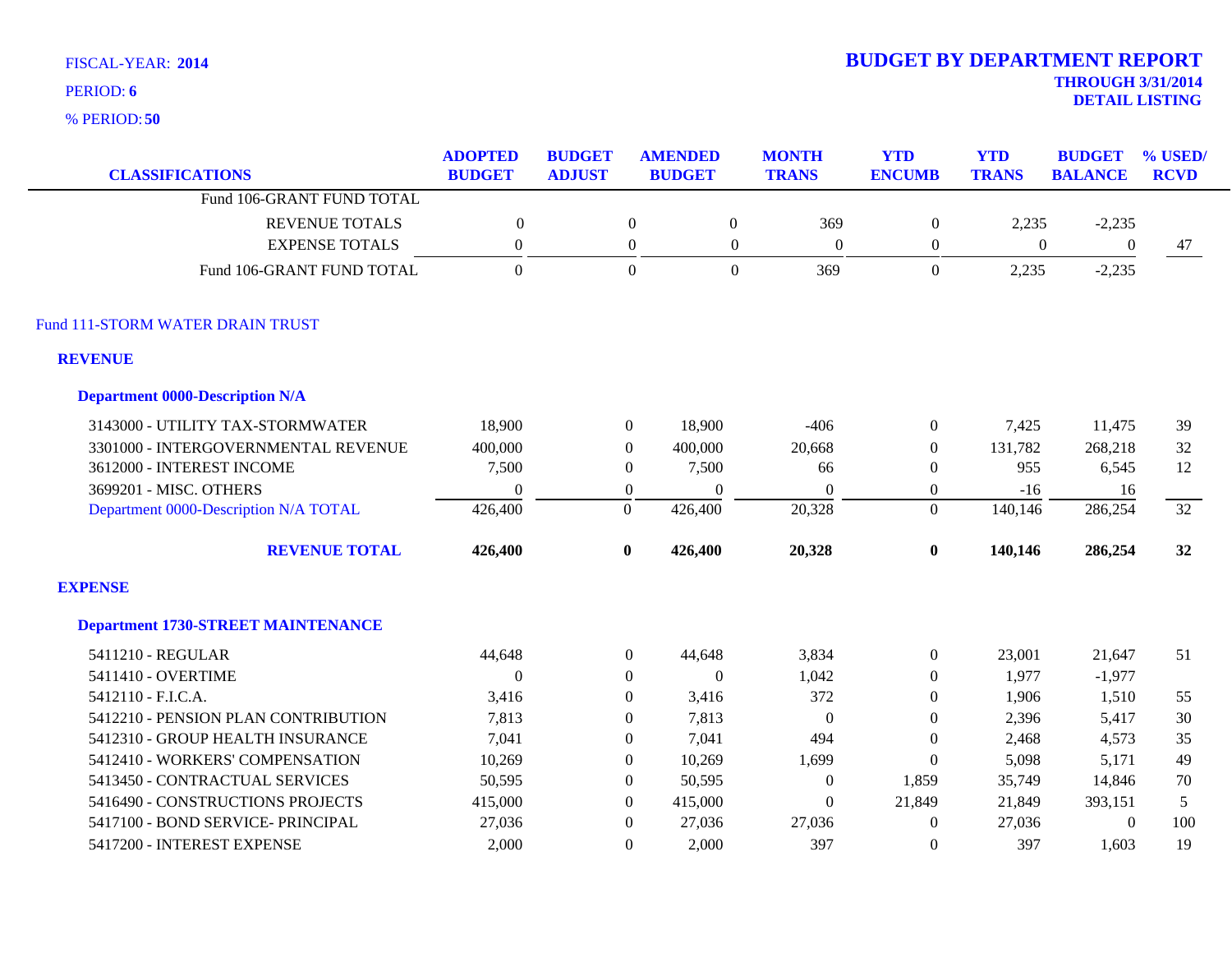**50** % PERIOD:

| <b>CLASSIFICATIONS</b>                               | <b>ADOPTED</b><br><b>BUDGET</b> | <b>BUDGET</b><br><b>ADJUST</b> | <b>AMENDED</b><br><b>BUDGET</b> | <b>MONTH</b><br><b>TRANS</b> | <b>YTD</b><br><b>ENCUMB</b> | <b>YTD</b><br><b>TRANS</b> | <b>BUDGET</b><br><b>BALANCE</b> | % USED/<br><b>RCVD</b> |
|------------------------------------------------------|---------------------------------|--------------------------------|---------------------------------|------------------------------|-----------------------------|----------------------------|---------------------------------|------------------------|
| 5819120 - TRANSFER TO GENERAL FUND                   | 250,000                         |                                | 250,000<br>$\overline{0}$       | $\Omega$                     | $\boldsymbol{0}$            | 250,000                    | $\theta$                        | 100                    |
| Department 1730-STREET MAINTENANCE TOTAL             | 817,818                         | $\boldsymbol{0}$               | 817,818                         | 34,874                       | 23,708                      | 371,877                    | 445,941                         | 45                     |
| <b>EXPENSE TOTAL</b>                                 | 817,818                         | $\bf{0}$                       | 817,818                         | 34,874                       | 23,708                      | 371,877                    | 445,941                         | 45                     |
| Fund 111-STORM WATER DRAIN TRUST TOTAL               |                                 |                                |                                 |                              |                             |                            |                                 |                        |
| <b>REVENUE TOTALS</b>                                | 426,400                         |                                | $\overline{0}$<br>426,400       | 20,328                       | $\mathbf{0}$                | 140,146                    | 286,254                         | 32                     |
| <b>EXPENSE TOTALS</b>                                | 817,818                         |                                | 817,818<br>$\overline{0}$       | 34,874                       | 23,708                      | 371,877                    | 445,941                         | 45                     |
| Fund 111-STORM WATER DRAIN TRUST TOTAL               | $-391,418$                      |                                | $\overline{0}$<br>$-391,418$    | $-14,546$                    | $-23,708$                   | $-231,731$                 | $-159,687$                      |                        |
| Fund 112-2ND LOCAL OPTION GAS TRST<br><b>REVENUE</b> |                                 |                                |                                 |                              |                             |                            |                                 |                        |
| <b>Department 0000-Description N/A</b>               |                                 |                                |                                 |                              |                             |                            |                                 |                        |
| 3301000 - INTERGOVERNMENTAL REVENUE                  | 67,207                          |                                | $\overline{0}$<br>67,207        | 6,362                        | $\boldsymbol{0}$            | 39,349                     | 27,858                          | 58                     |
| 3612000 - INTEREST INCOME                            | 2,000                           |                                | 2,000<br>$\theta$               | 191                          | $\overline{0}$              | 1,256                      | 744                             | 62                     |
| Department 0000-Description N/A TOTAL                | 69,207                          | $\boldsymbol{0}$               | 69,207                          | 6,553                        | $\boldsymbol{0}$            | 40,605                     | 28,602                          | 58                     |
| <b>REVENUE TOTAL</b>                                 | 69,207                          | $\bf{0}$                       | 69,207                          | 6,553                        | $\bf{0}$                    | 40,605                     | 28,602                          | 58                     |
| <b>EXPENSE</b>                                       |                                 |                                |                                 |                              |                             |                            |                                 |                        |
| <b>Department 1730-STREET MAINTENANCE</b>            |                                 |                                |                                 |                              |                             |                            |                                 |                        |
| 5416210 - INFRASTRUCTURE PROJECTS                    | 225,000                         | 38,643                         | 263,643                         | 7,495                        | 23,511                      | 87,524                     | 176,119                         | 33                     |
| Department 1730-STREET MAINTENANCE TOTAL             | 225,000                         | 38,643                         | 263,643                         | 7,495                        | 23,511                      | 87,524                     | 176,119                         | 33                     |
| <b>EXPENSE TOTAL</b>                                 | 225,000                         | 38,643                         | 263,643                         | 7,495                        | 23,511                      | 87,524                     | 176,119                         | 33                     |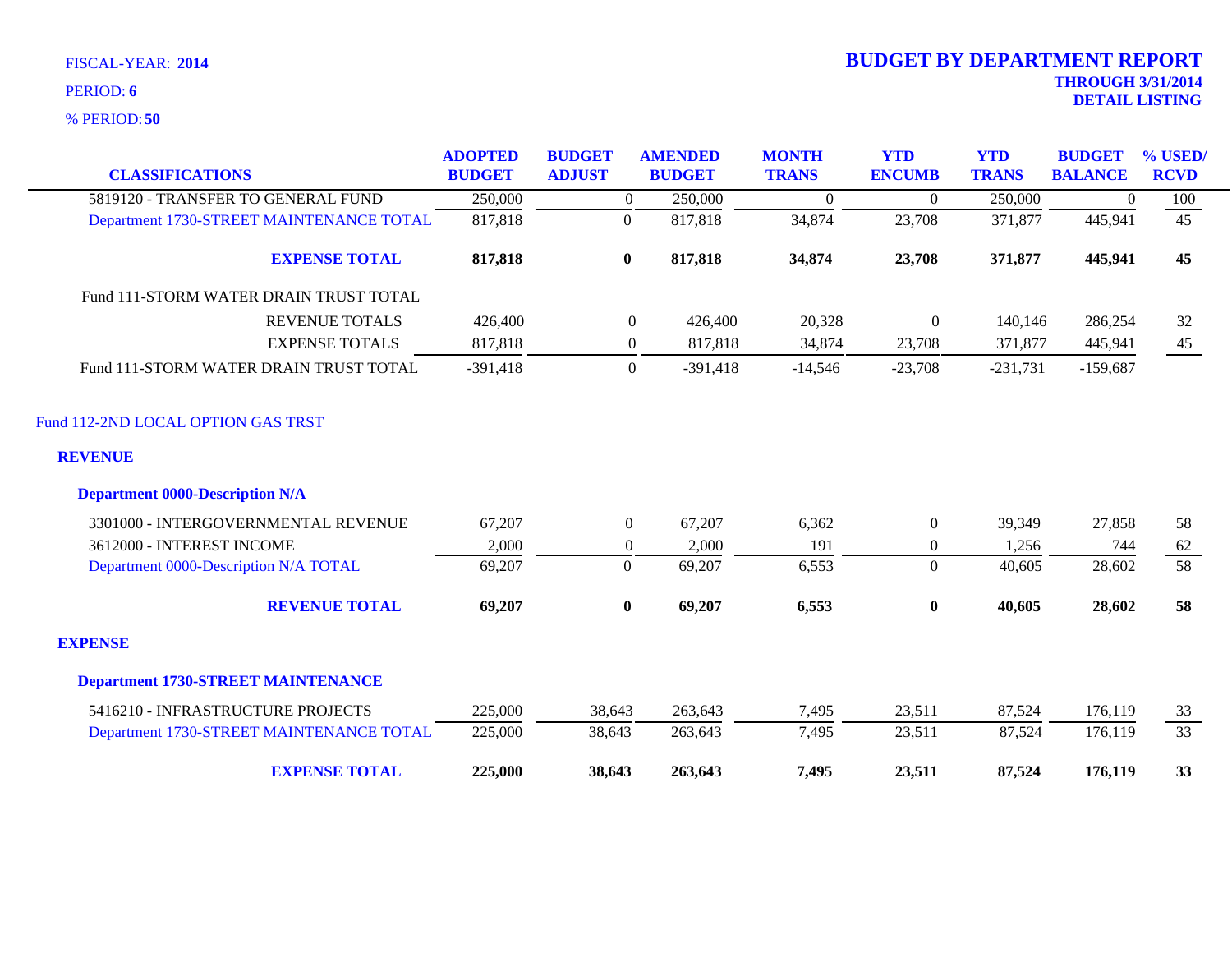**50** % PERIOD:

| <b>CLASSIFICATIONS</b>                       | <b>ADOPTED</b><br><b>BUDGET</b> | <b>BUDGET</b><br><b>ADJUST</b> | <b>AMENDED</b><br><b>BUDGET</b> | <b>MONTH</b><br><b>TRANS</b> | <b>YTD</b><br><b>ENCUMB</b> | <b>YTD</b><br><b>TRANS</b> | <b>BUDGET</b><br><b>BALANCE</b> | % USED/<br><b>RCVD</b> |
|----------------------------------------------|---------------------------------|--------------------------------|---------------------------------|------------------------------|-----------------------------|----------------------------|---------------------------------|------------------------|
| Fund 112-2ND LOCAL OPTION GAS TRST TOTAL     |                                 |                                |                                 |                              |                             |                            |                                 |                        |
| <b>REVENUE TOTALS</b>                        | 69,207                          | $\boldsymbol{0}$               | 69,207                          | 6,553                        | $\boldsymbol{0}$            | 40,605                     | 28,602                          | 58                     |
| <b>EXPENSE TOTALS</b>                        | 225,000                         | 38,643                         | 263,643                         | 7,495                        | 23,511                      | 87,524                     | 176,119                         | 33                     |
| Fund 112-2ND LOCAL OPTION GAS TRST TOTAL     | $-155,793$                      | $-38,643$                      | $-194,436$                      | $-942$                       | $-23,511$                   | $-46,919$                  | $-147,517$                      |                        |
| <b>Fund 114-GRANTS FUND</b>                  |                                 |                                |                                 |                              |                             |                            |                                 |                        |
| <b>REVENUE</b>                               |                                 |                                |                                 |                              |                             |                            |                                 |                        |
| <b>Department 0000-Description N/A</b>       |                                 |                                |                                 |                              |                             |                            |                                 |                        |
| 3371000 - GENERAL GOVERNMENT                 | $\theta$                        | $\overline{0}$                 | $\boldsymbol{0}$                | $\boldsymbol{0}$             | $\overline{0}$              | $\overline{0}$             | $\boldsymbol{0}$                |                        |
| Department 0000-Description N/A TOTAL        | $\Omega$                        | $\mathbf{0}$                   | $\Omega$                        | $\Omega$                     | $\overline{0}$              | $\Omega$                   | $\Omega$                        |                        |
| <b>Department 3001-SNP-MURRAY PARK POOL</b>  |                                 |                                |                                 |                              |                             |                            |                                 |                        |
| 3371000 - GENERAL GOVERNMENT                 | 83,869                          | $\overline{0}$                 | 83,869                          | 572                          | $\overline{0}$              | 572                        | 83,297                          |                        |
| Department 3001-SNP-MURRAY PARK POOL TOTAL   | 83,869                          | $\mathbf{0}$                   | 83,869                          | 572                          | $\overline{0}$              | 572                        | 83,297                          |                        |
| Department 3604-MDC SCHOOL & SR MEALS        |                                 |                                |                                 |                              |                             |                            |                                 |                        |
| 3371000 - GENERAL GOVERNMENT                 | $\theta$                        | $\overline{0}$                 | $\boldsymbol{0}$                | $\boldsymbol{0}$             | $\overline{0}$              | $\overline{0}$             | $\mathbf{0}$                    |                        |
| Department 3604-MDC SCHOOL & SR MEALS FY2013 | $\overline{0}$                  | $\mathbf{0}$                   | $\Omega$                        | $\Omega$                     | $\theta$                    | $\Omega$                   | $\Omega$                        |                        |
| Department 3605-MDC SCHOOL & SR MEALS        |                                 |                                |                                 |                              |                             |                            |                                 |                        |
| 3371000 - GENERAL GOVERNMENT                 | 45,175                          | $\overline{0}$                 | 45,175                          | $\overline{0}$               | $\overline{0}$              | $\overline{0}$             | 45,175                          |                        |
| Department 3605-MDC SCHOOL & SR MEALS FY2014 | 45,175                          | $\mathbf{0}$                   | 45,175                          | $\overline{0}$               | $\overline{0}$              | $\mathbf{0}$               | 45,175                          |                        |
| Department 3803-ADA FY 2012                  |                                 |                                |                                 |                              |                             |                            |                                 |                        |
| 3371000 - GENERAL GOVERNMENT                 | $\theta$                        | $\overline{0}$                 | $\overline{0}$                  | $\theta$                     | $\boldsymbol{0}$            | $\overline{0}$             | $\mathbf{0}$                    |                        |
| Department 3803-ADA FY 2012 TOTAL            | $\overline{0}$                  | $\mathbf{0}$                   | $\overline{0}$                  | $\overline{0}$               | $\overline{0}$              | $\overline{0}$             | $\mathbf{0}$                    |                        |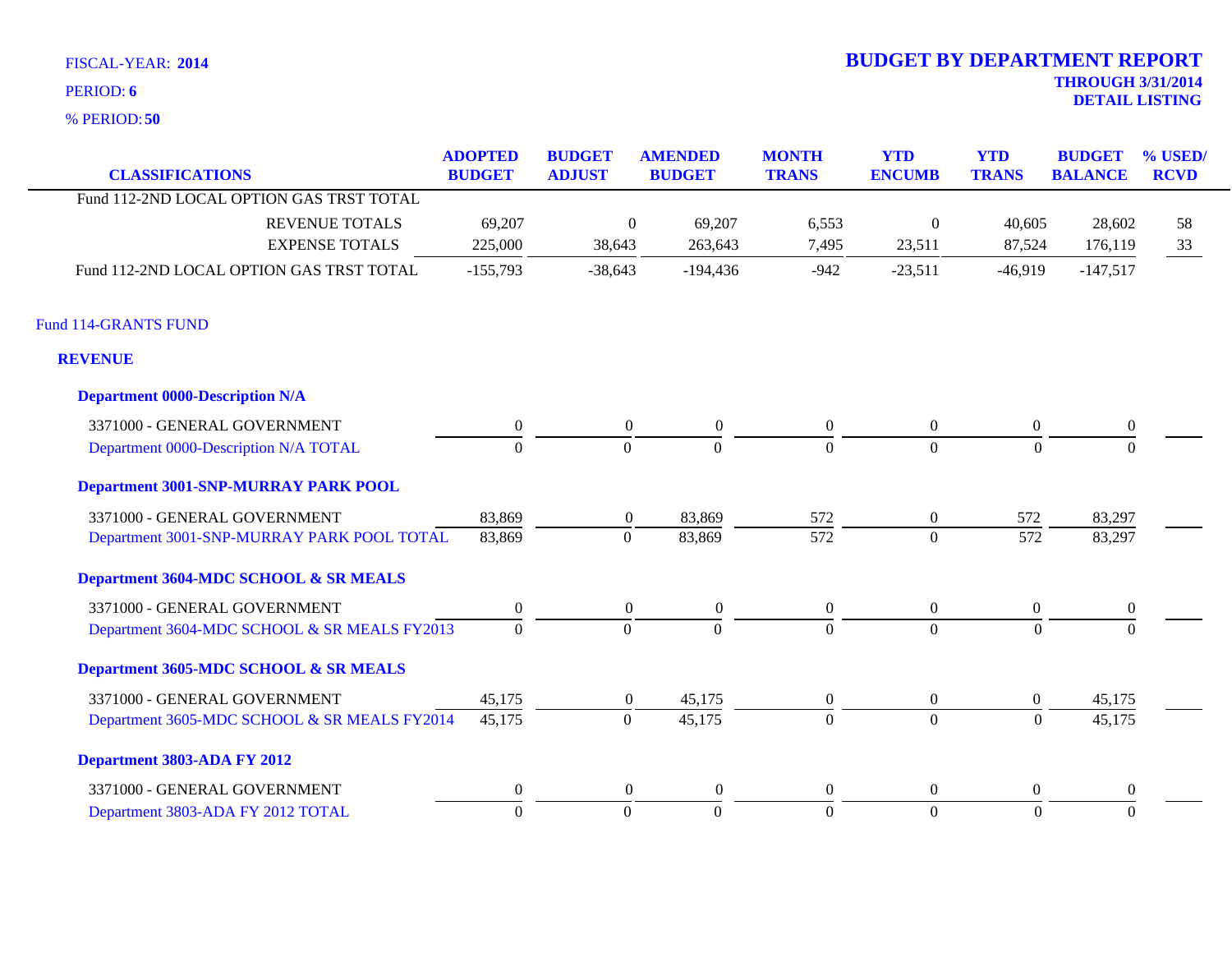**50** % PERIOD:

| <b>CLASSIFICATIONS</b>                       | <b>ADOPTED</b><br><b>BUDGET</b> | <b>BUDGET</b><br><b>ADJUST</b> | <b>AMENDED</b><br><b>BUDGET</b> | <b>MONTH</b><br><b>TRANS</b> | <b>YTD</b><br><b>ENCUMB</b> | <b>YTD</b><br><b>TRANS</b> | <b>BUDGET</b><br><b>BALANCE</b> | % USED/<br><b>RCVD</b> |
|----------------------------------------------|---------------------------------|--------------------------------|---------------------------------|------------------------------|-----------------------------|----------------------------|---------------------------------|------------------------|
| <b>Department 4010-GOB-WATER &amp; SEWER</b> |                                 |                                |                                 |                              |                             |                            |                                 |                        |
|                                              |                                 |                                |                                 |                              |                             |                            |                                 |                        |
| 3311000 - REVENUE                            | $\boldsymbol{0}$                | $\boldsymbol{0}$               | $\boldsymbol{0}$                | $\boldsymbol{0}$             | $\boldsymbol{0}$            | $\boldsymbol{0}$           | $\mathbf{0}$                    |                        |
| 3371000 - GENERAL GOVERNMENT                 | 819,840                         | $\overline{0}$                 | 819,840                         | $\boldsymbol{0}$             | $\overline{0}$              | 69,434                     | 750,406                         | 8                      |
| Department 4010-GOB-WATER & SEWER            | 819,840                         | $\Omega$                       | 819,840                         | $\Omega$                     | $\Omega$                    | 69,434                     | 750,406                         | 8                      |
| <b>Department 4100-VILLAGERS</b>             |                                 |                                |                                 |                              |                             |                            |                                 |                        |
| 3371000 - GENERAL GOVERNMENT                 | $\boldsymbol{0}$                | $\boldsymbol{0}$               | $\boldsymbol{0}$                | $\boldsymbol{0}$             | $\overline{0}$              | $\boldsymbol{0}$           | 0                               |                        |
| Department 4100-VILLAGERS GRANT-PRESERVATION | $\Omega$                        | $\theta$                       | $\Omega$                        | $\Omega$                     | $\Omega$                    | $\Omega$                   | $\Omega$                        |                        |
| <b>Department 4101-VILLAGERS</b>             |                                 |                                |                                 |                              |                             |                            |                                 |                        |
| 3371000 - GENERAL GOVERNMENT                 | 3,000                           | $\overline{0}$                 | 3,000                           | $\boldsymbol{0}$             | $\overline{0}$              | $\boldsymbol{0}$           | 3,000                           |                        |
| Department 4101-VILLAGERS GRANT-PRESERVATION | 3,000                           | $\Omega$                       | 3,000                           | $\Omega$                     | $\Omega$                    | $\Omega$                   | 3,000                           |                        |
| Department 4200-MPO FY 2013 Grant            |                                 |                                |                                 |                              |                             |                            |                                 |                        |
| 3371000 - GENERAL GOVERNMENT                 | 21,000                          | $\boldsymbol{0}$               | 21,000                          | $\boldsymbol{0}$             | $\overline{0}$              | $\boldsymbol{0}$           | 21,000                          |                        |
| Department 4200-MPO FY 2013 Grant TOTAL      | 21,000                          | $\boldsymbol{0}$               | 21,000                          | $\overline{0}$               | $\Omega$                    | $\overline{0}$             | 21,000                          |                        |
| <b>REVENUE TOTAL</b>                         | 972,884                         | $\bf{0}$                       | 972,884                         | 572                          | $\bf{0}$                    | 70,006                     | 902,878                         | 7                      |
| <b>EXPENSE</b>                               |                                 |                                |                                 |                              |                             |                            |                                 |                        |
| <b>Department 3001-SNP-MURRAY PARK POOL</b>  |                                 |                                |                                 |                              |                             |                            |                                 |                        |
| 5413100 - PROFESSIONAL SERVICES              | $\mathbf{0}$                    | $\boldsymbol{0}$               | $\boldsymbol{0}$                | $\boldsymbol{0}$             | $\Omega$                    | $-13,500$                  | 13,500                          |                        |
| 5413450 - CONTRACTUAL SERVICES               | 83,869                          | $\overline{0}$                 | 83,869                          | $\boldsymbol{0}$             | 76,681                      | 90,817                     | $-6,948$                        | 108                    |
| Department 3001-SNP-MURRAY PARK POOL TOTAL   | 83,869                          | $\boldsymbol{0}$               | 83,869                          | $\boldsymbol{0}$             | 76,681                      | 77,317                     | 6,552                           | $\overline{92}$        |
| Department 3603-12-SMIA-CB OCT11-SEP12       |                                 |                                |                                 |                              |                             |                            |                                 |                        |
| 5413450 - CONTRACTUAL SERVICES               | $\theta$                        | $\overline{0}$                 | $\theta$                        | $\overline{0}$               | $\Omega$                    | $\overline{0}$             | $\mathbf{0}$                    |                        |
| Department 3603-12-SMIA-CB OCT11-SEP12 TOTAL | $\mathbf{0}$                    | $\Omega$                       | $\Omega$                        | $\boldsymbol{0}$             | $\overline{0}$              | $\theta$                   | $\overline{0}$                  |                        |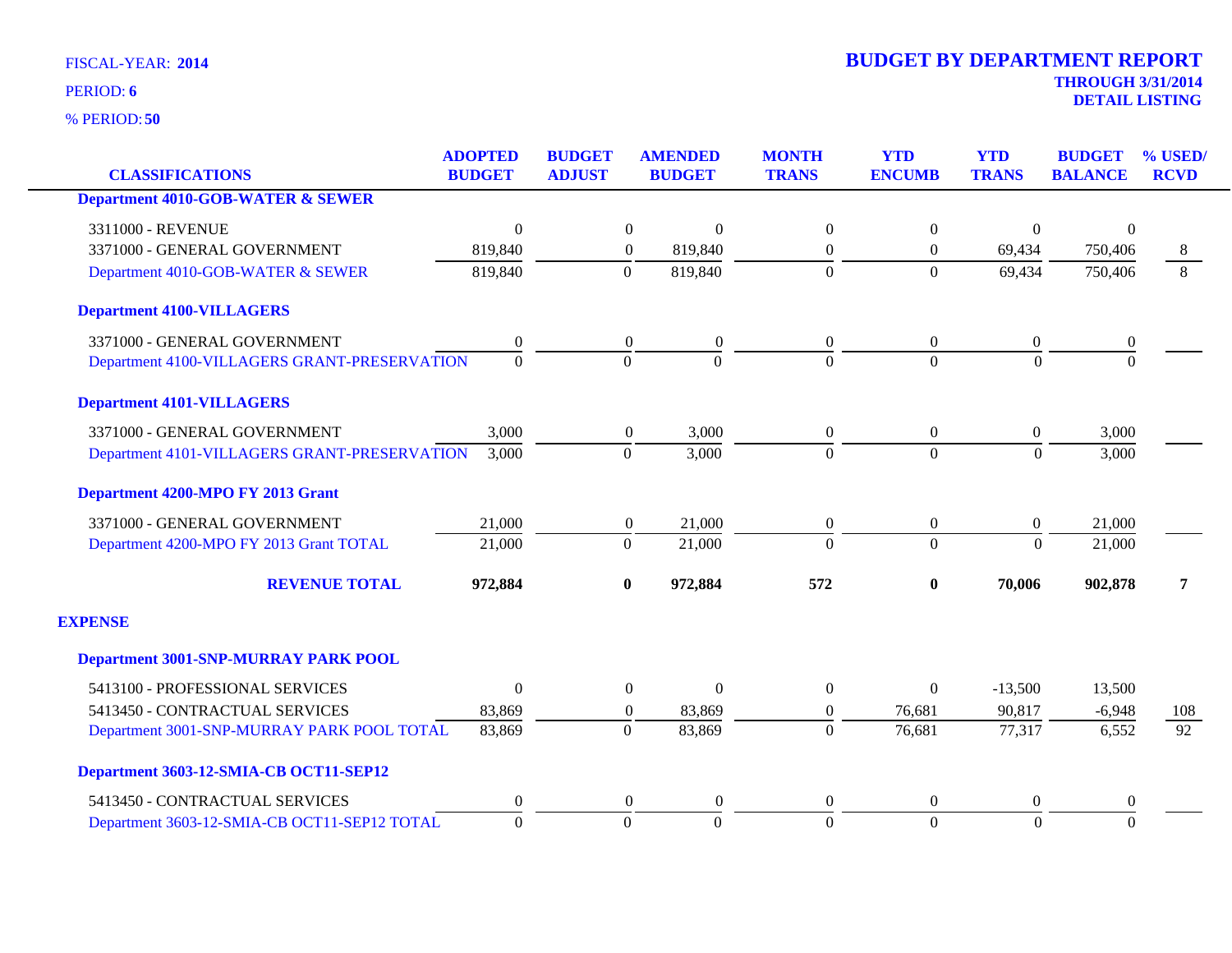**50** % PERIOD:

|                                                  | <b>ADOPTED</b>   | <b>BUDGET</b>    | <b>AMENDED</b>                       | <b>MONTH</b>     | <b>YTD</b>       | <b>YTD</b>       | <b>BUDGET</b>    | % USED/     |
|--------------------------------------------------|------------------|------------------|--------------------------------------|------------------|------------------|------------------|------------------|-------------|
| <b>CLASSIFICATIONS</b>                           | <b>BUDGET</b>    | <b>ADJUST</b>    | <b>BUDGET</b>                        | <b>TRANS</b>     | <b>ENCUMB</b>    | <b>TRANS</b>     | <b>BALANCE</b>   | <b>RCVD</b> |
| <b>Department 3604-MDC SCHOOL &amp; SR MEALS</b> |                  |                  |                                      |                  |                  |                  |                  |             |
| 5411310 - PART TIME                              | $\boldsymbol{0}$ | $\boldsymbol{0}$ | $\boldsymbol{0}$                     | $\mathbf{0}$     | $\boldsymbol{0}$ | $\boldsymbol{0}$ | $\boldsymbol{0}$ |             |
| 5413450 - CONTRACTUAL SERVICES                   | $\boldsymbol{0}$ | $\boldsymbol{0}$ | $\boldsymbol{0}$                     | $\boldsymbol{0}$ | $\boldsymbol{0}$ | $\overline{0}$   | $\boldsymbol{0}$ |             |
| Department 3604-MDC SCHOOL & SR MEALS FY2013     | $\Omega$         | $\theta$         | $\overline{0}$                       | $\Omega$         | $\overline{0}$   | $\Omega$         | $\Omega$         |             |
| Department 3605-MDC SCHOOL & SR MEALS            |                  |                  |                                      |                  |                  |                  |                  |             |
| 5411310 - PART TIME                              | 26,775           | $\boldsymbol{0}$ | 26,775                               | $\Omega$         | $\boldsymbol{0}$ | $\boldsymbol{0}$ | 26,775           |             |
| 5413450 - CONTRACTUAL SERVICES                   | 18,400           | $\boldsymbol{0}$ | 18,400                               | 1,248            | 11,868           | 18,400           | $\theta$         | 100         |
| Department 3605-MDC SCHOOL & SR MEALS FY2014     | 45,175           | $\overline{0}$   | 45,175                               | 1,248            | 11,868           | 18,400           | 26,775           | 40          |
| Department 3801-ADA-FY2011                       |                  |                  |                                      |                  |                  |                  |                  |             |
| 5453450 - CONTRACTUAL                            | $\boldsymbol{0}$ | $\boldsymbol{0}$ | $\boldsymbol{0}$                     | $\boldsymbol{0}$ | $\boldsymbol{0}$ | $\boldsymbol{0}$ | $\boldsymbol{0}$ |             |
| Department 3801-ADA-FY2011 TOTAL                 | $\theta$         | $\theta$         | $\overline{0}$                       | $\Omega$         | $\theta$         | $\Omega$         | $\theta$         |             |
| Department 3802-ADA FY 2011                      |                  |                  |                                      |                  |                  |                  |                  |             |
| 5453450 - CONTRACTUAL                            | $\boldsymbol{0}$ |                  | $\boldsymbol{0}$<br>$\boldsymbol{0}$ | $\overline{0}$   | $\boldsymbol{0}$ | $\overline{0}$   | $\boldsymbol{0}$ |             |
| Department 3802-ADA FY 2011 TOTAL                | $\Omega$         | $\Omega$         | $\overline{0}$                       | $\Omega$         | $\theta$         | $\Omega$         | $\Omega$         |             |
| Department 3803-ADA FY 2012                      |                  |                  |                                      |                  |                  |                  |                  |             |
| 5453450 - CONTRACTUAL                            | $\boldsymbol{0}$ | $\boldsymbol{0}$ | $\boldsymbol{0}$                     | $\boldsymbol{0}$ | $\boldsymbol{0}$ | $\boldsymbol{0}$ | $\boldsymbol{0}$ |             |
| Department 3803-ADA FY 2012 TOTAL                | $\Omega$         | $\overline{0}$   | $\Omega$                             | $\Omega$         | $\overline{0}$   | $\Omega$         | $\theta$         |             |
| <b>Department 4000-WATER DIST SYS EXTENSION</b>  |                  |                  |                                      |                  |                  |                  |                  |             |
| 5416490 - CONSTRUCTIONS PROJECTS                 | $\boldsymbol{0}$ | $\boldsymbol{0}$ | $\boldsymbol{0}$                     | $\overline{0}$   | $\boldsymbol{0}$ | $\overline{0}$   | $\boldsymbol{0}$ |             |
| Department 4000-WATER DIST SYS EXTENSION         | $\overline{0}$   | $\mathbf{0}$     | $\overline{0}$                       | $\overline{0}$   | $\overline{0}$   | $\Omega$         | $\overline{0}$   |             |
| <b>Department 4010-GOB-WATER &amp; SEWER</b>     |                  |                  |                                      |                  |                  |                  |                  |             |
| 5413100 - PROFESSIONAL SERVICES                  | 66,424           |                  | 66,424<br>$\mathbf{0}$               | $\Omega$         | $\theta$         | $\theta$         | 66,424           |             |
| 5413450 - CONTRACTUAL SERVICES                   | 748,503          |                  | $\Omega$<br>748,503                  | $\Omega$         | 139,107          | 296,753          | 451,750          | 39          |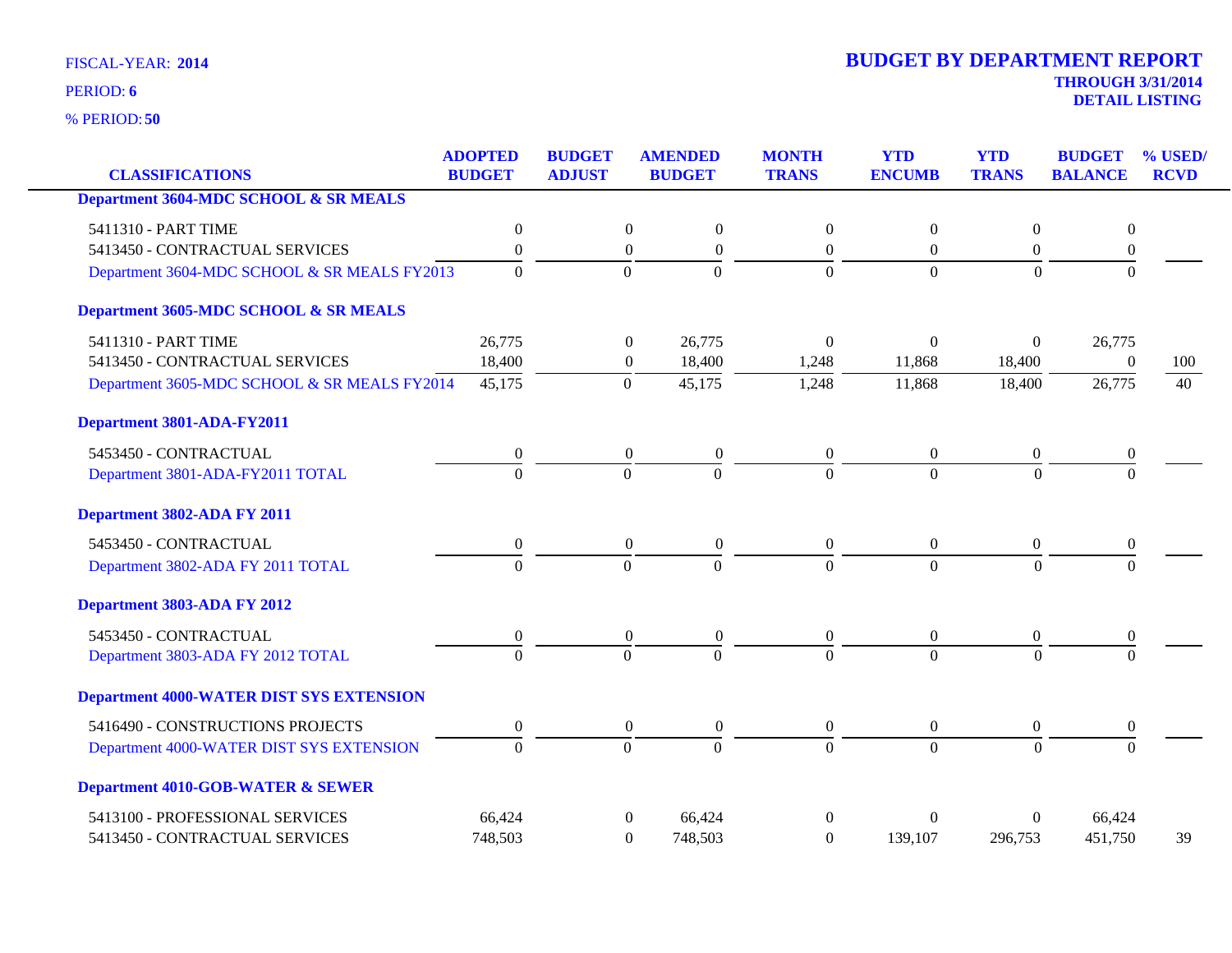| <b>DETAIL LISTING</b> |
|-----------------------|

| <b>CLASSIFICATIONS</b>                       | <b>ADOPTED</b><br><b>BUDGET</b> | <b>BUDGET</b><br><b>ADJUST</b> | <b>AMENDED</b><br><b>BUDGET</b> | <b>MONTH</b><br><b>TRANS</b> | <b>YTD</b><br><b>ENCUMB</b> | <b>YTD</b><br><b>TRANS</b> | <b>BUDGET</b><br><b>BALANCE</b> | % USED/<br><b>RCVD</b> |
|----------------------------------------------|---------------------------------|--------------------------------|---------------------------------|------------------------------|-----------------------------|----------------------------|---------------------------------|------------------------|
| Department 4010-GOB-WATER & SEWER            | 814,927                         | $\overline{0}$                 | 814,927                         | $\mathbf{0}$                 | 139,107                     | 296,753                    | 518,174                         | $\overline{36}$        |
| <b>Department 4100-VILLAGERS</b>             |                                 |                                |                                 |                              |                             |                            |                                 |                        |
| 5196450 - CAPTL OUTLY-CAPITAL LEASE          | $\boldsymbol{0}$                | $\boldsymbol{0}$               | $\mathbf{0}$                    | $\boldsymbol{0}$             | $\boldsymbol{0}$            | $\boldsymbol{0}$           | $\boldsymbol{0}$                |                        |
| Department 4100-VILLAGERS GRANT-PRESERVATION | $\boldsymbol{0}$                | $\boldsymbol{0}$               | $\boldsymbol{0}$                | $\boldsymbol{0}$             | $\boldsymbol{0}$            | $\boldsymbol{0}$           | $\boldsymbol{0}$                |                        |
| <b>Department 4101-VILLAGERS</b>             |                                 |                                |                                 |                              |                             |                            |                                 |                        |
| 5196450 - CAPTL OUTLY-CAPITAL LEASE          | 3,000                           | $\boldsymbol{0}$               | 3,000                           | $\boldsymbol{0}$             | $\boldsymbol{0}$            | $\boldsymbol{0}$           | 3,000                           |                        |
| Department 4101-VILLAGERS GRANT-PRESERVATION | 3,000                           | $\mathbf{0}$                   | 3,000                           | $\overline{0}$               | $\overline{0}$              | $\overline{0}$             | 3,000                           |                        |
| Department 4200-MPO FY 2013 Grant            |                                 |                                |                                 |                              |                             |                            |                                 |                        |
| 5416490 - CONSTRUCTIONS PROJECTS             | 21,000                          | $\overline{0}$                 | 21,000                          | $\boldsymbol{0}$             | 21,000                      | 21,000                     | $\boldsymbol{0}$                | 100                    |
| Department 4200-MPO FY 2013 Grant TOTAL      | 21,000                          | $\boldsymbol{0}$               | 21,000                          | $\boldsymbol{0}$             | 21,000                      | 21,000                     | $\boldsymbol{0}$                | 100                    |
| <b>EXPENSE TOTAL</b>                         | 967,971                         | $\bf{0}$                       | 967,971                         | 1,248                        | 248,656                     | 413,470                    | 554,501                         | 42                     |
| Fund 114-GRANTS FUND TOTAL                   |                                 |                                |                                 |                              |                             |                            |                                 |                        |
| <b>REVENUE TOTALS</b>                        | 972,884                         |                                | $\boldsymbol{0}$<br>972,884     | 572                          | $\boldsymbol{0}$            | 70,006                     | 902,878                         | $\tau$                 |
| <b>EXPENSE TOTALS</b>                        | 967,971                         |                                | 967,971<br>$\boldsymbol{0}$     | 1,248                        | 248,656                     | 413,470                    | 554,501                         | 42                     |
| Fund 114-GRANTS FUND TOTAL                   | 4,913                           |                                | $\mathbf{0}$<br>4,913           | $-676$                       | $-248,656$                  | $-343,464$                 | 348,377                         |                        |
| Fund 116-HOMETOWN DIST. IMPROVMENT           |                                 |                                |                                 |                              |                             |                            |                                 |                        |
| <b>REVENUE</b>                               |                                 |                                |                                 |                              |                             |                            |                                 |                        |
| <b>Department 0000-Description N/A</b>       |                                 |                                |                                 |                              |                             |                            |                                 |                        |
| 3419060 - PARKING EXCEPTION                  | 28,000                          | $\overline{0}$                 | 28,000                          | 5,930                        | $\boldsymbol{0}$            | 24,930                     | 3,070                           | 89                     |
| 3612000 - INTEREST INCOME                    | 55                              | $\boldsymbol{0}$               | 55                              | $\boldsymbol{0}$             | $\boldsymbol{0}$            | $\Omega$                   | 55                              |                        |
| Department 0000-Description N/A TOTAL        | 28,055                          | $\mathbf{0}$                   | 28,055                          | 5,930                        | $\boldsymbol{0}$            | 24,930                     | 3,125                           | 88                     |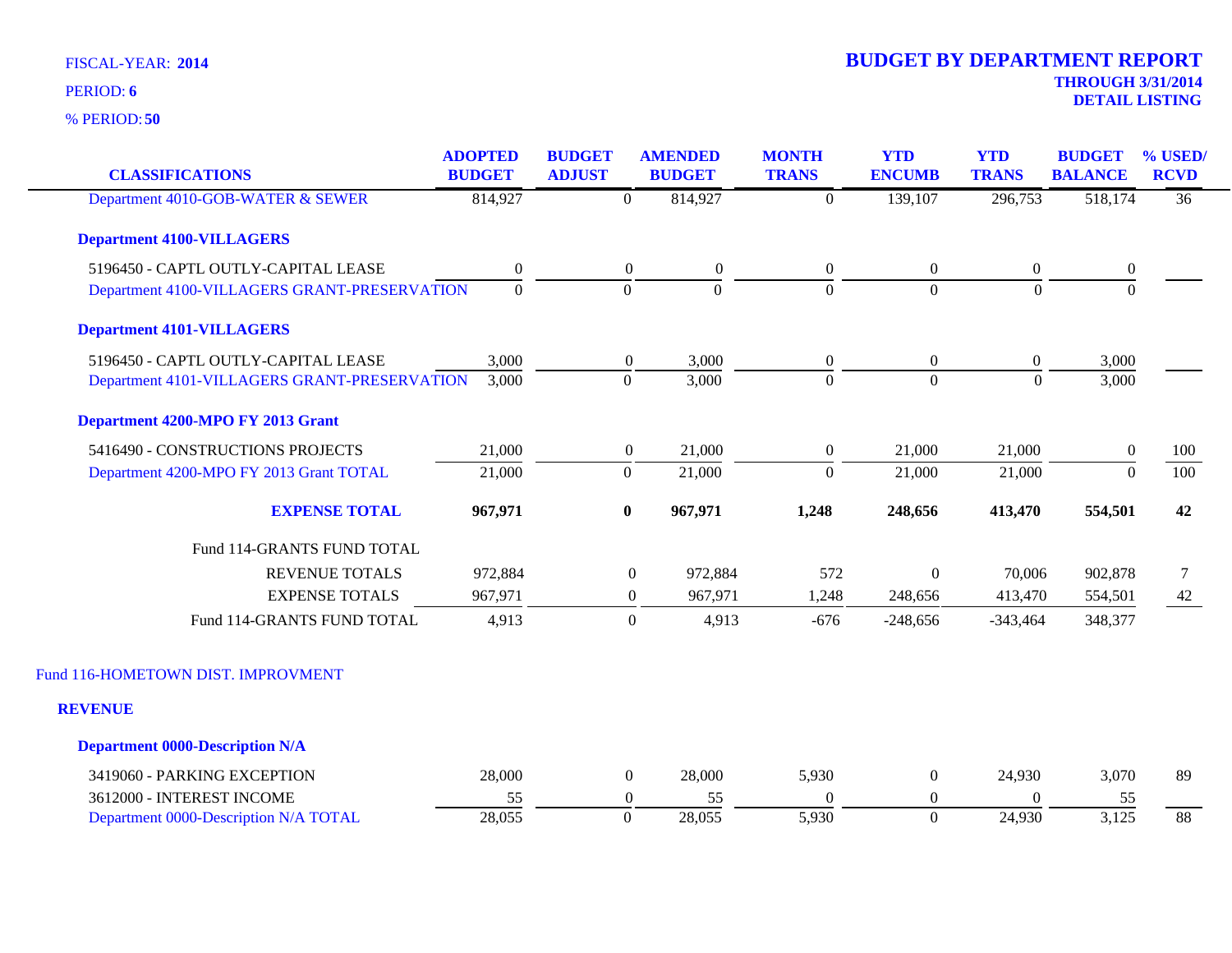| <b>CLASSIFICATIONS</b>                      | <b>ADOPTED</b><br><b>BUDGET</b> | <b>BUDGET</b><br><b>ADJUST</b> |                  | <b>AMENDED</b><br><b>BUDGET</b> | <b>MONTH</b><br><b>TRANS</b> | <b>YTD</b><br><b>ENCUMB</b> | <b>YTD</b><br><b>TRANS</b> | <b>BUDGET</b><br><b>BALANCE</b> | % USED/<br><b>RCVD</b> |
|---------------------------------------------|---------------------------------|--------------------------------|------------------|---------------------------------|------------------------------|-----------------------------|----------------------------|---------------------------------|------------------------|
| <b>REVENUE TOTAL</b>                        | 28,055                          |                                | $\mathbf{0}$     | 28,055                          | 5,930                        | $\bf{0}$                    | 24,930                     | 3,125                           | 88                     |
| <b>EXPENSE</b>                              |                                 |                                |                  |                                 |                              |                             |                            |                                 |                        |
| <b>Department 1410-FINANCE</b>              |                                 |                                |                  |                                 |                              |                             |                            |                                 |                        |
| 5819120 - TRANSFER TO GENERAL FUND          | 25,000                          |                                | $\overline{0}$   | 25,000                          | $\boldsymbol{0}$             | $\overline{0}$              | 25,000                     | $\boldsymbol{0}$                | 100                    |
| Department 1410-FINANCE TOTAL               | 25,000                          |                                | $\boldsymbol{0}$ | 25,000                          | $\boldsymbol{0}$             | $\overline{0}$              | 25,000                     | $\boldsymbol{0}$                | 100                    |
| <b>EXPENSE TOTAL</b>                        | 25,000                          |                                | $\bf{0}$         | 25,000                          | $\boldsymbol{0}$             | $\pmb{0}$                   | 25,000                     | $\bf{0}$                        | 100                    |
| Fund 116-HOMETOWN DIST. IMPROVMENT TOTAL    |                                 |                                |                  |                                 |                              |                             |                            |                                 |                        |
| <b>REVENUE TOTALS</b>                       | 28,055                          |                                | $\boldsymbol{0}$ | 28,055                          | 5,930                        | $\boldsymbol{0}$            | 24,930                     | 3,125                           | 88                     |
| <b>EXPENSE TOTALS</b>                       | 25,000                          |                                | $\boldsymbol{0}$ | 25,000                          | $\boldsymbol{0}$             | $\boldsymbol{0}$            | 25,000                     | $\boldsymbol{0}$                | 100                    |
| Fund 116-HOMETOWN DIST. IMPROVMENT TOTAL    | 3,055                           |                                | $\overline{0}$   | 3,055                           | 5,930                        | $\boldsymbol{0}$            | $-70$                      | 3,125                           |                        |
| <b>Fund 118-TREE TRUST FUND</b>             |                                 |                                |                  |                                 |                              |                             |                            |                                 |                        |
| <b>REVENUE</b>                              |                                 |                                |                  |                                 |                              |                             |                            |                                 |                        |
| <b>Department 0000-Description N/A</b>      |                                 |                                |                  |                                 |                              |                             |                            |                                 |                        |
| 3430000 - Tree Trust Fund                   | $\overline{0}$                  |                                | $\overline{0}$   | $\overline{0}$                  | $\boldsymbol{0}$             | $\overline{0}$              | $\boldsymbol{0}$           | $\boldsymbol{0}$                |                        |
| Department 0000-Description N/A TOTAL       | $\Omega$                        |                                | $\Omega$         | $\Omega$                        | $\theta$                     | $\overline{0}$              | $\Omega$                   | $\Omega$                        |                        |
| <b>REVENUE TOTAL</b>                        | $\bf{0}$                        |                                | $\bf{0}$         | $\bf{0}$                        | $\bf{0}$                     | $\pmb{0}$                   | $\boldsymbol{0}$           | $\bf{0}$                        |                        |
| <b>EXPENSE</b>                              |                                 |                                |                  |                                 |                              |                             |                            |                                 |                        |
| <b>Department 1750-LANSCAPE MAINTENANCE</b> |                                 |                                |                  |                                 |                              |                             |                            |                                 |                        |
| 5193450 - CONT. SVCS.                       | 15,000                          |                                | $\boldsymbol{0}$ | 15,000                          | $\boldsymbol{0}$             | $\overline{0}$              | 13,626                     | 1,374                           | 90                     |
| Department 1750-LANSCAPE MAINTENANCE TOTAL  | 15,000                          |                                | $\mathbf{0}$     | 15,000                          | $\boldsymbol{0}$             | $\overline{0}$              | 13,626                     | 1,374                           | 90                     |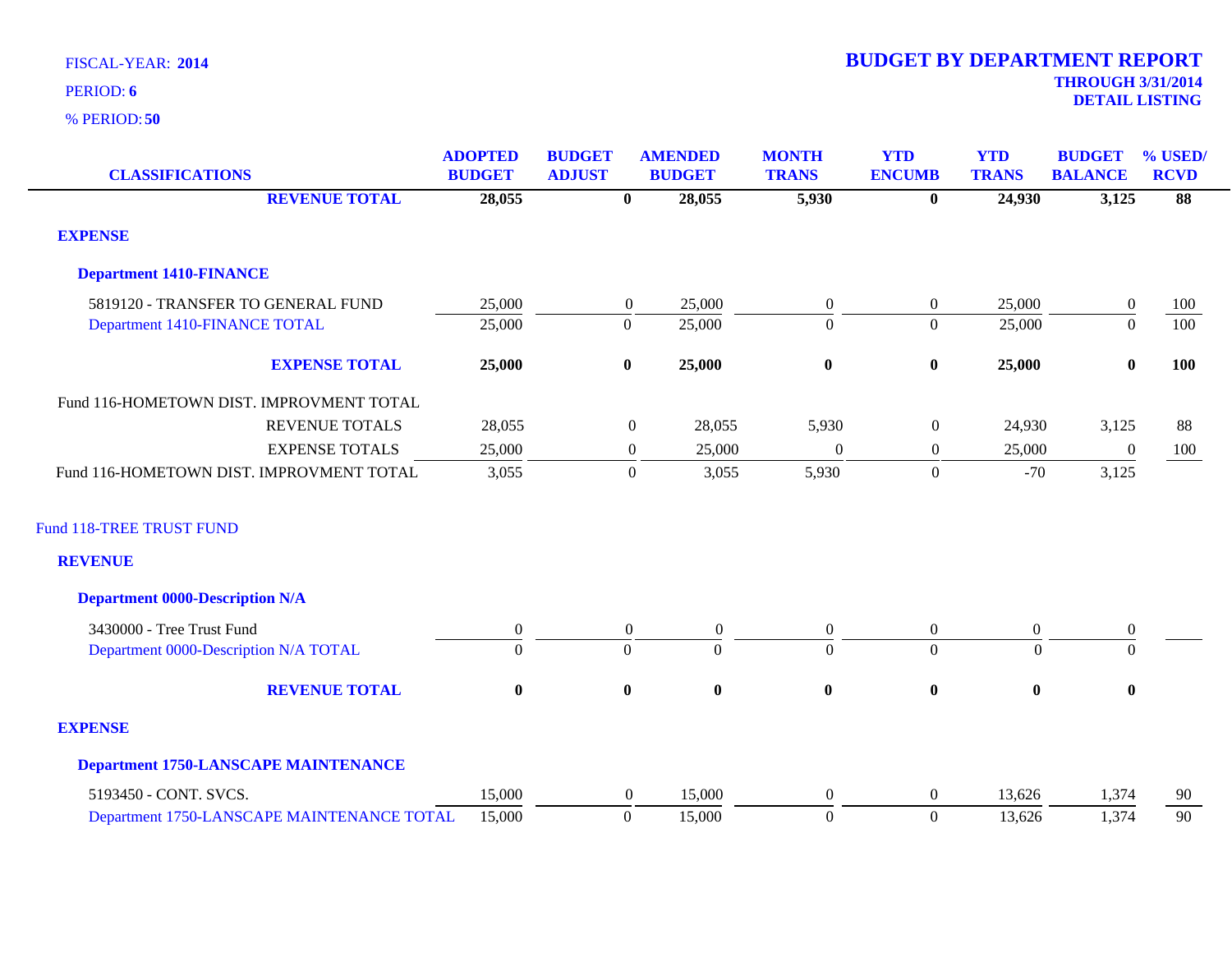**50** % PERIOD:

| <b>CLASSIFICATIONS</b>                          | <b>ADOPTED</b><br><b>BUDGET</b> | <b>BUDGET</b><br><b>ADJUST</b> | <b>AMENDED</b><br><b>BUDGET</b> | <b>MONTH</b><br><b>TRANS</b> | <b>YTD</b><br><b>ENCUMB</b> | <b>YTD</b><br><b>TRANS</b> | <b>BUDGET</b><br><b>BALANCE</b> | % USED/<br><b>RCVD</b> |
|-------------------------------------------------|---------------------------------|--------------------------------|---------------------------------|------------------------------|-----------------------------|----------------------------|---------------------------------|------------------------|
| <b>EXPENSE TOTAL</b>                            | 15,000                          | $\bf{0}$                       | 15,000                          | $\mathbf{0}$                 | $\bf{0}$                    | 13,626                     | 1,374                           | $\overline{90}$        |
| Fund 118-TREE TRUST FUND TOTAL                  |                                 |                                |                                 |                              |                             |                            |                                 |                        |
| <b>REVENUE TOTALS</b>                           | $\theta$                        | $\boldsymbol{0}$               | $\mathbf{0}$                    | $\boldsymbol{0}$             | $\boldsymbol{0}$            | $\boldsymbol{0}$           | $\overline{0}$                  | 90                     |
| <b>EXPENSE TOTALS</b>                           | 15,000                          | $\boldsymbol{0}$               | 15,000                          | $\boldsymbol{0}$             | $\boldsymbol{0}$            | 13,626                     | 1,374                           | 90                     |
| Fund 118-TREE TRUST FUND TOTAL                  | $-15,000$                       | $\boldsymbol{0}$               | $-15,000$                       | $\boldsymbol{0}$             | $\boldsymbol{0}$            | $-13,626$                  | $-1,374$                        |                        |
| Fund 120-FEDERAL GRANT FUND                     |                                 |                                |                                 |                              |                             |                            |                                 |                        |
| <b>REVENUE</b>                                  |                                 |                                |                                 |                              |                             |                            |                                 |                        |
| <b>Department 0000-Description N/A</b>          |                                 |                                |                                 |                              |                             |                            |                                 |                        |
| 3699294 - PRIOR YEAR ENCUMBRANCES               | $\overline{0}$                  | $\overline{0}$                 | $\overline{0}$                  | $\boldsymbol{0}$             | $\overline{0}$              | $\overline{0}$             | $\boldsymbol{0}$                |                        |
| Department 0000-Description N/A TOTAL           | $\Omega$                        | $\Omega$                       | $\theta$                        | $\theta$                     | $\Omega$                    | $\mathbf{0}$               | $\Omega$                        |                        |
| <b>Department 3301-MURRAY PARK POOL</b>         |                                 |                                |                                 |                              |                             |                            |                                 |                        |
| 3311000 - REVENUE                               | 1,201,361                       | $\overline{0}$                 | 1,201,361                       | 77,800                       | $\boldsymbol{0}$            | 77,800                     | 1,123,561                       | $\theta$               |
| Department 3301-MURRAY PARK POOL TOTAL          | 1,201,361                       | $\theta$                       | 1,201,361                       | 77,800                       | $\overline{0}$              | 77,800                     | 1,123,561                       | 6                      |
| <b>Department 3302-STREET LIGHTING</b>          |                                 |                                |                                 |                              |                             |                            |                                 |                        |
| 3311000 - REVENUE                               | 170,000                         | $\overline{0}$                 | 170,000                         | $\boldsymbol{0}$             | $\overline{0}$              | $\overline{0}$             | 170,000                         |                        |
| Department 3302-STREET LIGHTING TOTAL           | 170,000                         | $\mathbf{0}$                   | 170,000                         | $\overline{0}$               | $\overline{0}$              | $\boldsymbol{0}$           | 170,000                         |                        |
| Department 3303-SW 66 ST IMPROV PHASE II        |                                 |                                |                                 |                              |                             |                            |                                 |                        |
| 3311000 - REVENUE                               | 171,434                         | $\overline{0}$                 | 171,434                         | $\boldsymbol{0}$             | $\overline{0}$              | $\overline{0}$             | 171,434                         |                        |
| Department 3303-SW 66 ST IMPROV PHASE II TOTAL  | 171,434                         | $\overline{0}$                 | 171,434                         | $\overline{0}$               | $\overline{0}$              | $\overline{0}$             | 171,434                         |                        |
| <b>Department 3304-MARSHALL WILLIAMSON PARK</b> |                                 |                                |                                 |                              |                             |                            |                                 |                        |
| 3311000 - REVENUE                               | 109,700                         | $\mathbf{0}$                   | 109,700                         | $\boldsymbol{0}$             | $\boldsymbol{0}$            | $\mathbf{0}$               | 109,700                         |                        |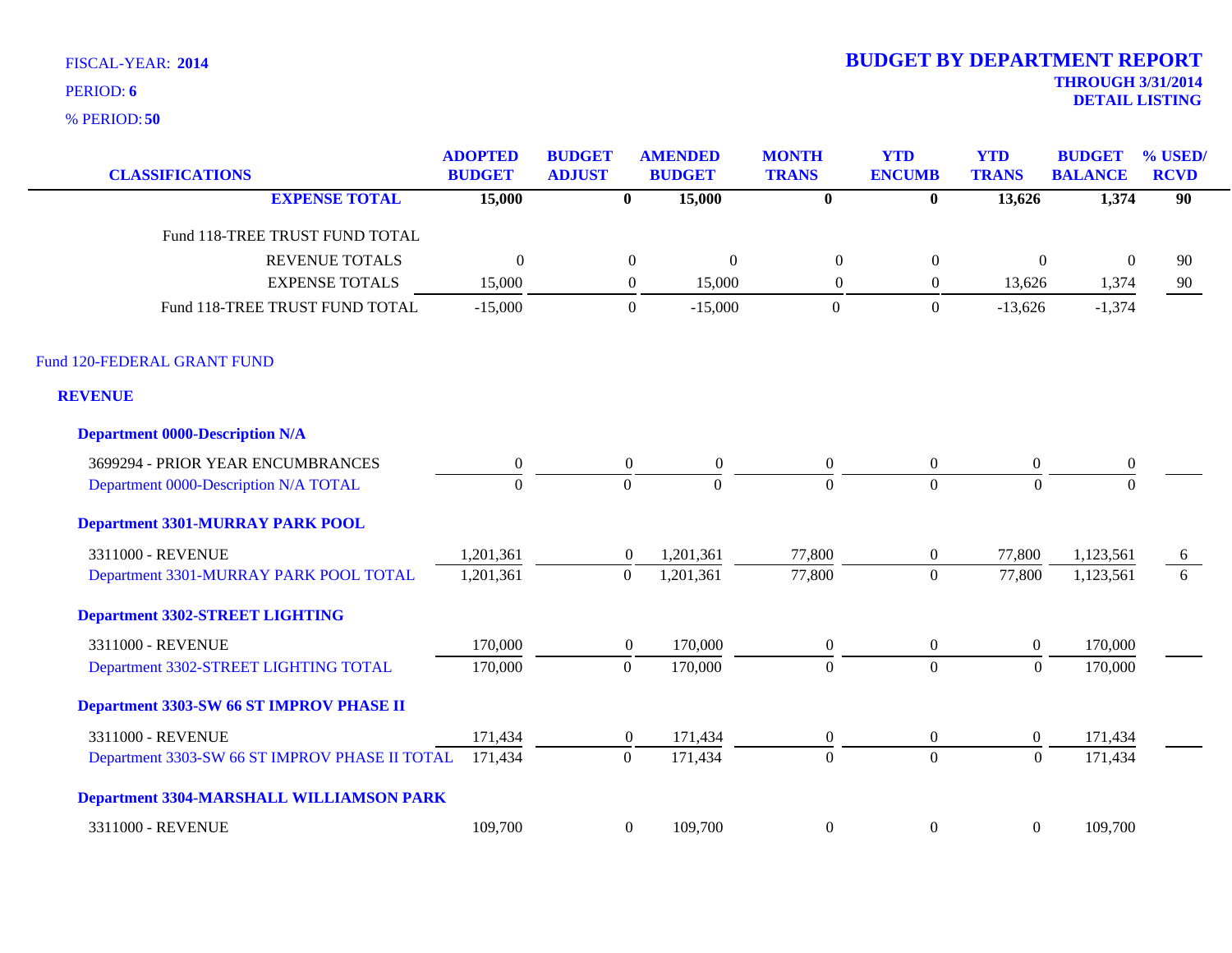**50** % PERIOD:

| <b>CLASSIFICATIONS</b>                               | <b>ADOPTED</b><br><b>BUDGET</b> | <b>BUDGET</b><br><b>ADJUST</b> | <b>AMENDED</b><br><b>BUDGET</b>      | <b>MONTH</b><br><b>TRANS</b> | <b>YTD</b><br><b>ENCUMB</b> | <b>YTD</b><br><b>TRANS</b> | <b>BUDGET</b><br><b>BALANCE</b> | % USED/<br><b>RCVD</b> |
|------------------------------------------------------|---------------------------------|--------------------------------|--------------------------------------|------------------------------|-----------------------------|----------------------------|---------------------------------|------------------------|
| Department 3304-MARSHALL WILLIAMSON PARK             | 109,700                         |                                | 109,700<br>$\overline{0}$            | $\overline{0}$               | $\overline{0}$              | $\overline{0}$             | 109,700                         |                        |
| Department 3405-2013 JAG A-Form Interface Cont       |                                 |                                |                                      |                              |                             |                            |                                 |                        |
| 3311000 - REVENUE                                    | $\boldsymbol{0}$                |                                | $\boldsymbol{0}$<br>$\boldsymbol{0}$ | $\overline{0}$               | $\boldsymbol{0}$            | $\mathbf{0}$               | $\boldsymbol{0}$                |                        |
| Department 3405-2013 JAG A-Form Interface Cont TOTAL | $\overline{0}$                  |                                | $\overline{0}$<br>$\overline{0}$     | $\overline{0}$               | $\mathbf{0}$                | $\overline{0}$             | $\overline{0}$                  |                        |
| Department 3406-BYRNE-JAG 2013                       |                                 |                                |                                      |                              |                             |                            |                                 |                        |
| 3311000 - REVENUE                                    | 0                               |                                | $\boldsymbol{0}$<br>$\boldsymbol{0}$ | $\boldsymbol{0}$             | $\boldsymbol{0}$            | $\boldsymbol{0}$           | $\boldsymbol{0}$                |                        |
| Department 3406-BYRNE-JAG 2013 TOTAL                 | $\Omega$                        |                                | $\overline{0}$<br>$\mathbf{0}$       | $\overline{0}$               | $\overline{0}$              | $\overline{0}$             | $\theta$                        |                        |
| Department 3407-BYRNE-JAG VEH BURGLARY 2013          |                                 |                                |                                      |                              |                             |                            |                                 |                        |
| 3311000 - REVENUE                                    | $\mathbf{0}$                    |                                | $\boldsymbol{0}$<br>$\overline{0}$   | $\overline{0}$               | $\overline{0}$              | $\overline{0}$             | $\boldsymbol{0}$                |                        |
| Department 3407-BYRNE-JAG VEH BURGLARY 2013          | $\overline{0}$                  |                                | $\mathbf{0}$<br>$\mathbf{0}$         | $\overline{0}$               | $\mathbf{0}$                | $\boldsymbol{0}$           | $\overline{0}$                  |                        |
| Department 3408-BYRNE-JAG 2014                       |                                 |                                |                                      |                              |                             |                            |                                 |                        |
| 3311000 - REVENUE                                    | 5,521                           |                                | $\boldsymbol{0}$<br>5,521            | $\boldsymbol{0}$             | $\boldsymbol{0}$            | $\boldsymbol{0}$           | 5,521                           |                        |
| Department 3408-BYRNE-JAG 2014 TOTAL                 | 5,521                           |                                | $\mathbf{0}$<br>5,521                | $\boldsymbol{0}$             | $\overline{0}$              | $\mathbf{0}$               | 5,521                           |                        |
| Department 3409-BYRNE-JAG 2014                       |                                 |                                |                                      |                              |                             |                            |                                 |                        |
| 3311000 - REVENUE                                    | 2,452                           |                                | $\boldsymbol{0}$<br>2,452            | $\boldsymbol{0}$             | $\boldsymbol{0}$            | $\mathbf{0}$               | 2,452                           |                        |
| Department 3409-BYRNE-JAG 2014 TOTAL                 | 2,452                           |                                | 2,452<br>$\theta$                    | $\Omega$                     | $\overline{0}$              | $\Omega$                   | 2,452                           |                        |
| <b>Department 5001-POLICE VESTS GRANT FY11</b>       |                                 |                                |                                      |                              |                             |                            |                                 |                        |
| 3311000 - REVENUE                                    | 0                               |                                | $\boldsymbol{0}$<br>$\boldsymbol{0}$ | $\boldsymbol{0}$             | $\boldsymbol{0}$            | $\boldsymbol{0}$           | $\boldsymbol{0}$                |                        |
| Department 5001-POLICE VESTS GRANT FY11 TOTAL        | $\Omega$                        |                                | $\mathbf{0}$<br>$\Omega$             | $\Omega$                     | $\theta$                    | $\Omega$                   | $\overline{0}$                  |                        |
| <b>Department 5002-POLICE VESTS GRANT FY12</b>       |                                 |                                |                                      |                              |                             |                            |                                 |                        |
| 3311000 - REVENUE                                    | $\overline{0}$                  |                                | $\boldsymbol{0}$<br>$\boldsymbol{0}$ | 587                          | $\boldsymbol{0}$            | 587                        | $-587$                          |                        |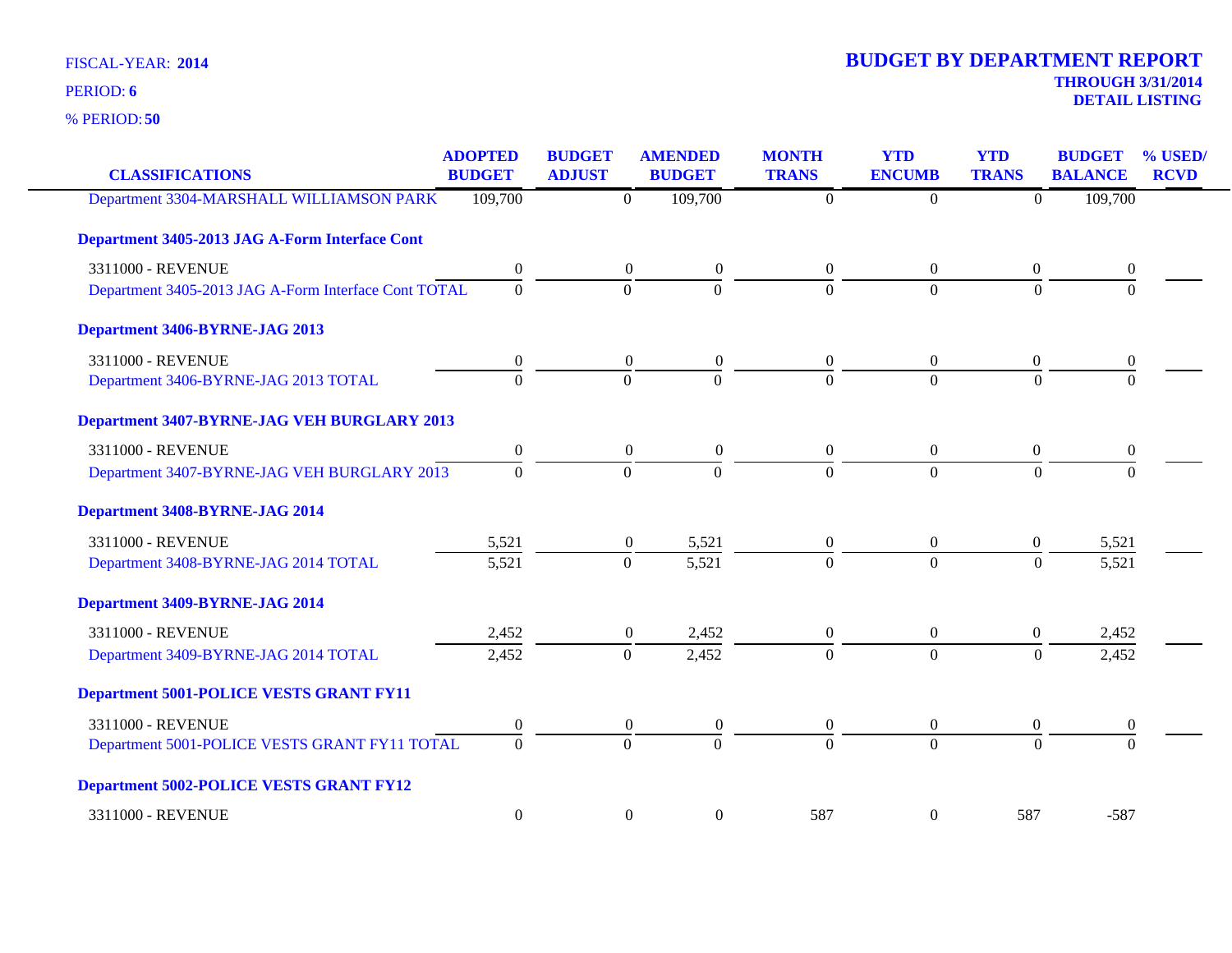**50** % PERIOD:

| <b>CLASSIFICATIONS</b>                         | <b>ADOPTED</b><br><b>BUDGET</b> | <b>BUDGET</b><br><b>ADJUST</b> | <b>AMENDED</b><br><b>BUDGET</b> | <b>MONTH</b><br><b>TRANS</b> | <b>YTD</b><br><b>ENCUMB</b> | <b>YTD</b><br><b>TRANS</b> | <b>BUDGET</b><br><b>BALANCE</b> | % USED/<br><b>RCVD</b>  |
|------------------------------------------------|---------------------------------|--------------------------------|---------------------------------|------------------------------|-----------------------------|----------------------------|---------------------------------|-------------------------|
| Department 5002-POLICE VESTS GRANT FY12 TOTAL  | $\theta$                        | $\boldsymbol{0}$               | $\overline{0}$                  | 587                          | $\overline{0}$              | 587                        | $-587$                          |                         |
| <b>Department 6000-FISCAL YEAR 2012</b>        |                                 |                                |                                 |                              |                             |                            |                                 |                         |
| 3311000 - REVENUE                              | $\boldsymbol{0}$                | $\boldsymbol{0}$               | $\boldsymbol{0}$                | $\boldsymbol{0}$             | $\boldsymbol{0}$            | $\boldsymbol{0}$           | $\boldsymbol{0}$                |                         |
| 3811000 - CONTRIB. FROM OTHER FUNDS            | $\boldsymbol{0}$                | $\boldsymbol{0}$               | $\boldsymbol{0}$                | $\boldsymbol{0}$             | $\overline{0}$              | $\boldsymbol{0}$           | $\boldsymbol{0}$                |                         |
| Department 6000-FISCAL YEAR 2012 TOTAL         | $\overline{0}$                  | $\overline{0}$                 | $\Omega$                        | $\Omega$                     | $\theta$                    | $\Omega$                   | $\theta$                        |                         |
| Department 6001-FY 13 May-Sep                  |                                 |                                |                                 |                              |                             |                            |                                 |                         |
| 3311000 - REVENUE                              | $\boldsymbol{0}$                | $\boldsymbol{0}$               | $\overline{0}$                  | $\boldsymbol{0}$             | $\overline{0}$              | $\mathbf{0}$               | $\overline{0}$                  |                         |
| 3811000 - CONTRIB. FROM OTHER FUNDS            | $\boldsymbol{0}$                | $\boldsymbol{0}$               | $\boldsymbol{0}$                | $\boldsymbol{0}$             | $\overline{0}$              | $\boldsymbol{0}$           | $\boldsymbol{0}$                |                         |
| Department 6001-FY 13 May-Sep TOTAL            | $\theta$                        | $\Omega$                       | $\Omega$                        | $\Omega$                     | $\Omega$                    | $\Omega$                   | $\mathbf{0}$                    |                         |
| <b>REVENUE TOTAL</b>                           | 1,660,468                       | $\bf{0}$                       | 1,660,468                       | 78,387                       | $\bf{0}$                    | 78,387                     | 1,582,081                       | $\overline{\mathbf{4}}$ |
| <b>EXPENSE</b>                                 |                                 |                                |                                 |                              |                             |                            |                                 |                         |
| <b>Department 3301-MURRAY PARK POOL</b>        |                                 |                                |                                 |                              |                             |                            |                                 |                         |
| 5726550 - CONSTRUCTION                         | 1,201,361                       | $\overline{0}$                 | 1,201,361                       | 152,586                      | 730,437                     | 1,201,361                  | $\overline{0}$                  | 100                     |
| Department 3301-MURRAY PARK POOL TOTAL         | 1,201,361                       | $\overline{0}$                 | 1,201,361                       | 152,586                      | 730,437                     | 1,201,361                  | $\theta$                        | 100                     |
| <b>Department 3302-STREET LIGHTING</b>         |                                 |                                |                                 |                              |                             |                            |                                 |                         |
| 5416550 - CONSTRUCTION                         | 170,000                         | $\boldsymbol{0}$               | 170,000                         | $\boldsymbol{0}$             | $\overline{0}$              | $\overline{0}$             | 170,000                         |                         |
| Department 3302-STREET LIGHTING TOTAL          | 170,000                         | $\boldsymbol{0}$               | 170,000                         | $\Omega$                     | $\Omega$                    | $\Omega$                   | 170,000                         |                         |
| Department 3303-SW 66 ST IMPROV PHASE II       |                                 |                                |                                 |                              |                             |                            |                                 |                         |
| 5411210 - REGULAR                              | 6,014                           | $\overline{0}$                 | 6,014                           | $\Omega$                     | $\Omega$                    | $\overline{0}$             | 6,014                           |                         |
| 5413450 - CONTRACTUAL SERVICES                 | 38,201                          | $\overline{0}$                 | 38,201                          | $\mathbf{0}$                 | $\mathbf{0}$                | $\mathbf{0}$               | 38,201                          |                         |
| 5416440 - CAPITAL IMPROVEMENTS                 | 127,219                         | $\theta$                       | 127,219                         | $\overline{0}$               | $\overline{0}$              | $\boldsymbol{0}$           | 127,219                         |                         |
| Department 3303-SW 66 ST IMPROV PHASE II TOTAL | 171,434                         | $\Omega$                       | 171,434                         | $\Omega$                     | $\overline{0}$              | $\Omega$                   | 171,434                         |                         |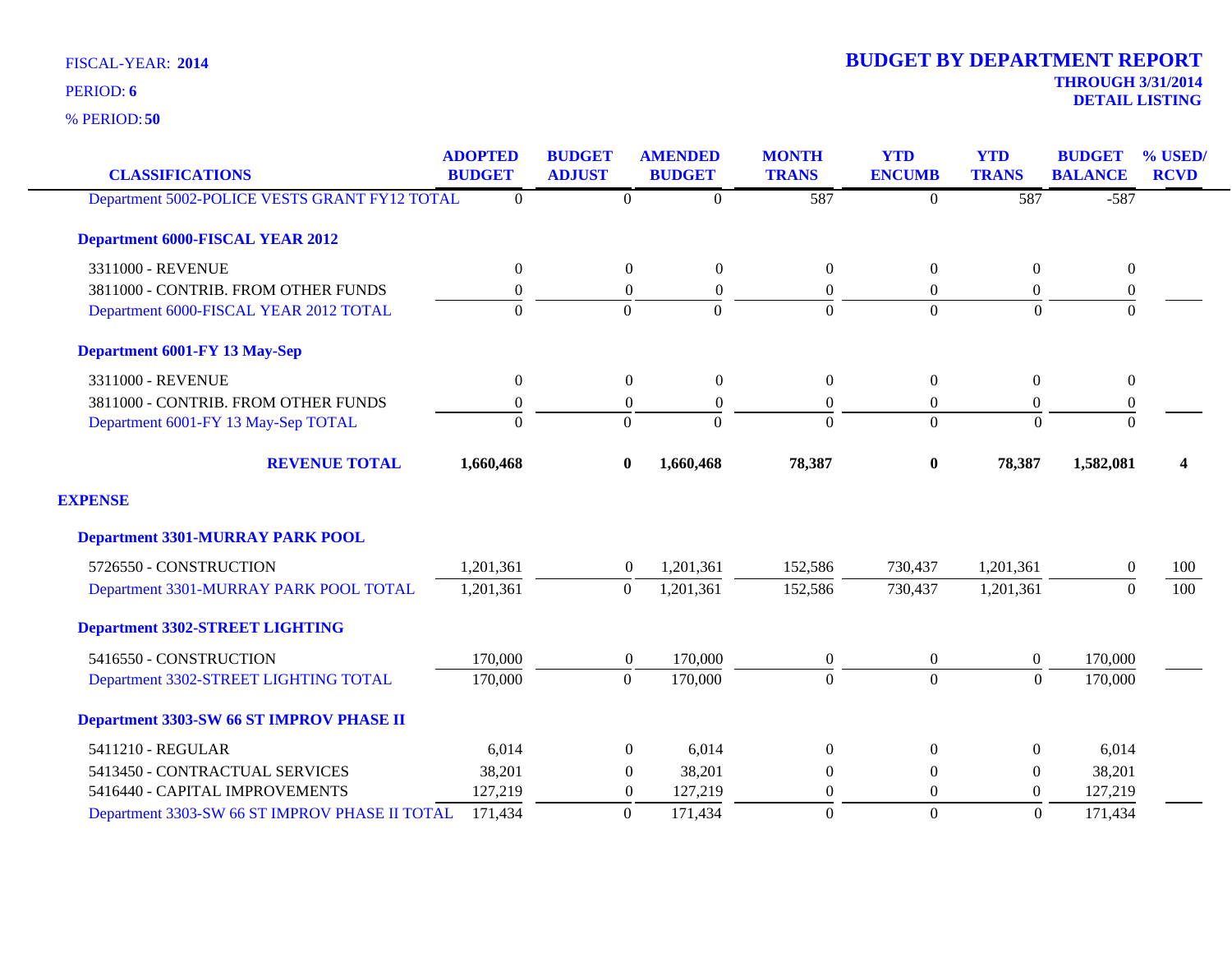**50** % PERIOD:

|                                                      | <b>ADOPTED</b>   | <b>BUDGET</b>    | <b>AMENDED</b>   | <b>MONTH</b>   | <b>YTD</b>     | <b>YTD</b>     | <b>BUDGET</b>    | % USED/          |
|------------------------------------------------------|------------------|------------------|------------------|----------------|----------------|----------------|------------------|------------------|
| <b>CLASSIFICATIONS</b>                               | <b>BUDGET</b>    | <b>ADJUST</b>    | <b>BUDGET</b>    | <b>TRANS</b>   | <b>ENCUMB</b>  | <b>TRANS</b>   | <b>BALANCE</b>   | <b>RCVD</b>      |
| <b>Department 3304-MARSHALL WILLIAMSON PARK</b>      |                  |                  |                  |                |                |                |                  |                  |
| 5726550 - CONSTRUCTION                               | 109,700          | $\boldsymbol{0}$ | 109,700          | 2,000          | 89,980         | 91,980         | 17,720           | 83               |
| Department 3304-MARSHALL WILLIAMSON PARK             | 109,700          | $\boldsymbol{0}$ | 109,700          | 2,000          | 89,980         | 91,980         | 17,720           | $\overline{83}$  |
| Department 3405-2013 JAG A-Form Interface Cont       |                  |                  |                  |                |                |                |                  |                  |
| 5214634 - MAINTENANCE-INTERNET SFTW                  | $\boldsymbol{0}$ | $\overline{0}$   | $\theta$         | $\overline{0}$ | $\overline{0}$ | $\overline{0}$ | $\boldsymbol{0}$ |                  |
| Department 3405-2013 JAG A-Form Interface Cont TOTAL | $\boldsymbol{0}$ | $\mathbf{0}$     | $\overline{0}$   | $\Omega$       | $\overline{0}$ | $\overline{0}$ | $\mathbf{0}$     |                  |
| Department 3406-BYRNE-JAG 2013                       |                  |                  |                  |                |                |                |                  |                  |
| 5215205 - COMPUTER SUPPLIES                          | $\boldsymbol{0}$ | $\boldsymbol{0}$ | $\boldsymbol{0}$ | $\overline{0}$ | $\overline{0}$ | $\theta$       | $\boldsymbol{0}$ |                  |
| Department 3406-BYRNE-JAG 2013 TOTAL                 | $\Omega$         | $\overline{0}$   | $\Omega$         | $\Omega$       | $\Omega$       | $\Omega$       | $\Omega$         |                  |
| Department 3407-BYRNE-JAG VEH BURGLARY 2013          |                  |                  |                  |                |                |                |                  |                  |
| 5215205 - COMPUTER SUPPLIES                          | $\boldsymbol{0}$ | $\boldsymbol{0}$ | $\boldsymbol{0}$ | $\overline{0}$ | $\overline{0}$ | $\mathbf{0}$   | $\boldsymbol{0}$ |                  |
| Department 3407-BYRNE-JAG VEH BURGLARY 2013          | $\Omega$         | $\overline{0}$   | $\overline{0}$   | $\Omega$       | $\Omega$       | $\Omega$       | $\Omega$         |                  |
| Department 3408-BYRNE-JAG 2014                       |                  |                  |                  |                |                |                |                  |                  |
| 5215205 - COMPUTER SUPPLIES                          | 5,521            | $\boldsymbol{0}$ | 5,521            | $\overline{0}$ | 5,521          | 5,521          | $\theta$         | 100              |
| Department 3408-BYRNE-JAG 2014 TOTAL                 | 5,521            | $\overline{0}$   | 5,521            | $\overline{0}$ | 5,521          | 5,521          | $\Omega$         | $\overline{100}$ |
| Department 3409-BYRNE-JAG 2014                       |                  |                  |                  |                |                |                |                  |                  |
| 5215205 - COMPUTER SUPPLIES                          | 2,452            | $\boldsymbol{0}$ | 2,452            | $\overline{0}$ | 2,452          | 2,452          | $\boldsymbol{0}$ | 100              |
| Department 3409-BYRNE-JAG 2014 TOTAL                 | 2,452            | $\overline{0}$   | 2,452            | $\Omega$       | 2,452          | 2,452          | $\Omega$         | 100              |
| <b>Department 5001-POLICE VESTS GRANT FY11</b>       |                  |                  |                  |                |                |                |                  |                  |
| 5215220 - UNIFORMS                                   | $\overline{0}$   | $\boldsymbol{0}$ | $\theta$         | $\overline{0}$ | $\theta$       | $\mathbf{0}$   | $\boldsymbol{0}$ |                  |
| Department 5001-POLICE VESTS GRANT FY11 TOTAL        | $\overline{0}$   | $\overline{0}$   | $\Omega$         | $\Omega$       | $\Omega$       | $\theta$       | $\Omega$         |                  |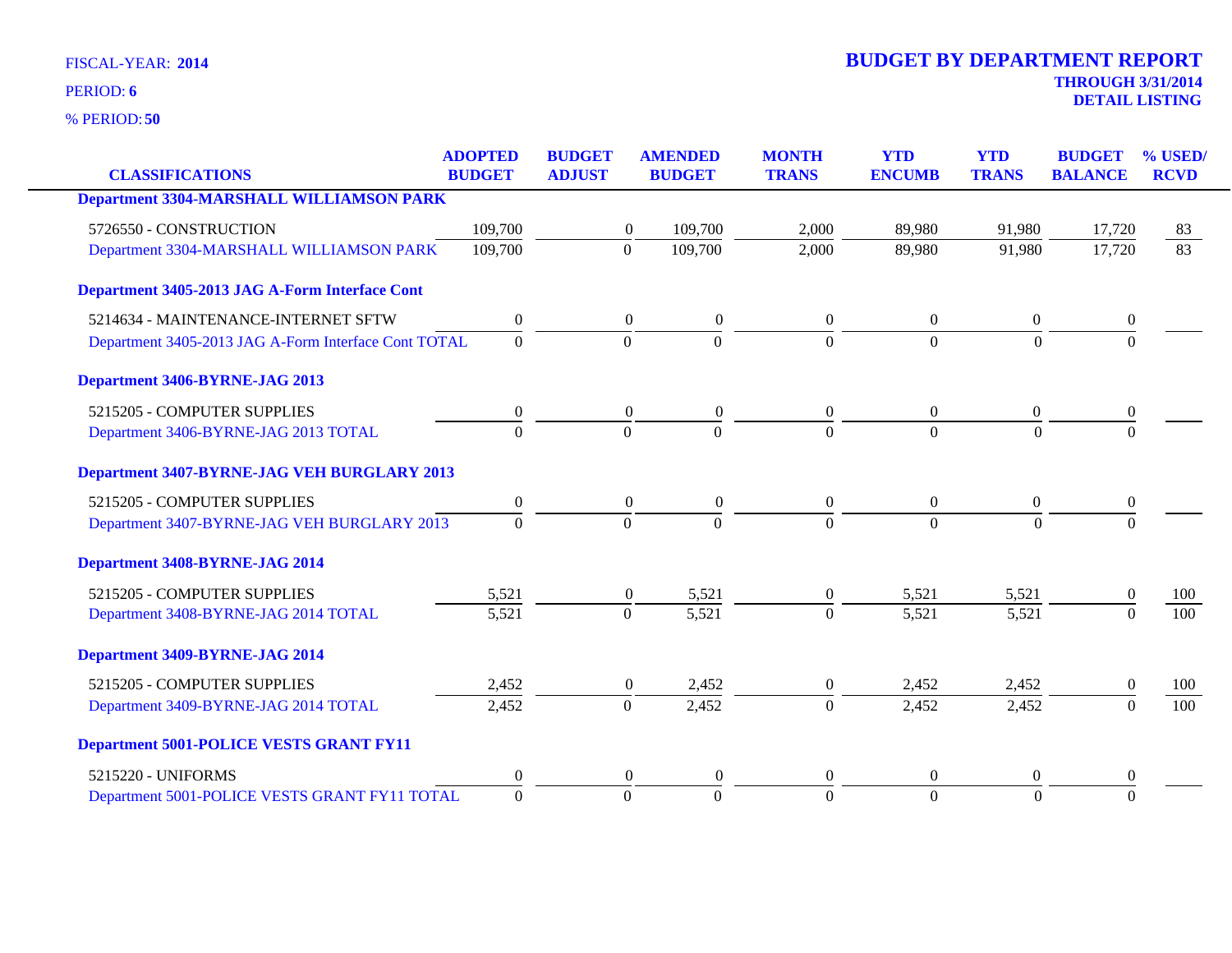**50** % PERIOD:

| <b>CLASSIFICATIONS</b>                         | <b>ADOPTED</b><br><b>BUDGET</b> | <b>BUDGET</b><br><b>ADJUST</b> | <b>AMENDED</b><br><b>BUDGET</b> | <b>MONTH</b><br><b>TRANS</b> | <b>YTD</b><br><b>ENCUMB</b> | <b>YTD</b><br><b>TRANS</b> | <b>BUDGET</b><br><b>BALANCE</b> | % USED/<br><b>RCVD</b> |
|------------------------------------------------|---------------------------------|--------------------------------|---------------------------------|------------------------------|-----------------------------|----------------------------|---------------------------------|------------------------|
| <b>Department 5002-POLICE VESTS GRANT FY12</b> |                                 |                                |                                 |                              |                             |                            |                                 |                        |
| 5215220 - UNIFORMS                             | $\boldsymbol{0}$                | $\boldsymbol{0}$               | $\boldsymbol{0}$                | $\boldsymbol{0}$             | $\boldsymbol{0}$            | $\boldsymbol{0}$           | $\boldsymbol{0}$                |                        |
| Department 5002-POLICE VESTS GRANT FY12 TOTAL  | $\mathbf{0}$                    | $\Omega$                       | $\Omega$                        | $\overline{0}$               | $\Omega$                    | $\Omega$                   | $\Omega$                        |                        |
| <b>Department 6000-FISCAL YEAR 2012</b>        |                                 |                                |                                 |                              |                             |                            |                                 |                        |
| 5213450 - CONTRACTUAL SERVICES                 | $\overline{0}$                  | $\overline{0}$                 | $\overline{0}$                  | $\theta$                     | $\overline{0}$              | $\Omega$                   | $\theta$                        |                        |
| 5214060 - AUTO ALLOWANCE                       | $\theta$                        | $\Omega$                       | $\overline{0}$                  | $\Omega$                     | $\overline{0}$              | $\Omega$                   | $\mathbf{0}$                    |                        |
| 5819900 - INTER-FUND TRANSFER                  | $\boldsymbol{0}$                | $\boldsymbol{0}$               | $\boldsymbol{0}$                | $\overline{0}$               | $\boldsymbol{0}$            | $\boldsymbol{0}$           | $\boldsymbol{0}$                |                        |
| Department 6000-FISCAL YEAR 2012 TOTAL         | $\Omega$                        | $\Omega$                       | $\Omega$                        | $\Omega$                     | $\overline{0}$              | $\Omega$                   | $\theta$                        |                        |
| <b>Department 6001-FY 13 May-Sep</b>           |                                 |                                |                                 |                              |                             |                            |                                 |                        |
| 5213450 - CONTRACTUAL SERVICES                 | $\boldsymbol{0}$                | $\boldsymbol{0}$               | $\boldsymbol{0}$                | $\boldsymbol{0}$             | $\boldsymbol{0}$            | $\mathbf{0}$               | $\boldsymbol{0}$                |                        |
| 5214060 - AUTO ALLOWANCE                       | $\theta$                        | $\Omega$                       | $\boldsymbol{0}$                | $\Omega$                     | $\mathbf{0}$                | $\Omega$                   | $\mathbf{0}$                    |                        |
| 5819900 - INTER-FUND TRANSFER                  | $\boldsymbol{0}$                | $\boldsymbol{0}$               | $\boldsymbol{0}$                | $\boldsymbol{0}$             | $\boldsymbol{0}$            | $\boldsymbol{0}$           | $\boldsymbol{0}$                |                        |
| Department 6001-FY 13 May-Sep TOTAL            | $\overline{0}$                  | $\theta$                       | $\Omega$                        | $\Omega$                     | $\Omega$                    | $\Omega$                   | $\Omega$                        |                        |
| <b>EXPENSE TOTAL</b>                           | 1,660,468                       | $\bf{0}$                       | 1,660,468                       | 154,586                      | 828,390                     | 1,301,314                  | 359,154                         | 78                     |
| Fund 120-FEDERAL GRANT FUND TOTAL              |                                 |                                |                                 |                              |                             |                            |                                 |                        |
| <b>REVENUE TOTALS</b>                          | 1,660,468                       | $\overline{0}$                 | 1,660,468                       | 78,387                       | $\boldsymbol{0}$            | 78,387                     | 1,582,081                       | 4                      |
| <b>EXPENSE TOTALS</b>                          | 1,660,468                       | $\mathbf{0}$                   | 1,660,468                       | 154,586                      | 828,390                     | 1,301,314                  | 359,154                         | 78                     |
| Fund 120-FEDERAL GRANT FUND TOTAL              | $\overline{0}$                  | $\mathbf{0}$                   | $\boldsymbol{0}$                | $-76,199$                    | $-828,390$                  | $-1,222,927$               | 1,222,927                       |                        |
| Fund 124-PEOPLE'S TRANSPORT.TX FND             |                                 |                                |                                 |                              |                             |                            |                                 |                        |
| <b>REVENUE</b>                                 |                                 |                                |                                 |                              |                             |                            |                                 |                        |
|                                                |                                 |                                |                                 |                              |                             |                            |                                 |                        |
| <b>Department 0000-Description N/A</b>         |                                 |                                |                                 |                              |                             |                            |                                 |                        |
| 3301000 - INTERGOVERNMENTAL REVENUE            | 389,756                         | $\boldsymbol{0}$               | 389,756                         | 55,903                       | $\boldsymbol{0}$            | 170,763                    | 218,993                         | 43                     |
| 3612000 - INTEREST INCOME                      | 11.000                          | $\theta$                       | 11.000                          | 1,135                        | $\Omega$                    | 6,396                      | 4,604                           | 58                     |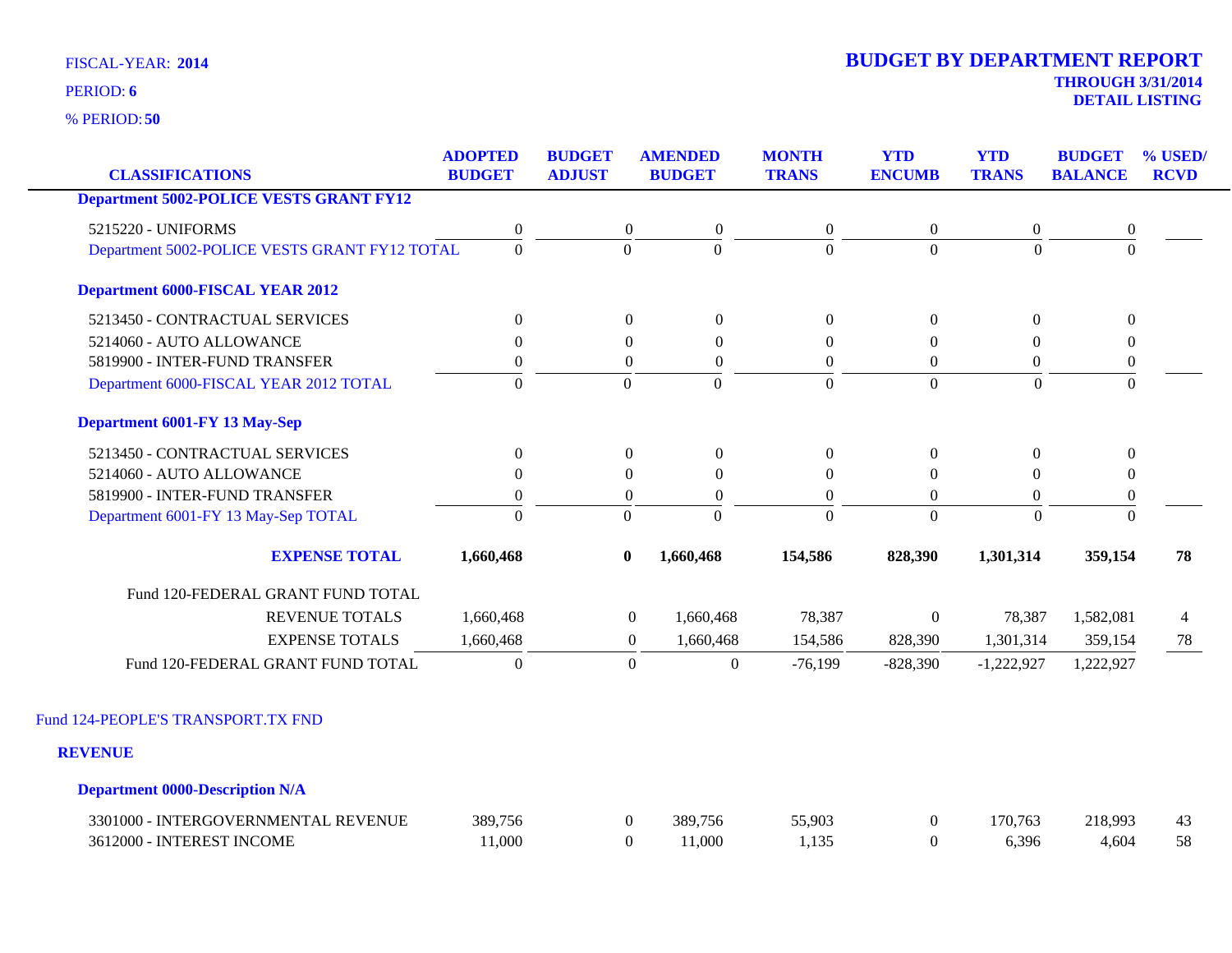| <b>CLASSIFICATIONS</b>                    | <b>ADOPTED</b><br><b>BUDGET</b> | <b>BUDGET</b><br><b>ADJUST</b> | <b>AMENDED</b><br><b>BUDGET</b> | <b>MONTH</b><br><b>TRANS</b> | <b>YTD</b><br><b>ENCUMB</b> | <b>YTD</b><br><b>TRANS</b> | <b>BUDGET</b><br><b>BALANCE</b> | % USED/<br><b>RCVD</b> |
|-------------------------------------------|---------------------------------|--------------------------------|---------------------------------|------------------------------|-----------------------------|----------------------------|---------------------------------|------------------------|
| Department 0000-Description N/A TOTAL     | 400,756                         | $\overline{0}$                 | 400,756                         | 57,038                       | $\overline{0}$              | 177,159                    | 223,597                         | $\overline{44}$        |
|                                           |                                 |                                |                                 |                              |                             |                            |                                 |                        |
| <b>REVENUE TOTAL</b>                      | 400,756                         | $\bf{0}$                       | 400,756                         | 57,038                       | $\bf{0}$                    | 177,159                    | 223,597                         | 44                     |
| <b>EXPENSE</b>                            |                                 |                                |                                 |                              |                             |                            |                                 |                        |
| <b>Department 1730-STREET MAINTENANCE</b> |                                 |                                |                                 |                              |                             |                            |                                 |                        |
| 5413450 - CONTRACTUAL SERVICES            | 140,000                         | $\overline{0}$                 | 140,000                         | $\overline{0}$               | 48,763                      | 48,763                     | 91,237                          | 34                     |
| 5416490 - CONSTRUCTIONS PROJECTS          | 960,000                         | 64,768                         | 1,024,768                       | $\overline{0}$               | 161,817                     | 203,092                    | 821,676                         | 19                     |
| Department 1730-STREET MAINTENANCE TOTAL  | 1,100,000                       | 64,768                         | 1,164,768                       | $\theta$                     | 210,580                     | 251,855                    | 912,913                         | 21                     |
| <b>EXPENSE TOTAL</b>                      | 1,100,000                       | 64,768                         | 1,164,768                       | $\bf{0}$                     | 210,580                     | 251,855                    | 912,913                         | 21                     |
| Fund 124-PEOPLE'S TRANSPORT.TX FND TOTAL  |                                 |                                |                                 |                              |                             |                            |                                 |                        |
| <b>REVENUE TOTALS</b>                     | 400,756                         | $\boldsymbol{0}$               | 400,756                         | 57,038                       | $\boldsymbol{0}$            | 177,159                    | 223,597                         | 44                     |
| <b>EXPENSE TOTALS</b>                     | 1,100,000                       | 64,768                         | 1,164,768                       | $\overline{0}$               | 210,580                     | 251,855                    | 912,913                         | 21                     |
| Fund 124-PEOPLE'S TRANSPORT.TX FND TOTAL  | $-699,244$                      | $-64,768$                      | $-764,012$                      | 57,038                       | $-210,580$                  | $-74,696$                  | $-689,316$                      |                        |
| Fund 201-DEBT SERVICE FUND                |                                 |                                |                                 |                              |                             |                            |                                 |                        |
| <b>REVENUE</b>                            |                                 |                                |                                 |                              |                             |                            |                                 |                        |
| <b>Department 0000-Description N/A</b>    |                                 |                                |                                 |                              |                             |                            |                                 |                        |
| 3612000 - INTEREST INCOME                 | 2,400                           | $\overline{0}$                 | 2,400                           | 193                          | $\overline{0}$              | 775                        | 1,625                           | 32                     |
| 3669000 - HOSPITAL LANDSCAPE REVENU       | 142,366                         | $\overline{0}$                 | 142,366                         | $\Omega$                     | $\theta$                    | 142,366                    | $\theta$                        | 100                    |
| 3669300 - RICHMAN PROPERTIES LN PMT       | 727,917                         | $\theta$                       | 727,917                         | $\mathbf{0}$                 | $\theta$                    | 80,770                     | 647,147                         | 11                     |
| 3699201 - MISC. OTHERS                    | $\Omega$                        | $\Omega$                       | $\Omega$                        | $\theta$                     | $\Omega$                    | $\Omega$                   | $\overline{0}$                  |                        |
| 3811100 - TRANSFER IN FROM GEN FUND       | $\Omega$                        | $\Omega$                       | $\Omega$                        | $\Omega$                     | $\mathbf{0}$                | $\Omega$                   | $\Omega$                        |                        |
| Department 0000-Description N/A TOTAL     | 872,683                         | $\Omega$                       | 872,683                         | 193                          | $\Omega$                    | 223,911                    | 648,772                         | 25                     |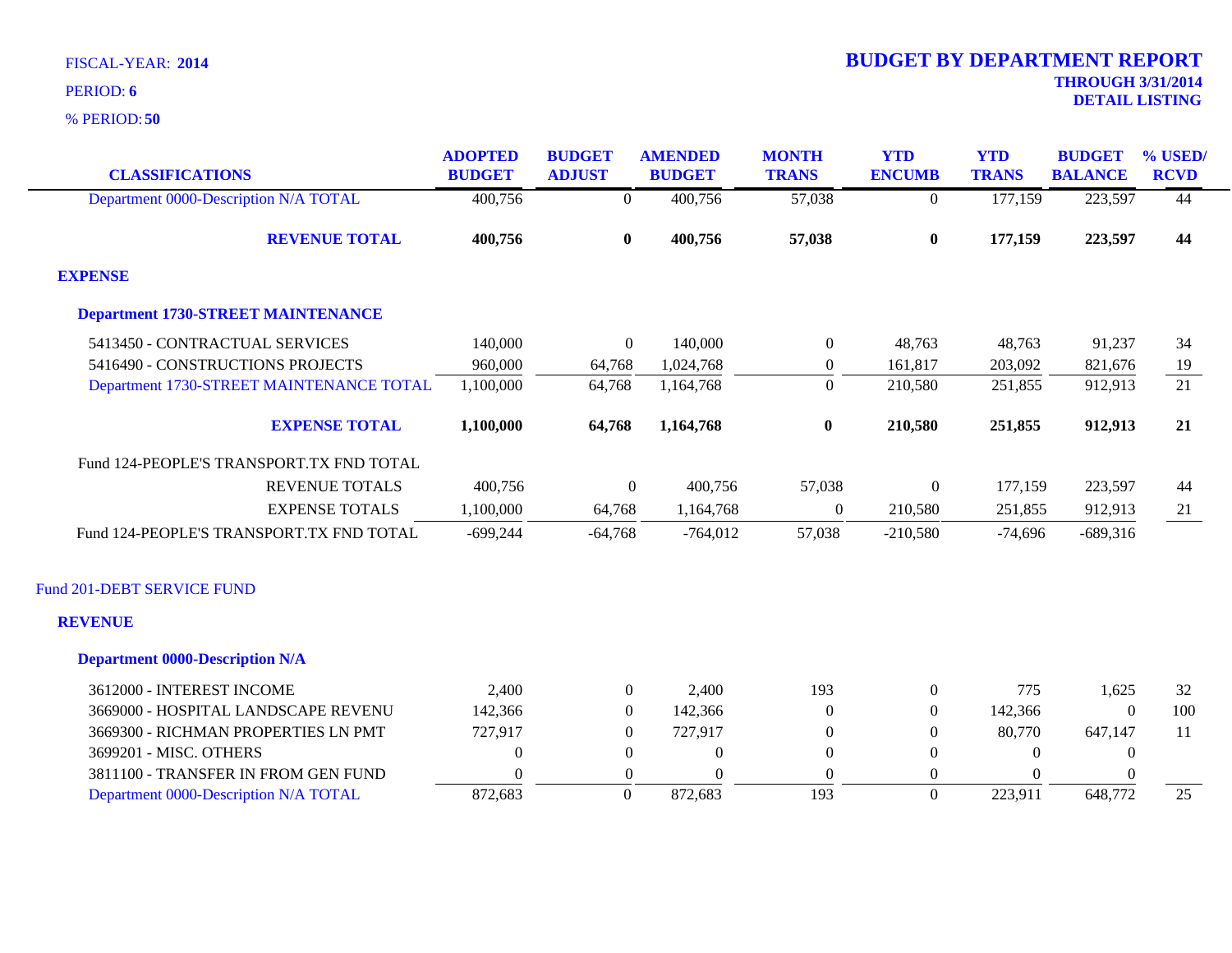**50** % PERIOD:

| <b>CLASSIFICATIONS</b>                 | <b>ADOPTED</b><br><b>BUDGET</b> | <b>BUDGET</b><br><b>ADJUST</b> | <b>AMENDED</b><br><b>BUDGET</b> | <b>MONTH</b><br><b>TRANS</b> | <b>YTD</b><br><b>ENCUMB</b> | <b>YTD</b><br><b>TRANS</b> | <b>BUDGET</b><br><b>BALANCE</b> | % USED/<br><b>RCVD</b> |
|----------------------------------------|---------------------------------|--------------------------------|---------------------------------|------------------------------|-----------------------------|----------------------------|---------------------------------|------------------------|
| <b>REVENUE TOTAL</b>                   | 872,683                         | $\bf{0}$                       | 872,683                         | 193                          | $\mathbf{0}$                | 223,911                    | 648,772                         | $\overline{25}$        |
| <b>EXPENSE</b>                         |                                 |                                |                                 |                              |                             |                            |                                 |                        |
| <b>Department 1410-FINANCE</b>         |                                 |                                |                                 |                              |                             |                            |                                 |                        |
| 5197110 - DEBT SERVICE- PRINCIPAL      | 585,000                         | $\overline{0}$                 | 585,000                         | $\Omega$                     | $\overline{0}$              | 455,000                    | 130,000                         | 77                     |
| 5197210 - DEBT SERVICE-INTEREST        | 650,437                         | $\overline{0}$                 | 650,437                         | 30,709                       | $\boldsymbol{0}$            | 361,883                    | 288,554                         | 55                     |
| 5197310 - DEBT OTHER COST              | 6,198                           | $\overline{0}$                 | 6,198                           | 1,115                        | $\overline{0}$              | 5,700                      | 498                             | $\frac{91}{66}$        |
| Department 1410-FINANCE TOTAL          | 1,241,635                       | $\theta$                       | 1,241,635                       | 31,824                       | $\overline{0}$              | 822,583                    | 419,052                         |                        |
| <b>EXPENSE TOTAL</b>                   | 1,241,635                       | $\bf{0}$                       | 1,241,635                       | 31,824                       | $\pmb{0}$                   | 822,583                    | 419,052                         | 66                     |
| Fund 201-DEBT SERVICE FUND TOTAL       |                                 |                                |                                 |                              |                             |                            |                                 |                        |
| <b>REVENUE TOTALS</b>                  | 872,683                         | $\boldsymbol{0}$               | 872,683                         | 193                          | $\mathbf{0}$                | 223,911                    | 648,772                         | 25                     |
| <b>EXPENSE TOTALS</b>                  | 1,241,635                       | $\overline{0}$                 | 1,241,635                       | 31,824                       | $\mathbf{0}$                | 822,583                    | 419,052                         | 66                     |
| Fund 201-DEBT SERVICE FUND TOTAL       | $-368,952$                      | $\overline{0}$                 | $-368,952$                      | $-31,631$                    | $\overline{0}$              | $-598,672$                 | 229,720                         |                        |
| Fund 301-CAPITAL IMPROVEMENT FUND      |                                 |                                |                                 |                              |                             |                            |                                 |                        |
| <b>REVENUE</b>                         |                                 |                                |                                 |                              |                             |                            |                                 |                        |
| <b>Department 0000-Description N/A</b> |                                 |                                |                                 |                              |                             |                            |                                 |                        |
| 3699294 - PRIOR YEAR ENCUMBRANCES      | $\Omega$                        | $\overline{0}$                 | $\theta$                        | $\Omega$                     | $\overline{0}$              | $\Omega$                   | $\boldsymbol{0}$                |                        |
| 3811000 - CONTRIB. FROM OTHER FUNDS    | 600,000                         | $\overline{0}$                 | 600,000                         | $\boldsymbol{0}$             | $\overline{0}$              | 600,000                    | $\boldsymbol{0}$                | 100                    |
| Department 0000-Description N/A TOTAL  | 600,000                         | $\overline{0}$                 | 600,000                         | $\mathbf{0}$                 | $\overline{0}$              | 600,000                    | $\mathbf{0}$                    | 100                    |
| <b>REVENUE TOTAL</b>                   | 600,000                         | $\bf{0}$                       | 600,000                         | $\bf{0}$                     | $\bf{0}$                    | 600,000                    | $\bf{0}$                        | 100                    |

### **EXPENSE**

**Department 1320-CENTRAL SERVICES**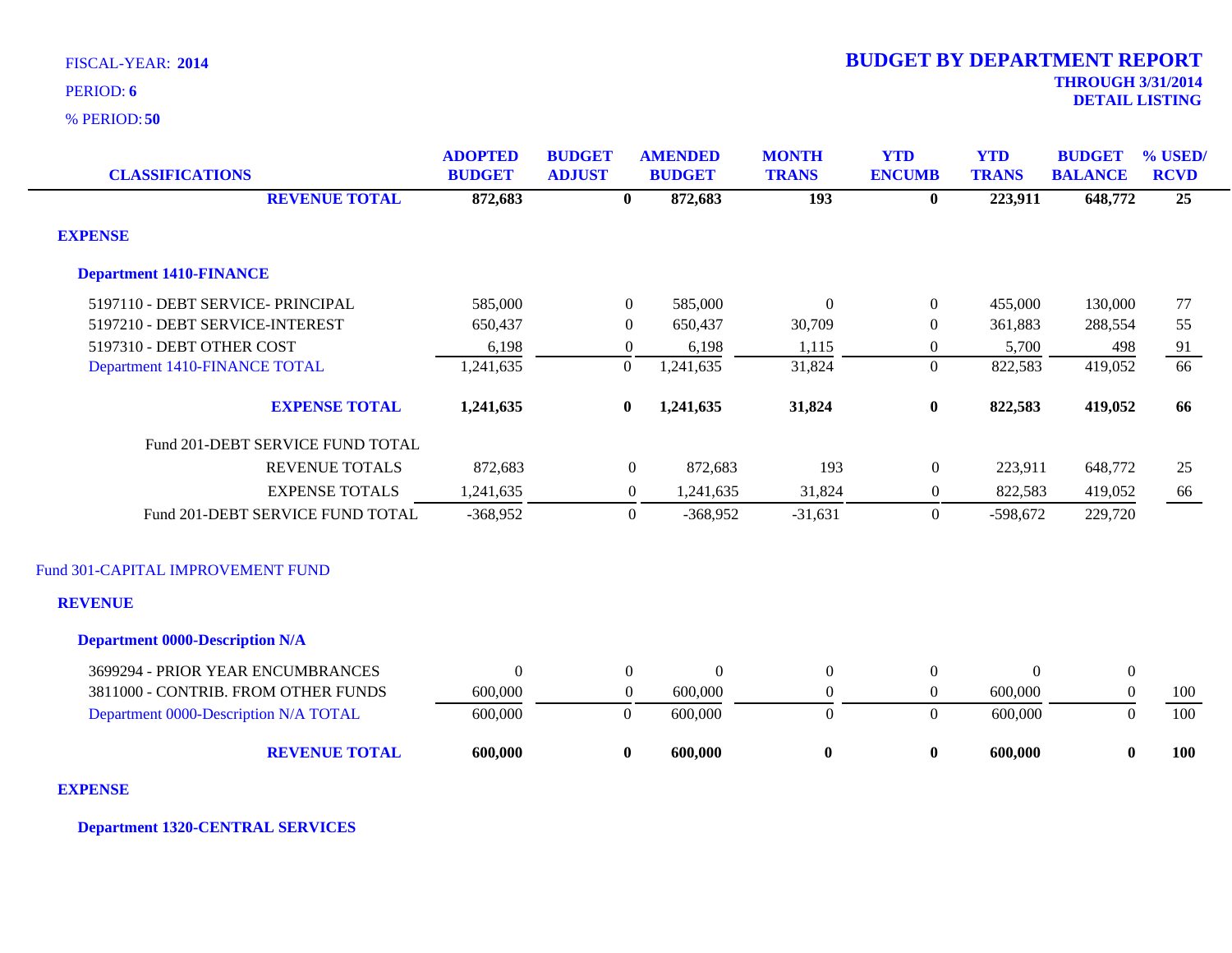| <b>CLASSIFICATIONS</b>                              | <b>ADOPTED</b><br><b>BUDGET</b> | <b>BUDGET</b><br><b>ADJUST</b> | <b>AMENDED</b><br><b>BUDGET</b> | <b>MONTH</b><br><b>TRANS</b> | <b>YTD</b><br><b>ENCUMB</b> | <b>YTD</b><br><b>TRANS</b> | <b>BUDGET</b><br><b>BALANCE</b> | % USED/<br><b>RCVD</b> |
|-----------------------------------------------------|---------------------------------|--------------------------------|---------------------------------|------------------------------|-----------------------------|----------------------------|---------------------------------|------------------------|
| 5136430 - EQUIPMENT-OPERATING                       | 45,000                          | $\boldsymbol{0}$               | 45,000                          | $\boldsymbol{0}$             | $\boldsymbol{0}$            | 1,635                      | 43,365                          | 3                      |
| Department 1320-CENTRAL SERVICES TOTAL              | 45,000                          | $\theta$                       | 45,000                          | $\Omega$                     | $\Omega$                    | 1,635                      | 43,365                          | $\overline{3}$         |
| <b>Department 1620-PLANNING &amp; ZONING</b>        |                                 |                                |                                 |                              |                             |                            |                                 |                        |
| 5246430 - EQUIPMENT-OPERATING                       | $\theta$                        | $\boldsymbol{0}$               | $\boldsymbol{0}$                | $\overline{0}$               | $\overline{0}$              | $\overline{0}$             | $\mathbf{0}$                    |                        |
| 5246810 - SOFTWARE                                  | $\Omega$                        | $\boldsymbol{0}$               | $\boldsymbol{0}$                | $\boldsymbol{0}$             | $\Omega$                    | $\overline{0}$             | $\mathbf{0}$                    |                        |
| Department 1620-PLANNING & ZONING TOTAL             | $\Omega$                        | $\theta$                       | $\boldsymbol{0}$                | $\Omega$                     | $\Omega$                    | $\Omega$                   | $\Omega$                        |                        |
| <b>Department 1640-CODE ENFORCEMENT</b>             |                                 |                                |                                 |                              |                             |                            |                                 |                        |
| 5246440 - CODE VEHICLES                             | 60,000                          | 5,000                          | 65,000                          | $\boldsymbol{0}$             | 63,935                      | 63,935                     | 1,065                           | 98                     |
| Department 1640-CODE ENFORCEMENT TOTAL              | 60,000                          | 5,000                          | 65,000                          | $\Omega$                     | 63,935                      | 63,935                     | 1,065                           | $\overline{98}$        |
| <b>Department 1720-SOLID WASTE</b>                  |                                 |                                |                                 |                              |                             |                            |                                 |                        |
| 5346430 - EQUIPMENT-OPERATING                       | $\boldsymbol{0}$                | $\boldsymbol{0}$               | $\boldsymbol{0}$                | $\boldsymbol{0}$             | $\overline{0}$              | $\boldsymbol{0}$           | $\boldsymbol{0}$                |                        |
| Department 1720-SOLID WASTE TOTAL                   | $\Omega$                        | $\Omega$                       | $\overline{0}$                  | $\Omega$                     | $\Omega$                    | $\Omega$                   | $\Omega$                        |                        |
| <b>Department 1790-ENGINEERING &amp; CONSTRUCTN</b> |                                 |                                |                                 |                              |                             |                            |                                 |                        |
| 5196450 - CAPTL OUTLY-CAPITAL LEASE                 | 15,000                          | $\boldsymbol{0}$               | 15,000                          | $\boldsymbol{0}$             | $\boldsymbol{0}$            | $\boldsymbol{0}$           | 15,000                          |                        |
| Department 1790-ENGINEERING & CONSTRUCTN            | 15,000                          | $\overline{0}$                 | 15,000                          | $\Omega$                     | $\mathbf{0}$                | $\overline{0}$             | 15,000                          |                        |
| <b>Department 1910-POLICE</b>                       |                                 |                                |                                 |                              |                             |                            |                                 |                        |
| 5216440 - VEHICLES                                  | 230,000                         | $\boldsymbol{0}$               | 230,000                         | $\boldsymbol{0}$             | 218,122                     | 218,122                    | 11,878                          | 94                     |
| Department 1910-POLICE TOTAL                        | 230,000                         | $\mathbf{0}$                   | 230,000                         | $\boldsymbol{0}$             | 218,122                     | 218,122                    | 11,878                          | 94                     |
| <b>Department 2000-PARKS &amp; RECREATION</b>       |                                 |                                |                                 |                              |                             |                            |                                 |                        |
| 5196440 - VEHICLES                                  | $\boldsymbol{0}$                | $\theta$                       | $\boldsymbol{0}$                | $\Omega$                     | $\Omega$                    | $\Omega$                   | $\theta$                        |                        |
| 5196450 - CAPTL OUTLY-CAPITAL LEASE                 | $\Omega$                        | $\Omega$                       | $\Omega$                        | $\Omega$                     | $\Omega$                    | 0                          | $\Omega$                        |                        |
| 5726450 - MATCHING CONTRIBUTION                     | 250,000                         | 5,250                          | 255,250                         | $\Omega$                     | $\theta$                    | 5,595                      | 249,655                         | $\overline{2}$         |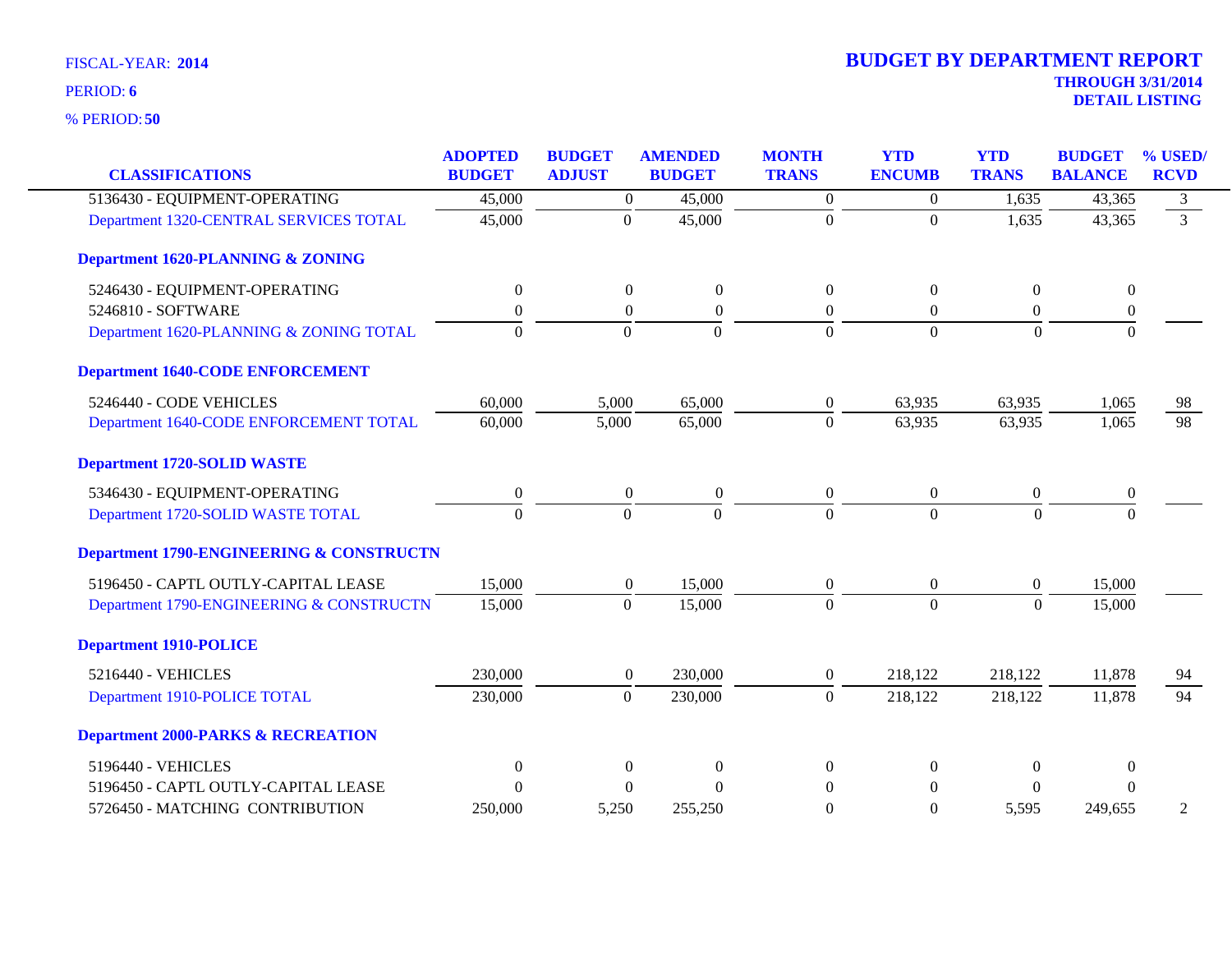**50** % PERIOD:

| <b>CLASSIFICATIONS</b>                   | <b>ADOPTED</b><br><b>BUDGET</b> | <b>BUDGET</b><br><b>ADJUST</b> | <b>AMENDED</b><br><b>BUDGET</b> | <b>MONTH</b><br><b>TRANS</b> | <b>YTD</b><br><b>ENCUMB</b> | <b>YTD</b><br><b>TRANS</b> | <b>BUDGET</b><br><b>BALANCE</b> | % USED/<br><b>RCVD</b> |
|------------------------------------------|---------------------------------|--------------------------------|---------------------------------|------------------------------|-----------------------------|----------------------------|---------------------------------|------------------------|
| Department 2000-PARKS & RECREATION TOTAL | 250,000                         | 5,250                          | 255,250                         | $\boldsymbol{0}$             | $\overline{0}$              | 5,595                      | 249,655                         | $\overline{2}$         |
| <b>EXPENSE TOTAL</b>                     | 600,000                         | 10,250                         | 610,250                         | $\bf{0}$                     | 282,057                     | 289,287                    | 320,963                         | 47                     |
| Fund 301-CAPITAL IMPROVEMENT FUND TOTAL  |                                 |                                |                                 |                              |                             |                            |                                 |                        |
| <b>REVENUE TOTALS</b>                    | 600,000                         | $\overline{0}$                 | 600,000                         | $\boldsymbol{0}$             | $\boldsymbol{0}$            | 600,000                    | $\Omega$                        | 100                    |
| <b>EXPENSE TOTALS</b>                    | 600,000                         | 10,250                         | 610,250                         | $\overline{0}$               | 282,057                     | 289,287                    | 320,963                         | 47                     |
| Fund 301-CAPITAL IMPROVEMENT FUND TOTAL  | $\boldsymbol{0}$                | $-10,250$                      | $-10,250$                       | $\overline{0}$               | $-282,057$                  | 310,713                    | $-320,963$                      |                        |
| Fund 608-STATE FORFEITURE FUND           |                                 |                                |                                 |                              |                             |                            |                                 |                        |
| <b>REVENUE</b>                           |                                 |                                |                                 |                              |                             |                            |                                 |                        |
| <b>Department 0000-Description N/A</b>   |                                 |                                |                                 |                              |                             |                            |                                 |                        |
| 3612000 - INTEREST INCOME                | 500                             | $\overline{0}$                 | 500                             | 52                           | $\overline{0}$              | 303                        | 197                             | 60                     |
| Department 0000-Description N/A TOTAL    | 500                             | $\Omega$                       | 500                             | 52                           | $\overline{0}$              | 303                        | 197                             | 60                     |
| <b>REVENUE TOTAL</b>                     | 500                             | $\bf{0}$                       | 500                             | 52                           | $\boldsymbol{0}$            | 303                        | 197                             | 60                     |
| <b>EXPENSE</b>                           |                                 |                                |                                 |                              |                             |                            |                                 |                        |
| <b>Department 1910-POLICE</b>            |                                 |                                |                                 |                              |                             |                            |                                 |                        |
| 5213450 - CONTRACTUAL SERVICES           | 40,000                          | $\overline{0}$                 | 40,000                          | $\theta$                     | $\theta$                    | $\Omega$                   | 40,000                          |                        |
| 5213490 - CRIME PREVENTION PROGRAMS      | 5,000                           | $\theta$                       | 5,000                           | $\Omega$                     | $\boldsymbol{0}$            | $\Omega$                   | 5,000                           |                        |
| 5214070 - TRAVEL & CONFERENCE            | $\Omega$                        | $\theta$                       | $\theta$                        | $\Omega$                     | $\theta$                    | $\Omega$                   | $\overline{0}$                  |                        |
| 5215210 - SUPPLIES                       | $\theta$                        | $\overline{0}$                 | $\theta$                        | $\overline{0}$               | $\overline{0}$              | $\mathbf{0}$               | $\theta$                        |                        |
| Department 1910-POLICE TOTAL             | 45,000                          | $\boldsymbol{0}$               | 45,000                          | $\overline{0}$               | $\overline{0}$              | $\Omega$                   | 45,000                          |                        |
| <b>EXPENSE TOTAL</b>                     | 45,000                          | $\bf{0}$                       | 45,000                          | $\bf{0}$                     | $\bf{0}$                    | $\bf{0}$                   | 45,000                          |                        |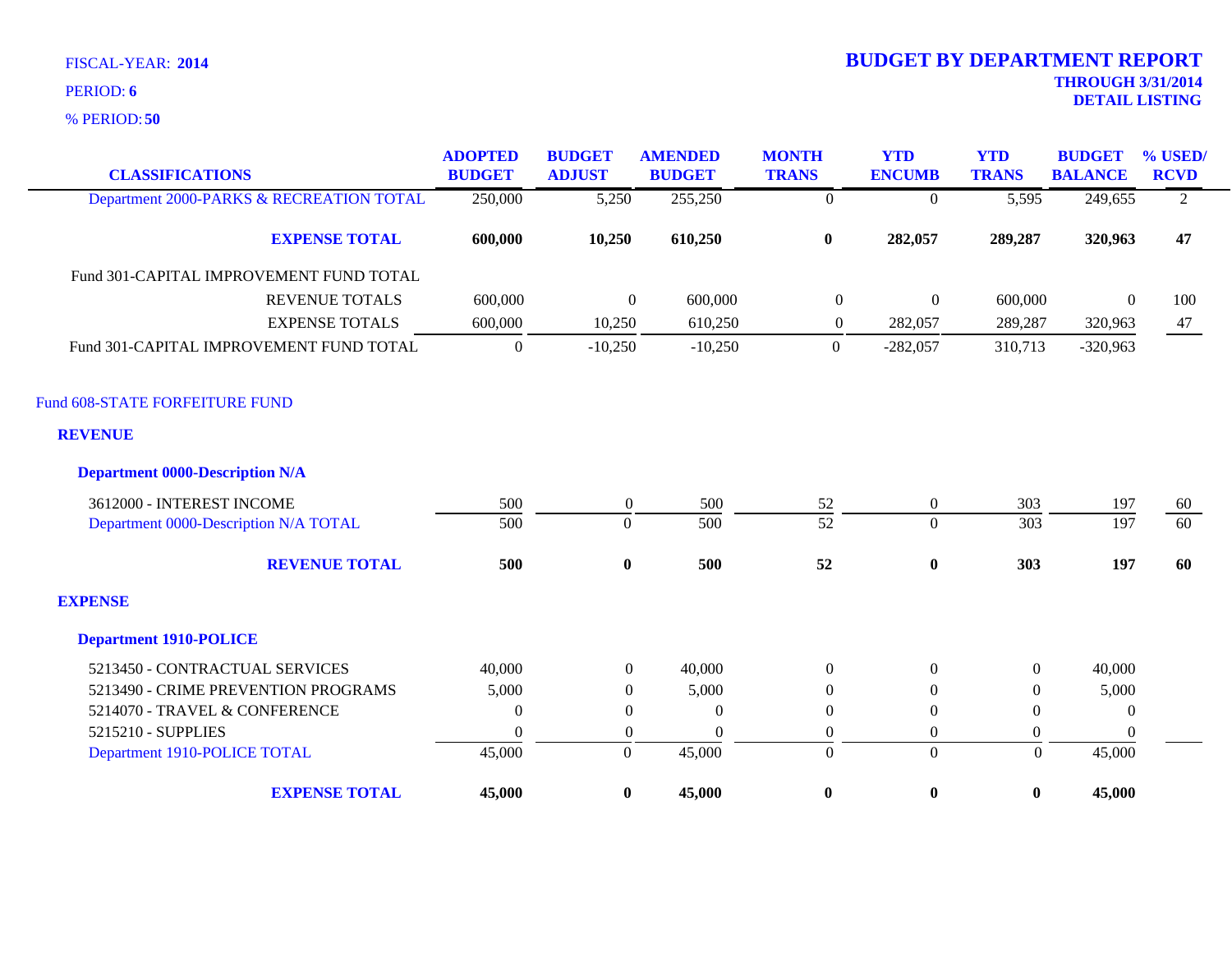**50** % PERIOD:

|                                          | <b>ADOPTED</b> | <b>BUDGET</b> |                  | <b>AMENDED</b>   | <b>MONTH</b>     | <b>YTD</b>       | <b>YTD</b>       | <b>BUDGET</b>    | % USED      |
|------------------------------------------|----------------|---------------|------------------|------------------|------------------|------------------|------------------|------------------|-------------|
| <b>CLASSIFICATIONS</b>                   | <b>BUDGET</b>  | <b>ADJUST</b> |                  | <b>BUDGET</b>    | <b>TRANS</b>     | <b>ENCUMB</b>    | <b>TRANS</b>     | <b>BALANCE</b>   | <b>RCVD</b> |
| Fund 608-STATE FORFEITURE FUND TOTAL     |                |               |                  |                  |                  |                  |                  |                  |             |
| <b>REVENUE TOTALS</b>                    | 500            |               | $\boldsymbol{0}$ | 500              | 52               | $\boldsymbol{0}$ | 303              | 197              | 60          |
| <b>EXPENSE TOTALS</b>                    | 45,000         |               | $\boldsymbol{0}$ | 45,000           | $\boldsymbol{0}$ | $\boldsymbol{0}$ | $\boldsymbol{0}$ | 45,000           |             |
| Fund 608-STATE FORFEITURE FUND TOTAL     | $-44,500$      |               | $\boldsymbol{0}$ | $-44,500$        | 52               | $\boldsymbol{0}$ | 303              | $-44,803$        |             |
| Fund 610-CRA TRUST FUND                  |                |               |                  |                  |                  |                  |                  |                  |             |
| <b>REVENUE</b>                           |                |               |                  |                  |                  |                  |                  |                  |             |
| <b>Department 0000-Description N/A</b>   |                |               |                  |                  |                  |                  |                  |                  |             |
| 3111000 - OPERATING REVENUE              | 1,025,084      |               | $\theta$         | 1,025,084        | $\theta$         | $\overline{0}$   | 1,025,084        | $\overline{0}$   | 100         |
| 3612000 - INTEREST INCOME                | $\Omega$       |               | $\overline{0}$   | $\Omega$         | $\theta$         | $\overline{0}$   | $\Omega$         | $\mathbf{0}$     |             |
| 3612100 - INTEREST INCOME-TIF            | 13,000         |               | $\overline{0}$   | 13,000           | 417              | $\overline{0}$   | 2,088            | 10,912           | 16          |
| 3625100 - RENTAL PROPERTIES              | 25,000         |               | $\overline{0}$   | 25,000           | 2,388            | $\overline{0}$   | 19,704           | 5,296            | 78          |
| 3699201 - MISC. OTHERS                   | $\Omega$       |               | $\overline{0}$   | $\Omega$         | $\overline{0}$   | $\overline{0}$   | $-32$            | 32               |             |
| 3811900 - TRANSFER FR GENERAL FUND       | 100,000        |               | $\Omega$         | 100,000          | $\theta$         | $\overline{0}$   | 100,000          | $\overline{0}$   | 100         |
| Department 0000-Description N/A TOTAL    | 1,163,084      |               | $\boldsymbol{0}$ | 1,163,084        | 2,805            | $\overline{0}$   | 1,146,844        | 16,240           | 98          |
| <b>Department 1110-CRA BOARD FOR TIF</b> |                |               |                  |                  |                  |                  |                  |                  |             |
| 3111000 - OPERATING REVENUE              | $\Omega$       |               | $\boldsymbol{0}$ | $\mathbf{0}$     | $\mathbf{0}$     | $\boldsymbol{0}$ | $\Omega$         | $\mathbf{0}$     |             |
| 3612100 - INTEREST INCOME-TIF            | $\Omega$       |               | $\boldsymbol{0}$ | $\overline{0}$   | $\theta$         | $\overline{0}$   | $\Omega$         | $\boldsymbol{0}$ |             |
| 3625100 - RENTAL PROPERTIES              | $\Omega$       |               | $\overline{0}$   | $\boldsymbol{0}$ | $\boldsymbol{0}$ | $\overline{0}$   | $\overline{0}$   | $\boldsymbol{0}$ |             |
| Department 1110-CRA BOARD FOR TIF TOTAL  | $\Omega$       |               | $\Omega$         | $\Omega$         | $\theta$         | $\overline{0}$   | $\Omega$         | $\mathbf{0}$     |             |
| <b>REVENUE TOTAL</b>                     | 1,163,084      |               | $\bf{0}$         | 1,163,084        | 2,805            | $\bf{0}$         | 1,146,844        | 16,240           | 98          |
| <b>EXPENSE</b>                           |                |               |                  |                  |                  |                  |                  |                  |             |
| <b>Department 1110-CRA BOARD FOR TIF</b> |                |               |                  |                  |                  |                  |                  |                  |             |
| 5131210 - REGULAR                        | 184,574        |               | $\overline{0}$   | 184,574          | 13,897           | $\boldsymbol{0}$ | 77,403           | 107,171          | 41          |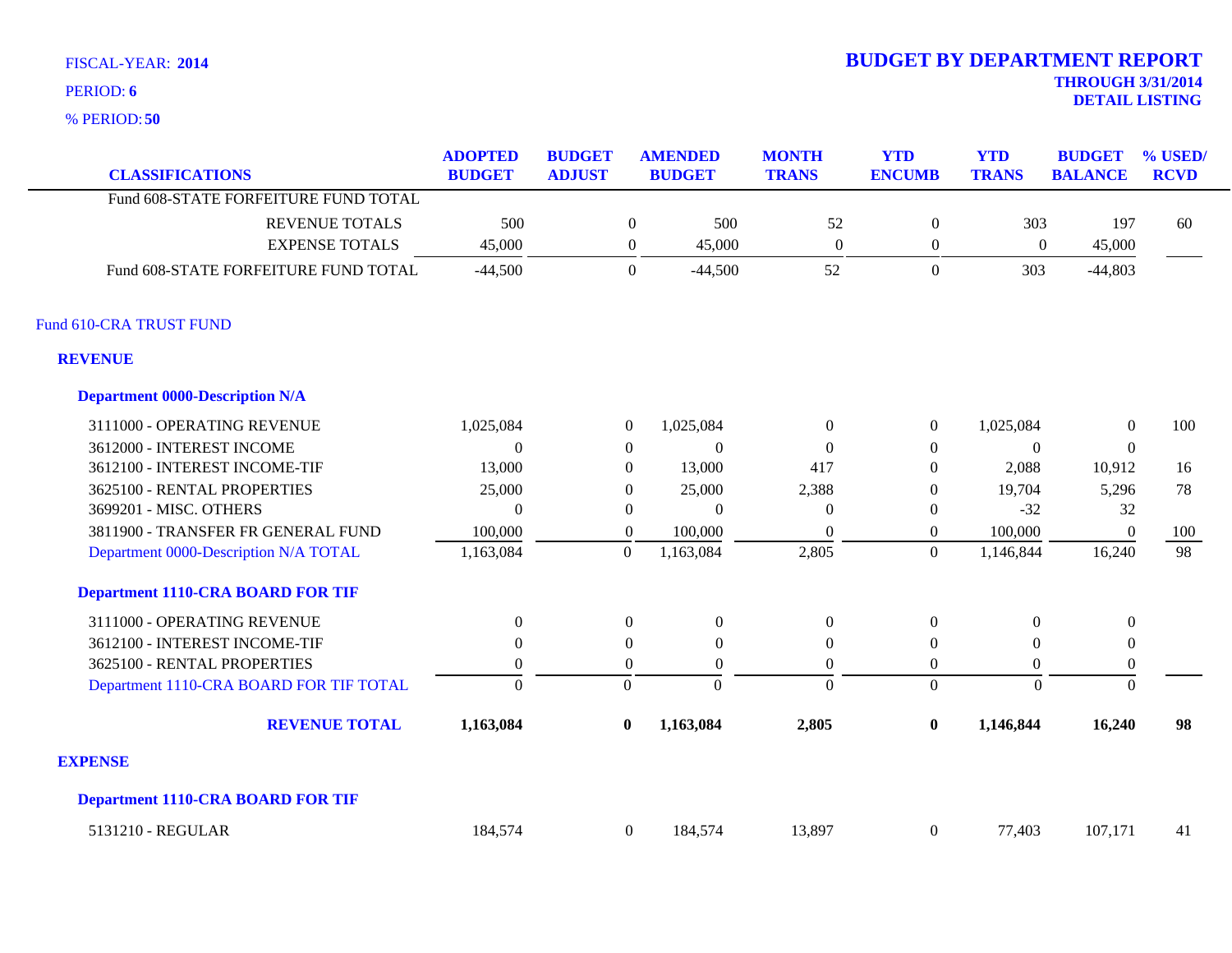|                                     | <b>ADOPTED</b> | <b>BUDGET</b>  | <b>AMENDED</b> | <b>MONTH</b> | <b>YTD</b>     | <b>YTD</b>   | <b>BUDGET</b>  | % USED/         |
|-------------------------------------|----------------|----------------|----------------|--------------|----------------|--------------|----------------|-----------------|
| <b>CLASSIFICATIONS</b>              | <b>BUDGET</b>  | <b>ADJUST</b>  | <b>BUDGET</b>  | <b>TRANS</b> | <b>ENCUMB</b>  | <b>TRANS</b> | <b>BALANCE</b> | <b>RCVD</b>     |
| 5132110 - F.I.C.A.                  | 14,265         | $\overline{0}$ | 14,265         | 979          | $\overline{0}$ | 5,357        | 8,908          | $\overline{37}$ |
| 5132210 - PENSION PLAN CONTRIBUTION | 5,564          | $\overline{0}$ | 5,564          | $\mathbf{0}$ | $\overline{0}$ | 1,706        | 3,858          | 30              |
| 5132220 - DEFERRED COMP CONTRIB.    | 8,118          | $\theta$       | 8,118          | 349          | $\left($       | 1,891        | 6,227          | 23              |
| 5132310 - GROUP HEALTH INSURANCE    | 24,333         | $\Omega$       | 24,333         | 1,145        | $\Omega$       | 5,725        | 18,609         | 23              |
| 5132410 - WORKERS' COMPENSATION     | 526            | $\Omega$       | 526            | 87           | $\Omega$       | 261          | 265            | 49              |
| 5211210 - REGULAR                   | 153,656        | $\Omega$       | 153,656        | 9,469        | $\Omega$       | 74,491       | 79,165         | 48              |
| 5211410 - OVERTIME                  | $\Omega$       | $\Omega$       | $\Omega$       | $\theta$     | $\Omega$       | $\theta$     | $\theta$       |                 |
| 5212110 - F.I.C.A.                  | 12,299         | $\Omega$       | 12,299         | 840          | $\Omega$       | 6,701        | 5,598          | 54              |
| 5212210 - PENSION PLAN CONTRIBUTION | 30,034         | $\Omega$       | 30,034         | $\theta$     | $\Omega$       | 8,969        | 21,065         | 29              |
| 5212310 - GROUP HEALTH INSURANCE    | 2,048          | $\theta$       | 2,048          | 998          | $\Omega$       | 5,987        | $-3,939$       | 292             |
| 5212410 - WORKERS' COMPENSATION     | 7,380          | $\Omega$       | 7,380          | 1,221        | $\Omega$       | 3,664        | 3,716          | 49              |
| 5215220 - UNIFORMS                  | $\Omega$       | $\Omega$       | $\Omega$       | $\Omega$     | $\Omega$       | $\Omega$     | $\overline{0}$ |                 |
| 5413120 - PROFESSIONAL SERVS-ST BEA | 10,000         | $\overline{0}$ | 10,000         | $\Omega$     | $\Omega$       | $\Omega$     | 10,000         |                 |
| 5413450 - CONTRACTUAL SERVICES      | 25,000         | $\Omega$       | 25,000         | $\Omega$     | $\Omega$       | $\Omega$     | 25,000         |                 |
| 5414670 - MAINT & REP-GRDS & STRUCT | 3,000          | $\Omega$       | 3,000          | $\Omega$     | $\Omega$       | 0            | 3,000          |                 |
| 5414710 - PRINTING MATERIAL-INFRAST | $\theta$       | $\Omega$       | $\Omega$       | $\Omega$     | 0              | $\Omega$     | $\mathbf{0}$   |                 |
| 5416340 - CAPITAL IMPROVEMENTS      |                | $\Omega$       | $\Omega$       | $\Omega$     | 0              | $\Omega$     | $\Omega$       |                 |
| 5416450 - SUNSET DR & ST LIGHTING   |                | $\Omega$       | $\Omega$       | 0            | 0              | 0            | $\Omega$       |                 |
| 5419930 - STREET BEAUTIFICATION     |                | $\Omega$       | 0              | 0            | $\Omega$       | $\Omega$     | $\Omega$       |                 |
| 5511310 - PART TIME                 | 1,250          | $\Omega$       | 1,250          | $\Omega$     | $\Omega$       | 333          | 917            | 26              |
| 5512110 - FICA                      | $\Omega$       | $\Omega$       | $\Omega$       | 0            | $\Omega$       | $\Omega$     | $\theta$       |                 |
| 5512410 - WORKER'S COMPENSATION     | $\Omega$       | $\Omega$       | $\Omega$       | 0            | $\Omega$       | 0            | $\Omega$       |                 |
| 5513120 - PROFF.SVC/ECONOMIC DEVLOP | 1,250          | $\Omega$       | 1,250          | $\Omega$     | $\Omega$       | 0            | 1,250          |                 |
| 5514710 - PRINTING MATERIALS-ECO.DE | $\Omega$       | $\Omega$       | $\overline{0}$ | $\Omega$     | $\Omega$       | $\Omega$     | $\mathbf{0}$   |                 |
| 5519932 - ECONOMIC DEVELOPMENT PRGM | $\Omega$       | $\Omega$       | $\Omega$       | $\theta$     | $\Omega$       | 0            | $\Omega$       |                 |
| 5519933 - BUSINESS STARTUP ASSTNCE  | 3,000          | 1,564          | 4,564          | $\Omega$     | 1,564          | 1,564        | 3,000          | 34              |
| 5523120 - PROFF.SVC-COMM.BLDG REHAB | 8,000          | $\theta$       | 8,000          | $\Omega$     | $\Omega$       | $\Omega$     | 8,000          |                 |
| 5523450 - CONTRACTUAL SRVCS-COMMERC | $\theta$       | $\theta$       | $\Omega$       | $\Omega$     | $^{(1)}$       | $\theta$     | $\mathbf{0}$   |                 |
| 5524710 - PRINTING-MATERIALS-COMMER | $\Omega$       | $\Omega$       | $\Omega$       | $\Omega$     | 0              | $\Omega$     | $\Omega$       |                 |
| 5541210 - REGULAR                   | 86,406         | $\Omega$       | 86,406         | 2,637        | 0              | 35,378       | 51,028         | 40              |
| 5542110 - FICA                      | 6,610          | $\Omega$       | 6,610          | 169          | $\Omega$       | 2,438        | 4,172          | 36              |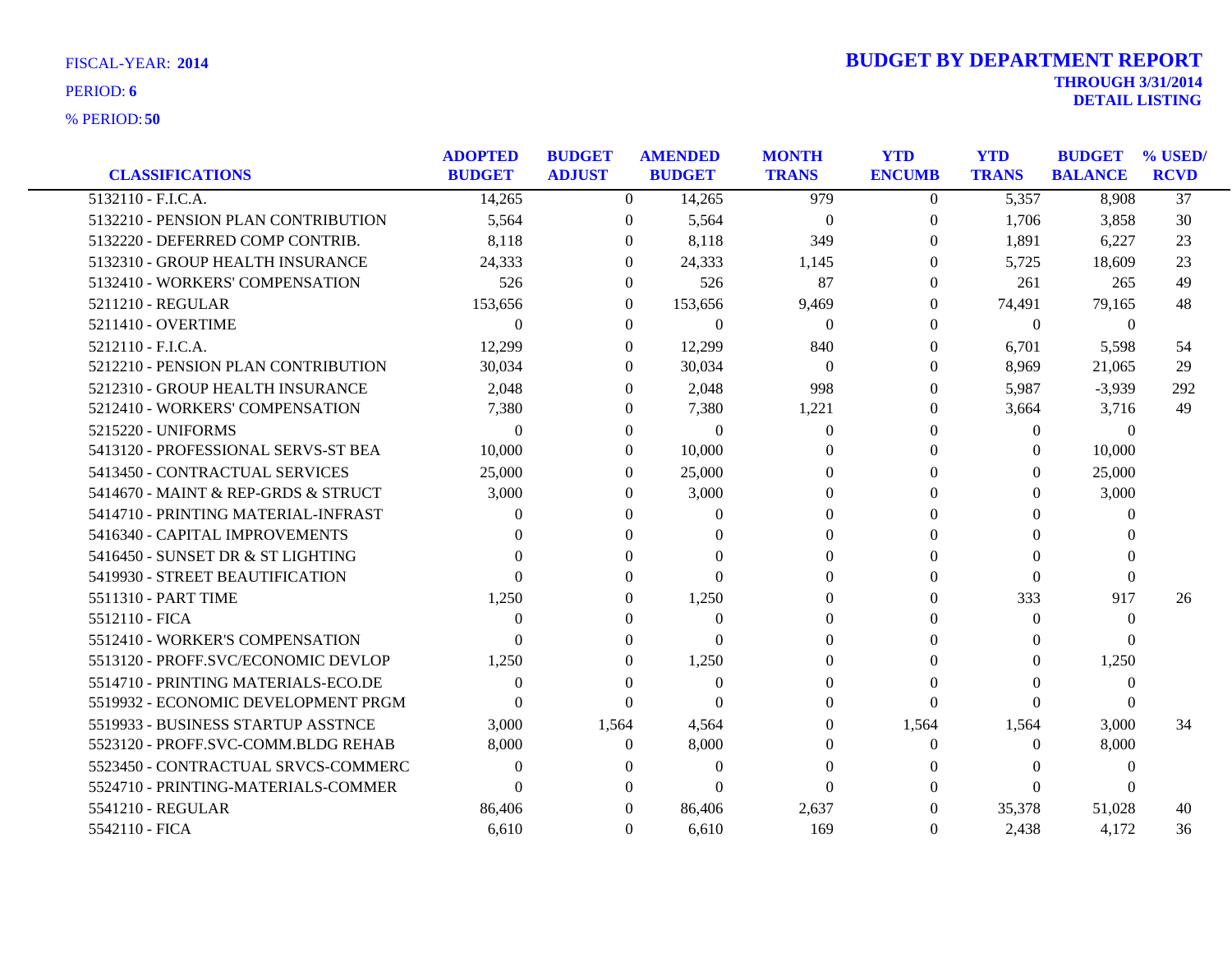|                                      | <b>ADOPTED</b> | <b>BUDGET</b>  | <b>AMENDED</b> | <b>MONTH</b>   | <b>YTD</b>     | <b>YTD</b>   | <b>BUDGET</b>  | % USED/     |
|--------------------------------------|----------------|----------------|----------------|----------------|----------------|--------------|----------------|-------------|
| <b>CLASSIFICATIONS</b>               | <b>BUDGET</b>  | <b>ADJUST</b>  | <b>BUDGET</b>  | <b>TRANS</b>   | <b>ENCUMB</b>  | <b>TRANS</b> | <b>BALANCE</b> | <b>RCVD</b> |
| 5542210 - PENSION PLAN               | 9,143          | $\theta$       | 9,143          | $\Omega$       | $\Omega$       | 2,804        | 6,339          | 30          |
| 5542220 - DEFERRED COMP CONTRIB.     | 1,604          | $\overline{0}$ | 1,604          | 34             | $\overline{0}$ | 204          | 1,400          | 12          |
| 5542310 - GROUP HEALTH INSURANCE     | 10,483         | $\Omega$       | 10,483         | 797            | $\theta$       | 3,984        | 6,499          | 38          |
| 5542410 - WORKER'S COMPENSATION      | 259            | $\Omega$       | 259            | 43             | $\theta$       | 129          | 130            | 49          |
| 5543120 - LEGAL SERVICES             | 50,000         | $\Omega$       | 50,000         | $\overline{0}$ | 15,030         | 33,534       | 16,466         | 67          |
| 5543210 - AUDITOR'S FEES             | 6,000          | 2,000          | 8,000          | 3,000          | $\Omega$       | 3,000        | 5,000          | 37          |
| 5544070 - TRAVEL & CONFERENCE        | 850            | $\Omega$       | 850            | 8              | $\Omega$       | 8            | 842            |             |
| 5544080 - EMPLOYEE EDUCATION & TRAIN | 200            | $\Omega$       | 200            | $\Omega$       | $\Omega$       | $\Omega$     | 200            |             |
| 5544631 - COMMUNICATION EQUIPMENT    | 1,250          | $\mathbf{0}$   | 1,250          | 179            | $\theta$       | 634          | 616            | 50          |
| 5544850 - NON-LEGAL ADVERTISING      | 350            | $\Omega$       | 350            | $\Omega$       | $\Omega$       | $\Omega$     | 350            |             |
| 5544910 - LEGAL ADS-NON TIF          | 500            | $\Omega$       | 500            | $\Omega$       | $\Omega$       | 463          | 37             | 92          |
| 5545210 - SUPPLIES                   | 2,500          | $\overline{0}$ | 2,500          | 119            | $\theta$       | 1,084        | 1,416          | 43          |
| 5545410 - MEMBERSHIPS & SUBSCRIPTIO  | 1,150          | $\Omega$       | 1,150          | 305            | $\Omega$       | 305          | 845            | 26          |
| 5549140 - CRA SEC/GRNT ADM/MISC EXP  | $\theta$       | $\Omega$       | $\Omega$       | $\theta$       | $\Omega$       | $\Omega$     | $\theta$       |             |
| 5549915 - MISCELLANEOUS-CITY CONTRB  | 8,036          | $\Omega$       | 8,036          | $\Omega$       | $\Omega$       | 0            | 8,036          |             |
| 5549920 - GENERAL CONTINGENCY        | 4,141          | $-2,000$       | 2,141          | $\Omega$       | 0              | $\theta$     | 2,141          |             |
| 5549925 - CRA BOARD MEMBRS DISCRT F  | 7,000          | $\overline{0}$ | 7,000          | 200            | $\theta$       | 981          | 6,019          | 14          |
| 5553120 - PROF SERVICES-INFILL PROG  | $\Omega$       | $\Omega$       | $\Omega$       | $\Omega$       | $\Omega$       | $\theta$     | $\Omega$       |             |
| 5593120 - PROFESSNL SERV-TECH ASSTC  | 40,000         | $\Omega$       | 40,000         | 3,333          | 20,000         | 40,000       | $\Omega$       | 100         |
| 5593450 - WORK STUDY PROGRAM         | 10,000         | $\Omega$       | 10,000         | $\overline{0}$ | $\theta$       | $\Omega$     | 10,000         |             |
| 5599931 - JAMES T. BOWMAN SCHOLARSH  | 20,000         | $\Omega$       | 20,000         | $\Omega$       | $\Omega$       | $\theta$     | 20,000         |             |
| 5599932 - SCHOOL ASSISTANCE PROGRAM  | 0              | $\Omega$       | $\Omega$       | $\Omega$       | $\Omega$       | 0            | $\Omega$       |             |
| 5643120 - PROFESSIONAL SERV-LEGAL S  |                | 3,040          | 3,040          | $\Omega$       | $\Omega$       | 3,040        | $\Omega$       | 100         |
| 5643450 - CONTRACTUAL                |                | $\overline{0}$ | $\theta$       | $\Omega$       | $\Omega$       | 0            | $\theta$       |             |
| 5649921 - MULTI-FAMILY REHAB PROGRM  | $\Omega$       | $\Omega$       | $\Omega$       | $\Omega$       | $\Omega$       | $\Omega$     | $\Omega$       |             |
| 5649930 - SINGLE FAMILY REHAB PRGRM  | 22,000         | $\Omega$       | 22,000         | 297            | 7,050          | 10,414       | 11,586         | 47          |
| 5649935 - ASSISTANCE PROGRAM         | 75,000         | $\Omega$       | 75,000         | $\overline{0}$ | $\overline{0}$ | 23,000       | 52,000         | 30          |
| 5691210 - REGULAR                    | 24,728         | $\theta$       | 24,728         | 2,274          | $\Omega$       | 13,643       | 11,085         | 55          |
| 5692110 - FICA                       | 1.892          | $\Omega$       | 1,892          | 167            | $\Omega$       | 1,007        | 885            | 53          |
| 5692210 - PENSION PLAN               | 3,561          | $\Omega$       | 3,561          | $\mathbf{0}$   | $\Omega$       | 1,092        | 2,469          | 30          |
| 5692310 - GROUP HEALTH INSURANCE     | 3,120          | $\Omega$       | 3,120          | 298            | $\Omega$       | 1,491        | 1,629          | 47          |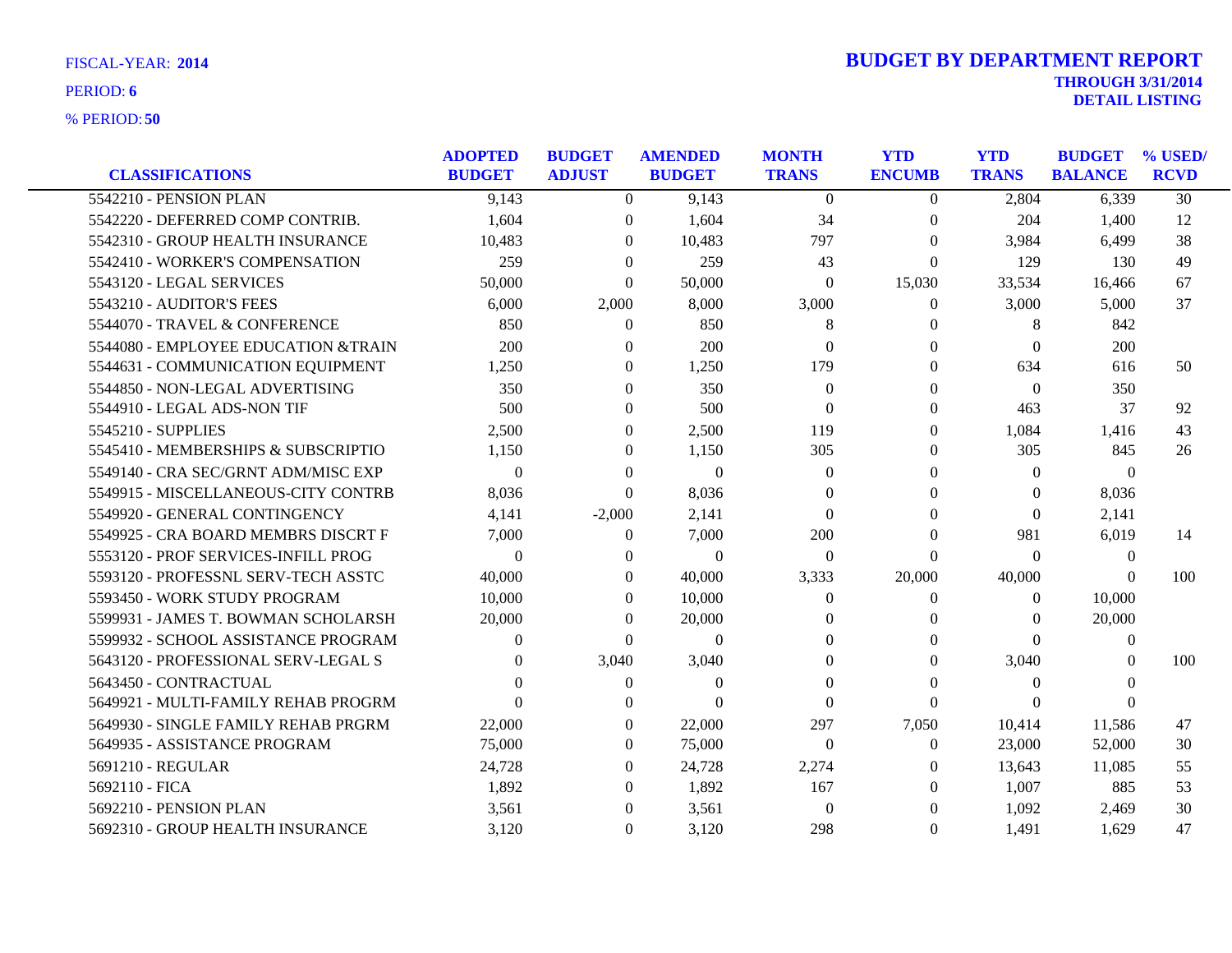**50** % PERIOD:

| <b>FISCAL-YEAR: 2014</b> | <b>BUDGET BY DEPARTMENT REPORT</b> |
|--------------------------|------------------------------------|
| <b>PERIOD: 6</b>         | <b>THROUGH 3/31/2014</b>           |
|                          | <b>DETAIL LISTING</b>              |

| <b>CLASSIFICATIONS</b>                  | <b>ADOPTED</b><br><b>BUDGET</b> | <b>BUDGET</b><br><b>ADJUST</b> | <b>AMENDED</b><br><b>BUDGET</b> | <b>MONTH</b><br><b>TRANS</b> | <b>YTD</b><br><b>ENCUMB</b> | <b>YTD</b><br><b>TRANS</b> | <b>BUDGET</b><br><b>BALANCE</b> | % USED/<br><b>RCVD</b> |
|-----------------------------------------|---------------------------------|--------------------------------|---------------------------------|------------------------------|-----------------------------|----------------------------|---------------------------------|------------------------|
|                                         |                                 |                                |                                 |                              |                             | $\overline{33}$            |                                 |                        |
| 5692410 - WORKER'S COMPENSATION         | 67                              | $\theta$                       | 67                              | 11                           | $\Omega$                    |                            | 34                              | 49                     |
| 5723120 - PROF. SVC-PARK IMPROVEMNT     | $\theta$                        | $\mathbf{0}$                   | $\mathbf{0}$                    | $\Omega$                     | 13,931                      | 13,931                     | $-13,931$                       |                        |
| 5723450 - CONTRACTUAL                   | 50,000                          | 47,576                         | 97,576                          | 16,756                       | 30,820                      | 63,353                     | 34,223                          | 64                     |
| 5726450 - MATCHING CONTRIBUTION         | 3,000                           | $\overline{0}$                 | 3,000                           | $\theta$                     | $\overline{0}$              | $\overline{0}$             | 3,000                           |                        |
| 5741210 - SPECIAL EVENTS PLANNING       | 46,902                          | $\theta$                       | 46,902                          | 3,656                        | $\theta$                    | 22,159                     | 24,743                          | 47                     |
| 5742110 - FICA                          | 3,588                           | $\Omega$                       | 3,588                           | 243                          | $\Omega$                    | 1,492                      | 2,096                           | 41                     |
| 5742210 - PENSION                       | 6,660                           | $\overline{0}$                 | 6,660                           | $\theta$                     | $\theta$                    | 2,042                      | 4,618                           | 30                     |
| 5742310 - HEALTH INSURANCE              | 6,239                           | $\overline{0}$                 | 6,239                           | 500                          | $\boldsymbol{0}$            | 2,498                      | 3,741                           | 40                     |
| 5742410 - WORKER'S COMPENSATION         | 127                             | $\overline{0}$                 | 127                             | 21                           | $\theta$                    | 63                         | 64                              | 49                     |
| 5743120 - PROFESSIONAL SERV-MRKTNG      | 22,000                          | $\overline{0}$                 | 22,000                          | 570                          | $\theta$                    | 14,981                     | 7,019                           | 68                     |
| 5819120 - TRANSFER TO GENERAL FUND      | 33,173                          | $\overline{0}$                 | 33,173                          | $\Omega$                     | $\overline{0}$              | 33,173                     | $\Omega$                        | 100                    |
| 5819140 - TRANSFER TO GENERAL FUND      | $\Omega$                        | $\overline{0}$                 | $\mathbf{0}$                    | $\Omega$                     | $\Omega$                    | $\mathbf{0}$               | $\theta$                        |                        |
| 5833120 - - PROFESSIONAL SERVICES       | 100,000                         | $\overline{0}$                 | 100,000                         | 3,250                        | $\Omega$                    | 4,725                      | 95,275                          | 4                      |
| 5833125 - PROPERTY MANAGEMENT           | 40,000                          | $\Omega$                       | 40,000                          | 4,304                        | 4,198                       | 34,517                     | 5,483                           | 86                     |
| 5833455 - RESIDNT.RELOCATION ASSIST     | 25,000                          | $\Omega$                       | 25,000                          | 2,156                        | 12,932                      | 24,937                     | 63                              | 99                     |
| 5836110 - LAND ACQUISITION              | 30,000                          | $\Omega$                       | 30,000                          | $\Omega$                     | $\theta$                    | 450                        | 29,550                          |                        |
| 5837110 - REGIONS BANK LOAN \$2,730,    | 266,186                         | $\overline{0}$                 | 266,186                         | 0                            | $\overline{0}$              | 131,114                    | 135,072                         | 49                     |
| 5837210 - REGIONS LN 2006 - \$2,730M    | 31,589                          | $\Omega$                       | 31,589                          | $\theta$                     | $\Omega$                    | 17,772                     | 13,817                          | 56                     |
| Department 1110-CRA BOARD FOR TIF TOTAL | 1,555,611                       | 52,180                         | 1,607,791                       | 74,312                       | 105,525                     | 739,925                    | 867,867                         | 46                     |
| <b>EXPENSE TOTAL</b>                    | 1,555,611                       | 52,180                         | 1,607,791                       | 74,312                       | 105,525                     | 739,925                    | 867,867                         | 46                     |
| Fund 610-CRA TRUST FUND TOTAL           |                                 |                                |                                 |                              |                             |                            |                                 |                        |
| <b>REVENUE TOTALS</b>                   | 1,163,084                       | $\boldsymbol{0}$               | 1,163,084                       | 2,805                        | $\boldsymbol{0}$            | 1,146,844                  | 16,240                          | 98                     |
| <b>EXPENSE TOTALS</b>                   | 1,555,611                       | 52,180                         | 1,607,791                       | 74,312                       | 105,525                     | 739,925                    | 867,867                         | 46                     |
| Fund 610-CRA TRUST FUND TOTAL           | $-392,527$                      | $-52,180$                      | $-444,707$                      | $-71,507$                    | $-105,525$                  | 406,919                    | $-851,627$                      |                        |

Fund 615-FEDERAL FORFEITURE FUND

**REVENUE**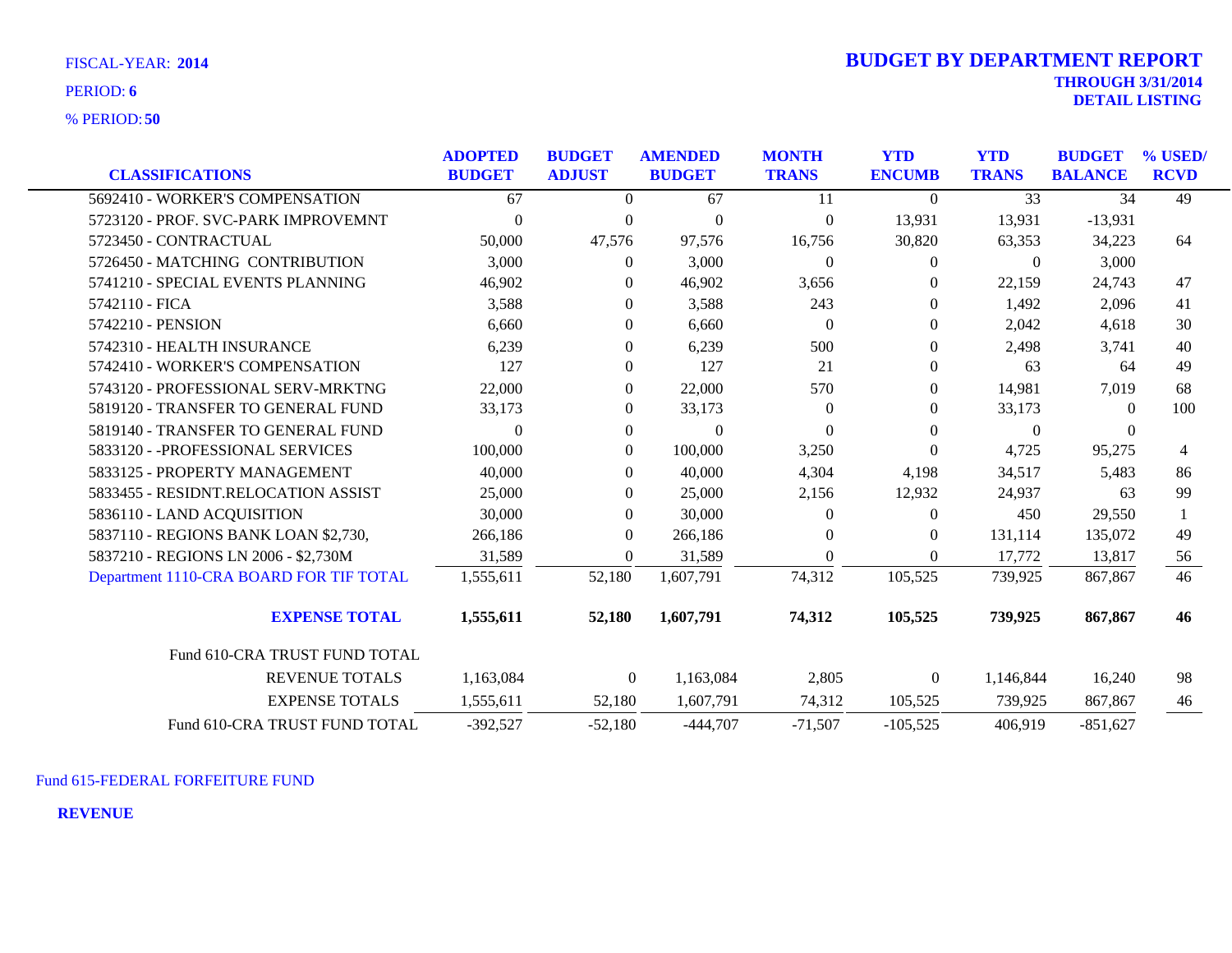**50** % PERIOD:

| <b>CLASSIFICATIONS</b>                 | <b>ADOPTED</b><br><b>BUDGET</b> | <b>BUDGET</b><br><b>ADJUST</b> | <b>AMENDED</b><br><b>BUDGET</b> | <b>MONTH</b><br><b>TRANS</b> | <b>YTD</b><br><b>ENCUMB</b> | <b>YTD</b><br><b>TRANS</b> | <b>BUDGET</b><br><b>BALANCE</b> | % USED/<br><b>RCVD</b> |
|----------------------------------------|---------------------------------|--------------------------------|---------------------------------|------------------------------|-----------------------------|----------------------------|---------------------------------|------------------------|
| <b>Department 0000-Description N/A</b> |                                 |                                |                                 |                              |                             |                            |                                 |                        |
| 3511000 - CONFISCATED REVENUE          | $\mathbf{0}$                    | $\boldsymbol{0}$               | $\Omega$                        | $\theta$                     | $\overline{0}$              | $\overline{0}$             | $\overline{0}$                  |                        |
| 3612000 - INTEREST INCOME              | 9,000                           | $\overline{0}$                 | 9,000                           | 1,373                        | $\Omega$                    | 8,028                      | 972                             | 89                     |
| 3699200 - MISC OTHERS                  | 80,000                          | $\overline{0}$                 | 80,000                          | 6,622                        | 0                           | 35,226                     | 44,774                          | 44                     |
| Department 0000-Description N/A TOTAL  | 89,000                          | $\mathbf{0}$                   | 89,000                          | 7,995                        | $\overline{0}$              | 43,254                     | 45,746                          | 48                     |
| <b>REVENUE TOTAL</b>                   | 89,000                          | $\bf{0}$                       | 89,000                          | 7,995                        | $\bf{0}$                    | 43,254                     | 45,746                          | 48                     |
| <b>EXPENSE</b>                         |                                 |                                |                                 |                              |                             |                            |                                 |                        |
| <b>Department 1910-POLICE</b>          |                                 |                                |                                 |                              |                             |                            |                                 |                        |
| 5211410 - OVERTIME                     | 50,000                          | $\boldsymbol{0}$               | 50,000                          | 884                          | $\overline{0}$              | 5,062                      | 44,938                          | 10                     |
| 5211414 - BARTRA                       | 30,000                          | $\overline{0}$                 | 30,000                          | 727                          | 0                           | 7,315                      | 22,685                          | 24                     |
| 5213450 - CONTRACTUAL SERVICES         | 170,300                         | $\overline{0}$                 | 170,300                         | $\theta$                     | $\Omega$                    | 9,190                      | 161,110                         | 5                      |
| 5214070 - TRAVEL & CONFERENCE          | 7,000                           | $\overline{0}$                 | 7,000                           | $\boldsymbol{0}$             | $\Omega$                    | $\overline{0}$             | 7,000                           |                        |
| 5214450 - LEASE - POL VEHCLE           | 29,448                          | $\theta$                       | 29,448                          | $\theta$                     | 16,314                      | 29,448                     | $\theta$                        | 100                    |
| 5215205 - COMPUTER SUPPLIES            | 16,202                          | $\mathbf{0}$                   | 16,202                          | $\boldsymbol{0}$             | $\theta$                    | $\boldsymbol{0}$           | 16,202                          |                        |
| 5215210 - SUPPLIES                     | $\mathbf{0}$                    | $\boldsymbol{0}$               | $\Omega$                        | $\overline{0}$               | $\Omega$                    | $\overline{0}$             | $\mathbf{0}$                    |                        |
| 5215220 - UNIFORMS                     | 12,000                          | $\overline{0}$                 | 12,000                          | $\overline{0}$               | $\Omega$                    | $\Omega$                   | 12,000                          |                        |
| 5216430 - EQUIPMENT OPERATING          | 53,333                          | $\overline{0}$                 | 53,333                          | $\mathbf{0}$                 | $\Omega$                    | $\theta$                   | 53,333                          |                        |
| 5216440 - VEHICLES                     | 450,000                         | $\boldsymbol{0}$               | 450,000                         | $\boldsymbol{0}$             | 32,630                      | 32,630                     | 417,370                         | 7                      |
| 5216800 - INTANGIBLE ASSETS            | $\Omega$                        | $\boldsymbol{0}$               | $\Omega$                        | $\boldsymbol{0}$             | $\Omega$                    | $\overline{0}$             | $\theta$                        |                        |
| Department 1910-POLICE TOTAL           | 818,283                         | $\overline{0}$                 | 818,283                         | 1,611                        | 48,944                      | 83,645                     | 734,638                         | 10                     |
| <b>EXPENSE TOTAL</b>                   | 818,283                         | $\bf{0}$                       | 818,283                         | 1,611                        | 48,944                      | 83,645                     | 734,638                         | 10                     |
| Fund 615-FEDERAL FORFEITURE FUND TOTAL |                                 |                                |                                 |                              |                             |                            |                                 |                        |
| <b>REVENUE TOTALS</b>                  | 89,000                          |                                | $\boldsymbol{0}$<br>89,000      | 7,995                        | $\boldsymbol{0}$            | 43,254                     | 45,746                          | 48                     |
| <b>EXPENSE TOTALS</b>                  | 818,283                         |                                | 818,283<br>$\boldsymbol{0}$     | 1,611                        | 48,944                      | 83,645                     | 734,638                         | 10                     |
| Fund 615-FEDERAL FORFEITURE FUND TOTAL | $-729,283$                      |                                | $\Omega$<br>$-729,283$          | 6,384                        | $-48,944$                   | $-40,391$                  | $-688,892$                      |                        |